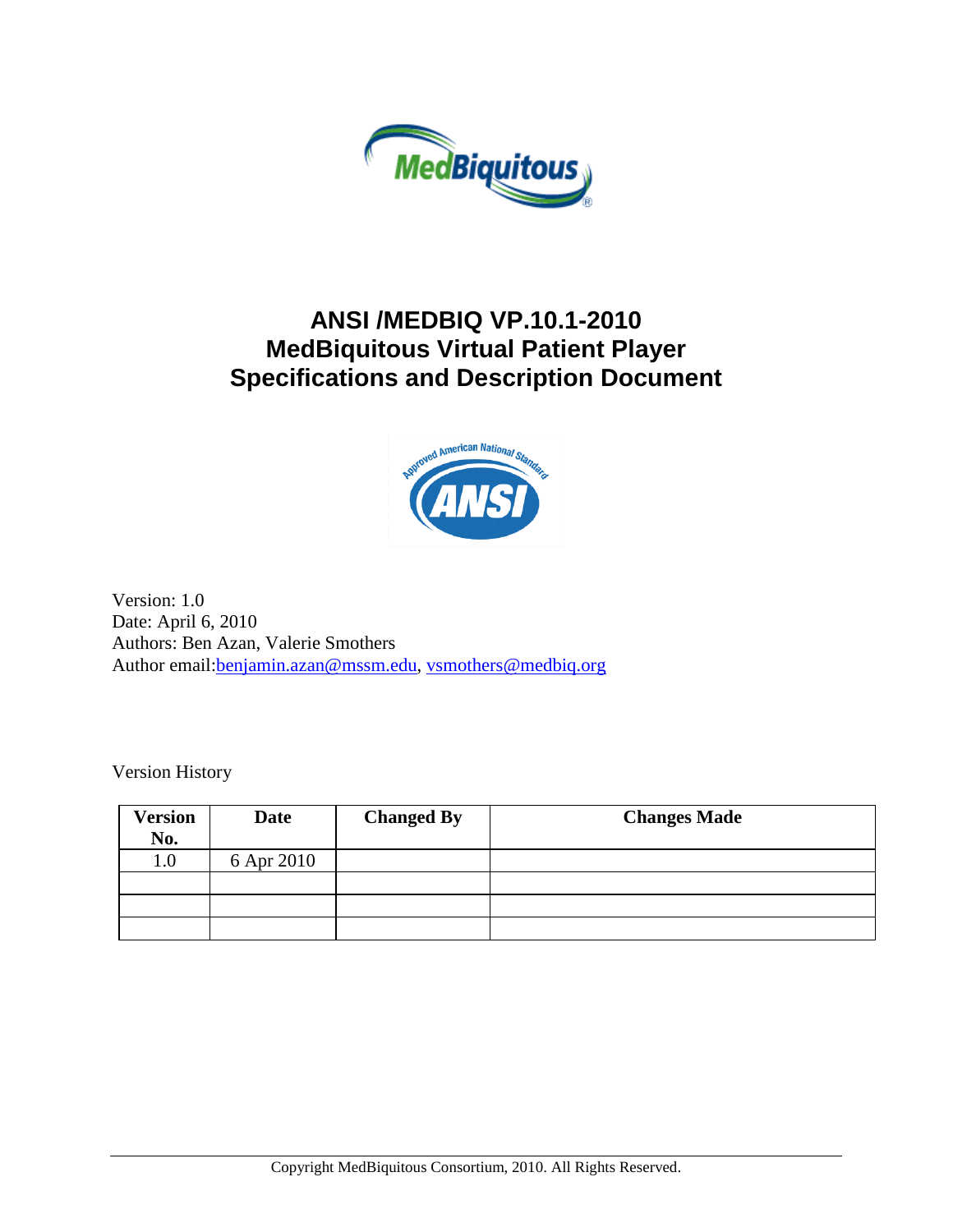# <span id="page-1-0"></span>**MedBiquitous Consortium XML Public License and Terms of Use**

MedBiquitous XML (including schemas, specifications, sample documents, Web services description files, and related items) is provided by the copyright holders under the following license. By obtaining, using, and or copying this work, you (the licensee) agree that you have read, understood, and will comply with the following terms and conditions.

The Consortium hereby grants a perpetual, non-exclusive, non-transferable, license to copy, use, display, perform, modify, make derivative works of, and develop the MedBiquitous XML for any use and without any fee or royalty, provided that you include the following on ALL copies of the MedBiquitous XML or portions thereof, including modifications, that you make.

- 1. Any pre-existing intellectual property disclaimers, notices, or terms and conditions. If none exist, the following notice should be used: "Copyright © [date of XML release] MedBiquitous Consortium. All Rights Reserved. http://www.medbiq.org"
- 2. Notice of any changes or modification to the MedBiquitous XML files.
- 3. Notice that any user is bound by the terms of this license and reference to the full text of this license in a location viewable to users of the redistributed or derivative work.

In the event that the licensee modifies any part of the MedBiquitous XML, it will not then represent to the public, through any act or omission, that the resulting modification is an official specification of the MedBiquitous Consortium unless and until such modification is officially adopted.

THE CONSORTIUM MAKES NO WARRANTIES OR REPRESENTATIONS, EXPRESS OR IMPLIED, WITH RESPECT TO ANY COMPUTER CODE, INCLUDING SCHEMAS, SPECIFICATIONS, SAMPLE DOCUMENTS, WEB SERVICES DESCRIPTION FILES, AND RELATED ITEMS. WITHOUT LIMITING THE FOREGOING, THE CONSORTIUM DISCLAIMS ANY IMPLIED WARRANTIES OF MERCHANTABILITY OR FITNESS FOR A PARTICULAR PURPOSE AND ANY WARRANTY, EXPRESS OR IMPLIED, AGAINST INFRINGEMENT BY THE MEDBIQUITOUS XML OF ANY THIRD PARTY PATENTS, TRADEMARKS, COPYRIGHTS OR OTHER RIGHTS. THE LICENSEE AGREES THAT ALL COMPUTER CODES OR RELATED ITEMS PROVIDED SHALL BE ACCEPTED BY LICENSEE "AS IS". THUS, THE ENTIRE RISK OF NON-PERFORMANCE OF THE MEDBIQUITOUS XML RESTS WITH THE LICENSEE WHO SHALL BEAR ALL COSTS OF ANY SERVICE, REPAIR OR CORRECTION.

IN NO EVENT SHALL THE CONSORTIUM OR ITS MEMBERS BE LIABLE TO THE LICENSEE OR ANY OTHER USER FOR DAMAGES OF ANY NATURE, INCLUDING, WITHOUT LIMITATION, ANY GENERAL, DIRECT, INDIRECT, INCIDENTAL, CONSEQUENTIAL, OR SPECIAL DAMAGES, INCLUDING LOST PROFITS, ARISING OUT OF ANY USE OF MEDBIQUITOUS XML.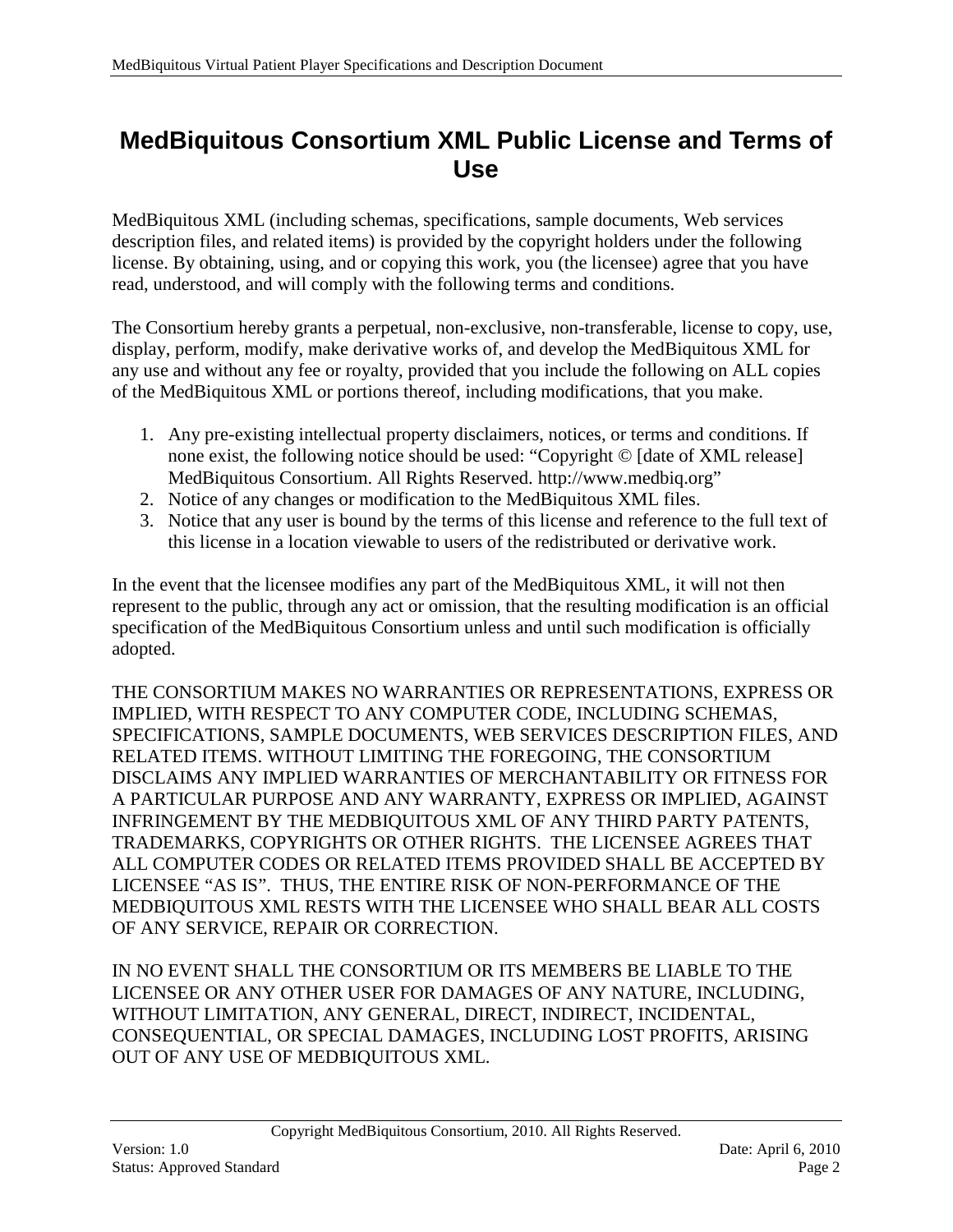LICENSEE SHALL INDEMNIFY THE CONSORTIUM AND EACH OF ITS MEMBERS FROM ANY LOSS, CLAIM, DAMAGE OR LIABILITY (INCLUDING, WITHOUT LIMITATION, PAYMENT OF ATTORNEYS' FEES AND COURT COSTS) ARISING OUT OF MODIFICATION OR USE OF THE MEDBIQUITOUS XML OR ANY RELATED CONTENT OR MATERIAL BY LICENSEE.

LICENSEE SHALL NOT OBTAIN OR ATTEMPT TO OBTAIN ANY PATENTS, COPYRIGHTS OR OTHER PROPRIETARY RIGHTS WITH RESPECT TO THE MEDBIQUITOUS XML.

THIS LICENSE SHALL TERMINATE AUTOMATICALLY IF LICENSEE VIOLATES ANY OF ITS TERMS AND CONDITIONS.

The name and trademarks of the MedBiquitous Consortium and its members may NOT be used in advertising or publicity pertaining to MedBiquitous XML without specific, prior written permission. Title to copyright in MedBiquitous XML and any associated documentation will at all times remain with the copyright holders.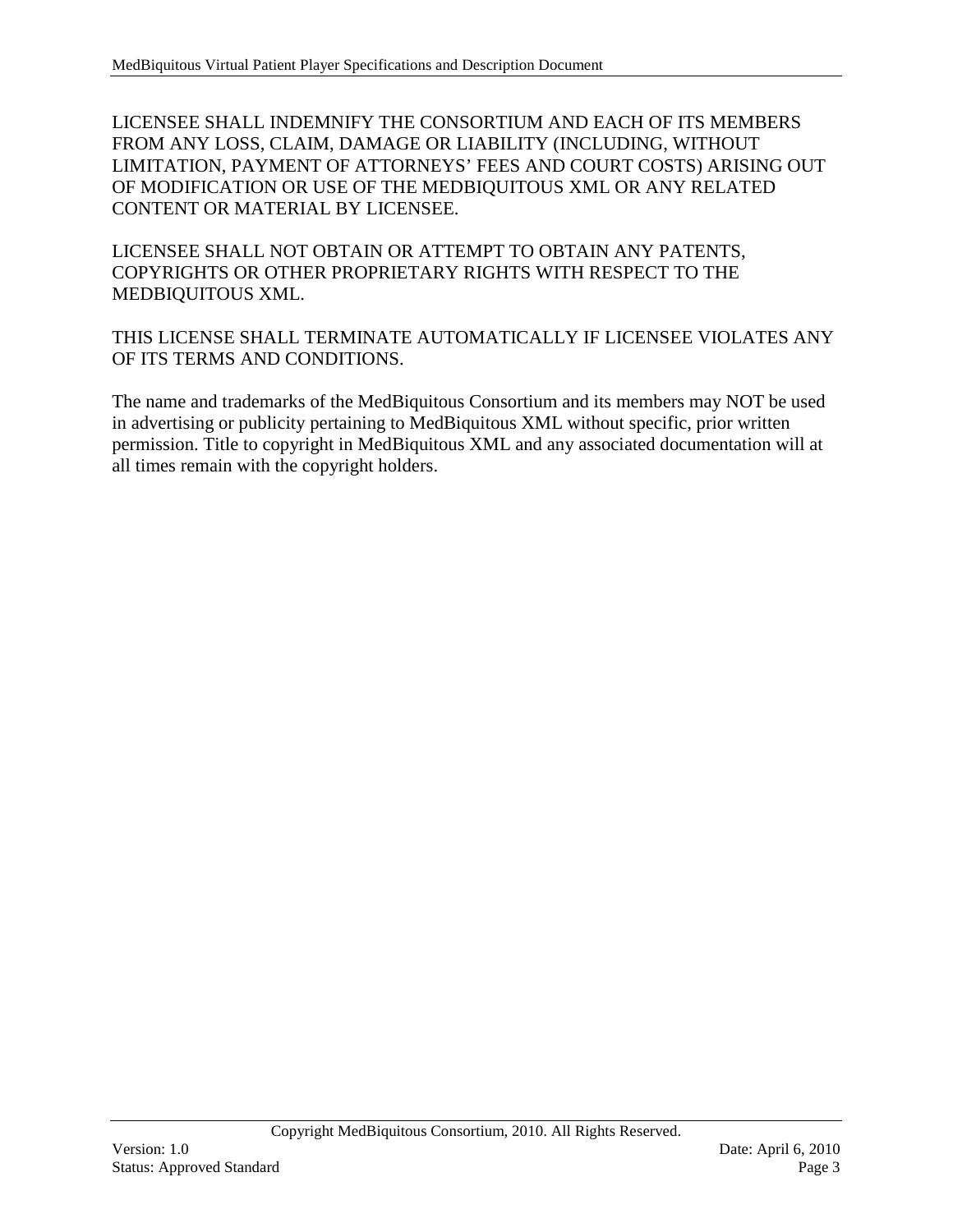# **Table of Contents**

| 1                                                                                                                                                           |  |  |  |
|-------------------------------------------------------------------------------------------------------------------------------------------------------------|--|--|--|
| $\overline{2}$                                                                                                                                              |  |  |  |
| 2.1<br>2.2                                                                                                                                                  |  |  |  |
| 3                                                                                                                                                           |  |  |  |
| $\overline{\mathbf{4}}$                                                                                                                                     |  |  |  |
| 4.1<br>4.2<br>4.3                                                                                                                                           |  |  |  |
| 5                                                                                                                                                           |  |  |  |
| 5.1<br>5.2<br>5.2.1<br>5.2.2<br>5.2.3<br>5.3<br>5.3.1<br>5.3.2<br>5.3.3<br>5.3.4<br>5.3.5<br>5.4<br>5.4.1<br>5.4.2<br>5.4.3<br>5.5<br>5.5.1<br>5.5.2<br>5.6 |  |  |  |
| 6                                                                                                                                                           |  |  |  |
| 6.1<br>6.2<br>6.3<br>6.4                                                                                                                                    |  |  |  |

Copyright MedBiquitous Consortium, 2010. All Rights Reserved.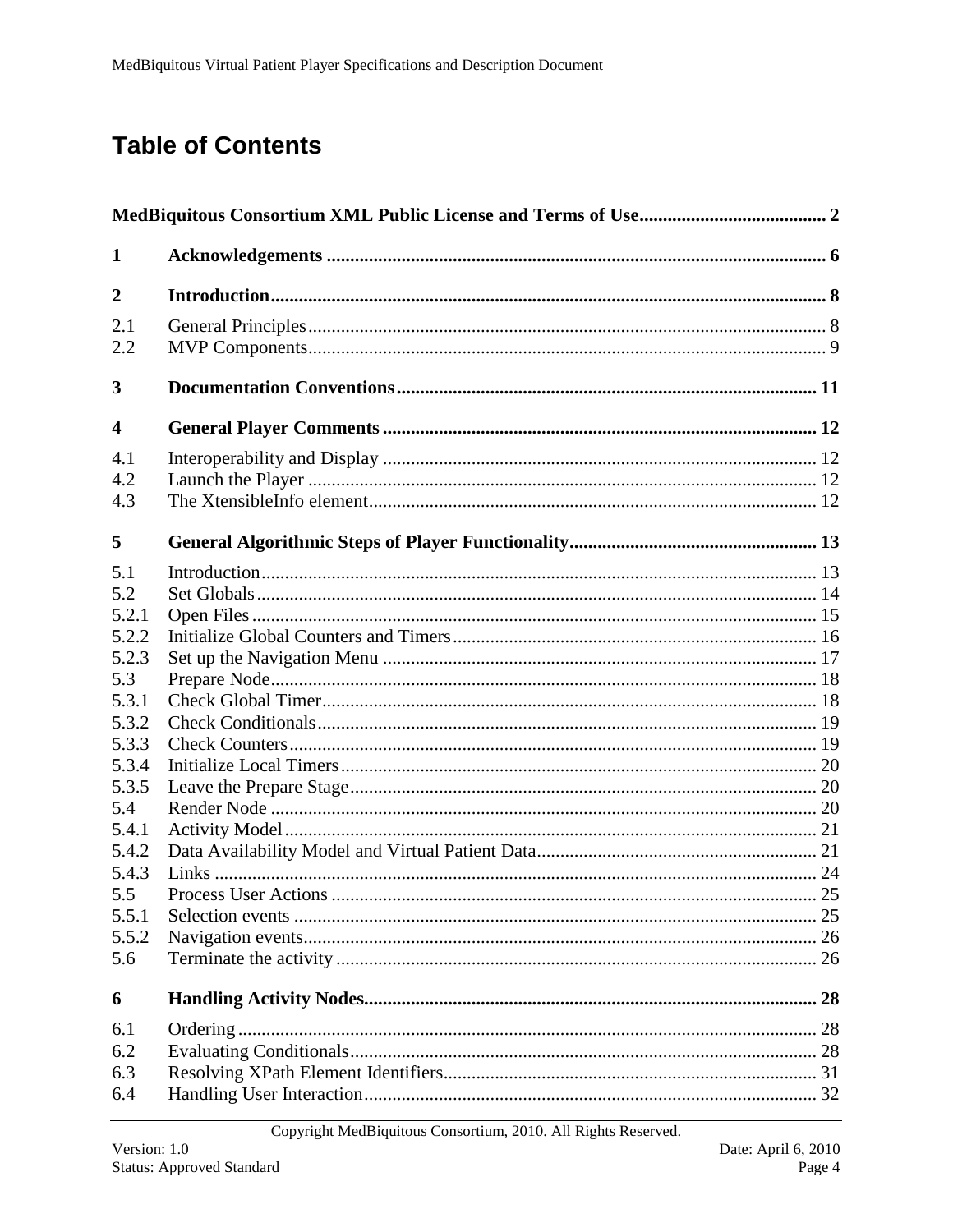| 7     |  |
|-------|--|
| 7.1   |  |
| 7.2   |  |
| 7.3   |  |
| 7.4   |  |
| 8     |  |
| 8.1   |  |
| 8.2   |  |
| 8.3   |  |
| 8.3.1 |  |
| 8.3.2 |  |
| 9     |  |
| 9.1   |  |
| 9.2   |  |
| 9.3   |  |
| 9.3.1 |  |
|       |  |
| 9.3.2 |  |
| 9.4   |  |
| 10    |  |
| 10.1  |  |
| 10.2  |  |
| 10.3  |  |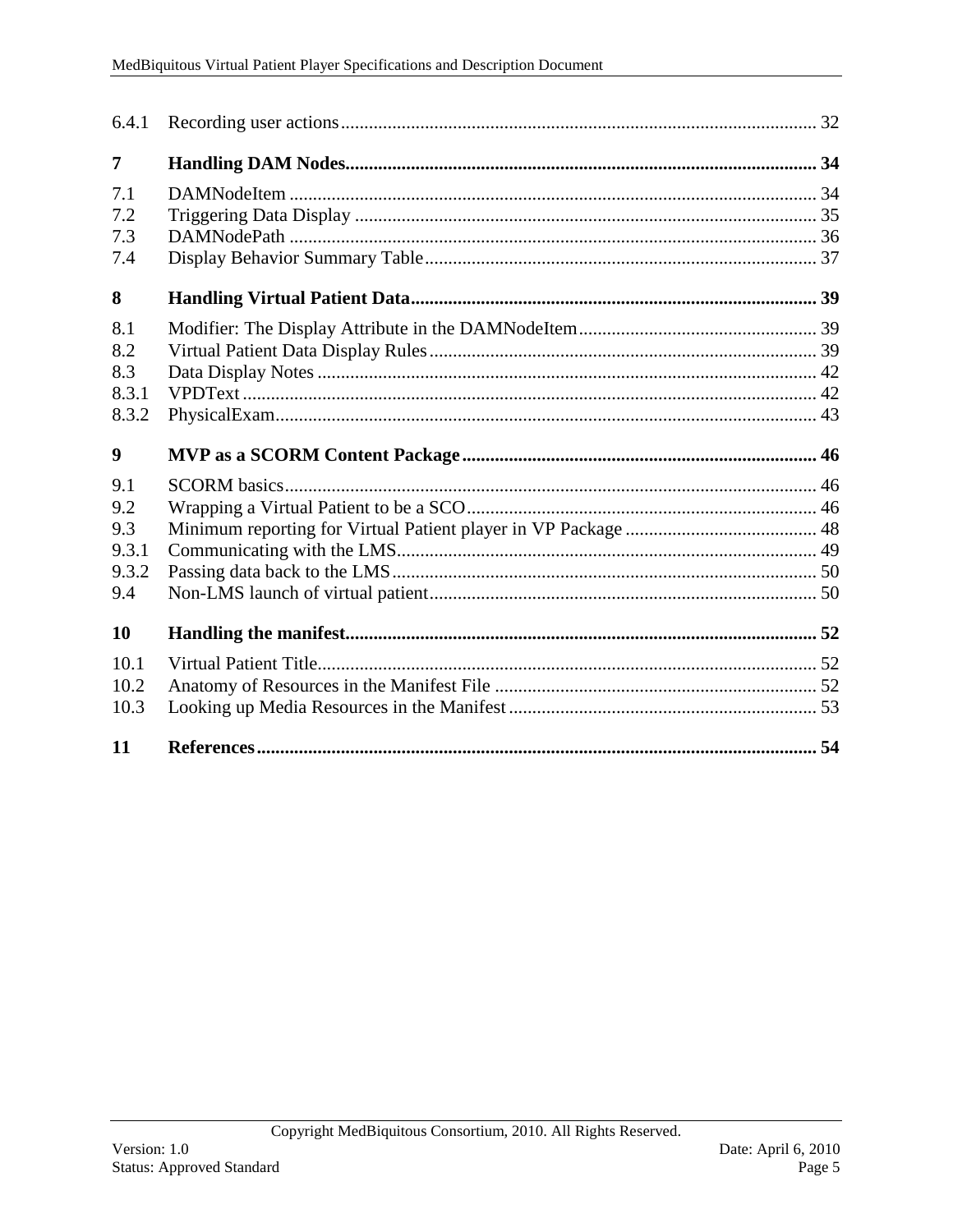# <span id="page-5-0"></span>**1 Acknowledgements**

The MedBiquitous Consortium wishes to acknowledge the help of the MedBiquitous Consortium Virtual Patient Working Group members and other individuals that contributed to the creation of this document, including:

The MedBiquitous Consortium wishes to acknowledge the help of the MedBiquitous Consortium Virtual Patient Working Group members, staff, and other individuals that contributed to the creation of this document, including:

- Rachel Ellaway, Ph.D., Northern Ontario School of Medicine, Co-Chair
- J.B. McGee, M.D., University of Pittsburgh, Co-Chair
- Chris Candler, Association of American Medical Colleges, past Co-Chair
- Spenser Aden, Healthstream
- Susan Albright, Tufts University
- Ben Azan, MedBiquitous
- Dmitry Babinchenko, University of Pittsburgh
- Chara Balabubramaniam, St. George's, University of London
- Linda Bell, American Association of Critical-Care Nurses
- Emily Conradi, St. George's, University of London
- David Davies, Ph.D., IVIMEDS
- Parvati Dev, Stanford University
- Shona Dippie, HEAL
- Jeroen Donkers, University of Maastricht
- Uno Fors, D.D.S., Ph.D., Karolinska Institute
- Robert Galbraith, M.D., National Board of Medical Examiners
- Dennis Glenn, American Board of Surgery
- Peter Greene., M.D., MedBiquitous
- Michael Hagen, M.D., American Board of Family Medicine
- Frank Hess, University of Heidelberg
- Jörn Heid, University of Heidelberg
- Matthias Holzer, University of Munich
- Grace Huang, M.D., Harvard University
- Soren Huwendiek, M.D., University of Heidelberg
- Philip Jenkins, St. George's University of London
- Patrik Jonsson, Karolinska Institute
- Carol Kamin, University of Colorado
- Peter Kant, University of Pittsburgh
- Joy Leffler, WE MOVE
- Ross Martin, M.D., Deloitte Consulting
- Sandra McIntyre, M.Ed., HEAL
- Yanko Michea, M.D., University of Connecticut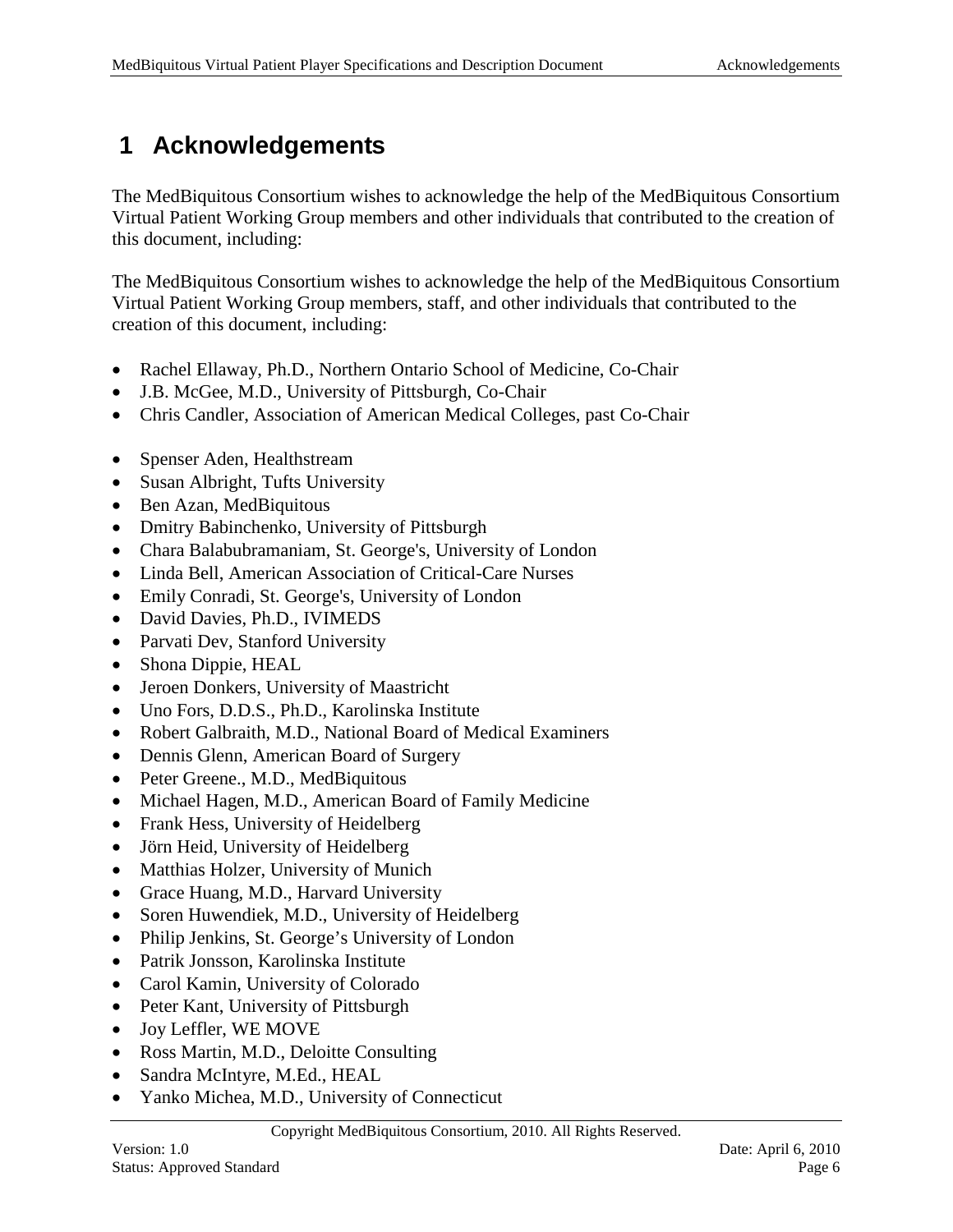- Dick Moberg, Moberg Research
- Nancy Posel, McGill University
- Beth Powell, Centers for Disease Control
- Narain Ramluchumun, St. George's University of London
- Dan Rehak, Ph.D.
- Kathie Rose, National Board of Medical Examiners
- Deborah Sher, Department of Veterans Affairs
- Gurjeet Shokar, University of Texas Medical Branch
- Arnold Somasunderam, St. George's University of London
- Kevin Souza, University of California, San Francisco
- Valerie Smothers, MedBiquitous
- Dave Taylor, Imperial College London
- Hemal Thakore, M.D., University College, Dublin
- Greg Thompson, M.D., Medantic
- Chris Toth, University of Pittsburgh
- Marc Triola, M.D., New York University
- Dan Walker, Tufts University
- Pat Youngblood, Stanford
- Nabil Zary, Karolinska Institute

Joel Farrell, IBM, Chair of the MedBiquitous Technical Steering Committee, and Scott Hinkelman, IBM, past Web Services Technology Architect for MedBiquitous, and Dan Rehak, Learning Technologies Architect for MedBiquitous, have contributed their expertise to ensure that this specification is well-designed and interoperable with related industry standards.

We would also like to extend a particular note of thanks to Coco Ruiz and Marilyn Cheung of the Stein Gerontological Institute at the Miami Home and Hospital for the Aged for generously hosting the workshop which allowed this specification to be drawn together and this document to be created.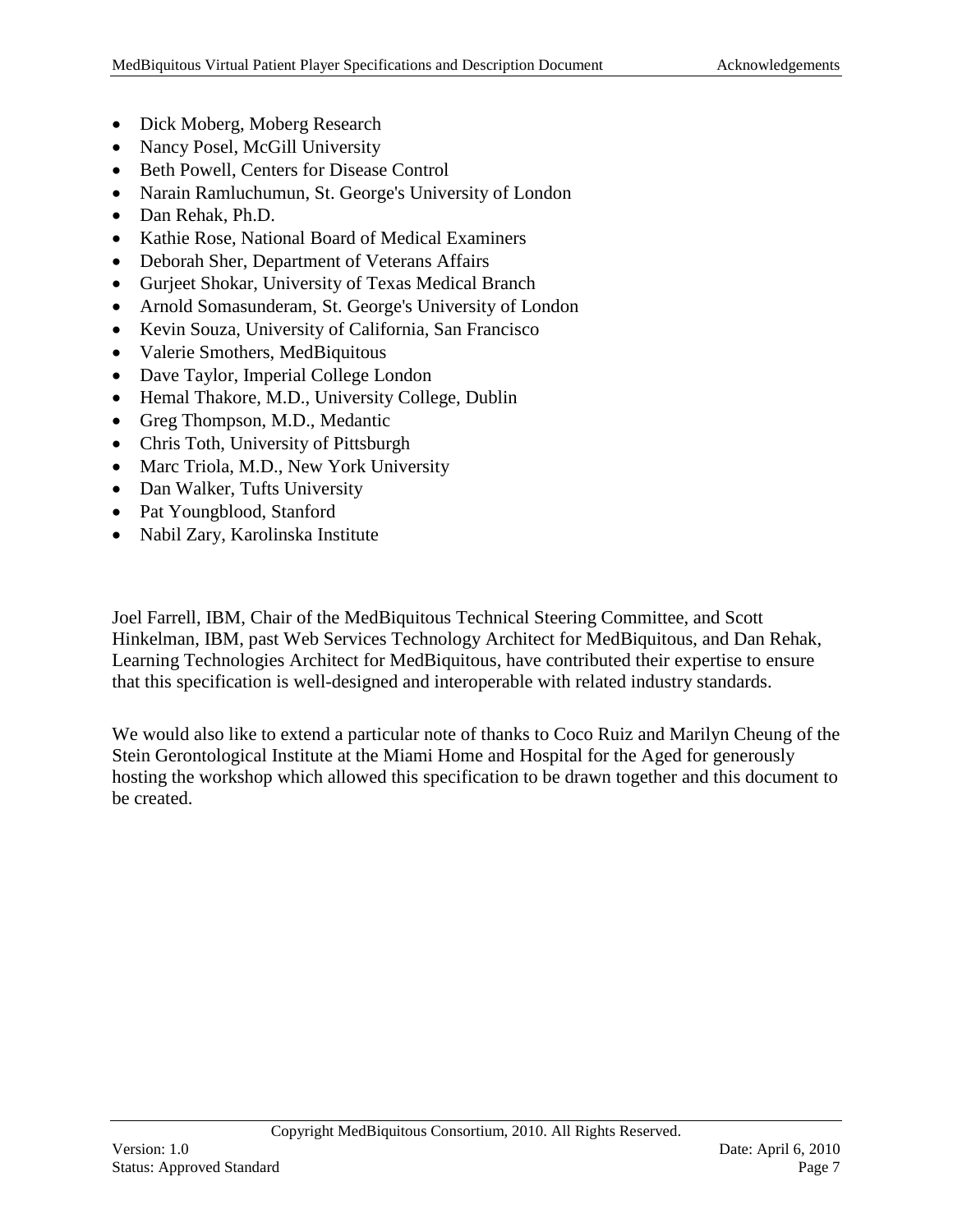# <span id="page-7-0"></span>**2 Introduction**

This document describes a player specification complementary to the MedBiquitous Virtual Patient Specifications and Description Document. . It is intended for use by anyone who wants to create interoperable tools for virtual patients based on this specification. The status of the document is indicated at the bottom of the page; draft documents are subject to review and approval through the *MedBiquitous Consortium Standards Program Operating Procedures* (see [http://www.medbiq.org/working\\_groups/consortium\\_process/MedBiquitousANSIProcess.pdf\)](http://www.medbiq.org/working_groups/consortium_process/MedBiquitousANSIProcess.pdf).

The objective of this specification is to describe functional requirements for a conformant player application, which uses data described in the Virtual Patient Data Specifications and Descriptions document to render a virtual patient activity. Together, the data and player specifications comprise the MedBiquitous Virtual Patient (MVP) specification and are used for the exchange and reuse of virtual patients.

For the purposes of this specification, a virtual patient is defined as:

A*n interactive computer simulation of real-life clinical scenarios for the purpose of medical training, education, or assessment. Users may be learners, teachers, or examiners*.

Virtual patients are notoriously difficult and costly to author, adapt and exchange. Historically this has limited their uptake and utility, despite their being able to provide high quality learning opportunities. The development of virtual patient players with a core set of functionality ensures that much of the data and models comprising the virtual patient activity will be interpreted in a consistent way. Provisions for a player also allow virtual patients to be used outside of virtual patient authoring and delivery systems. Virtual patient activities can be delivered as stand-alone activities or as SCORM-conformant courses capable of being tracked within conformant learning management systems.

# <span id="page-7-1"></span>*2.1 General Principles*

There are many different ways that virtual patients can be created and employed. The MVP has been designed to be sufficiently abstract and adaptable so that it can accommodate a number of forms and uses.

The MVP architecture consists of five components, including a player functional specification. The data components and models can be accessed and assembled in a number of different ways. The *MedBiquitous Virtual Patient Specification and Description Document* provides a separate documentation resource focusing on the data components of the standard. These components may be rendered for use through different kinds of players, depending on the activity at hand and other local choices and requirements. A functional player specification that describes core functionality is part of the MVP architecture. This document comprises the player specification.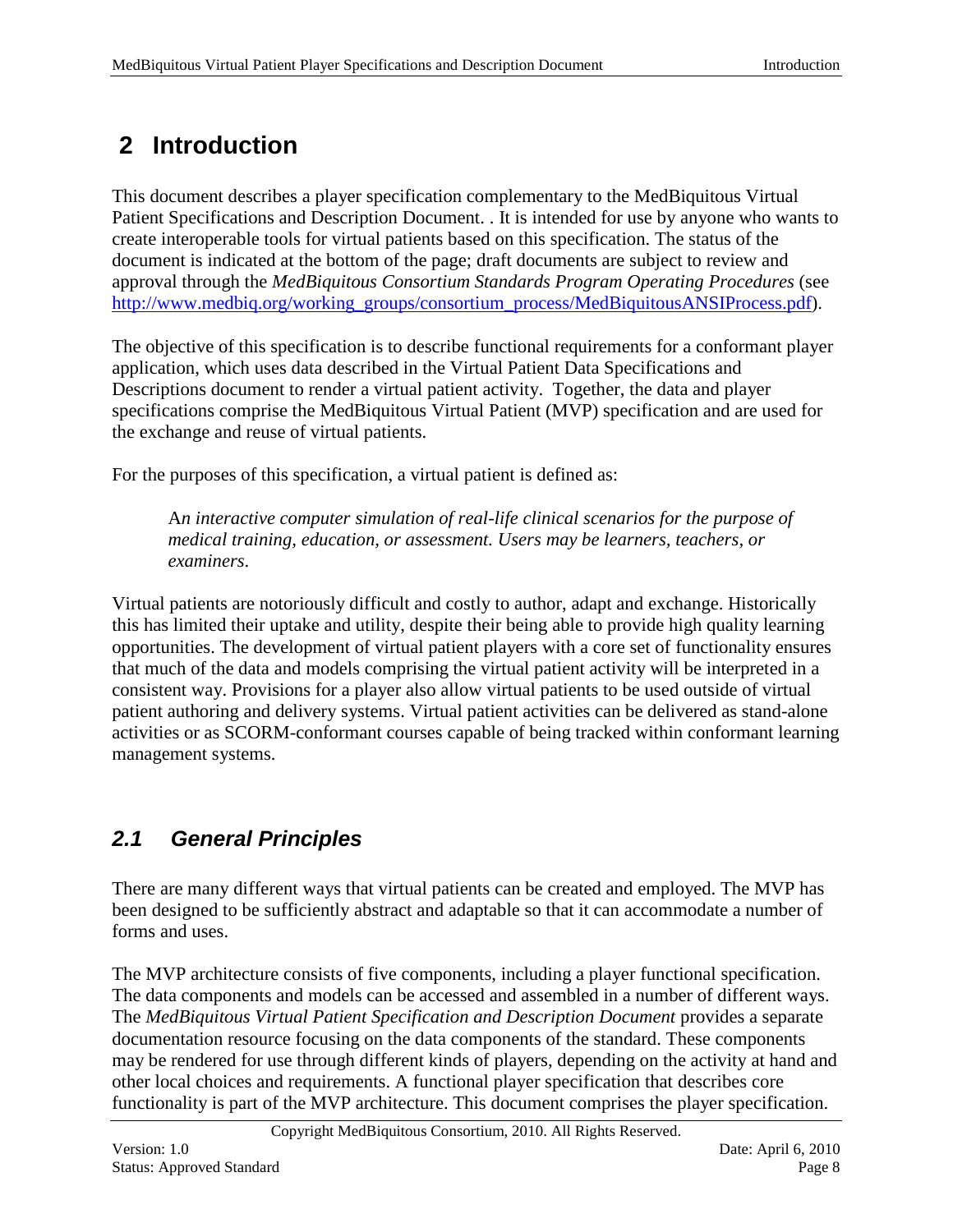MVP packages may contain a player that conforms to the player specification to enable widespread use of virtual patients. Systems importing virtual patients may ignore the player in the package if they have virtual patient player capabilities. These five along with other related (but out of scope) components are shown in figure 1.



# <span id="page-8-0"></span>*2.2 MVP Components*

There are five core MVP components:

1. **Virtual Patient Data (VPD)**:

The VPD provides the personal and clinical data that is relevant to the clinical scenario being simulated. The VPD is a bit like a clinical chart, containing data elements and some structure that corresponds to the medical history, physical examination, laboratory and radiology data, and procedure and outcome data. The VPD architecture has been designed to enable a flexible approach to how this data is expressed and managed.

- 2. **Media Resources (MR):** Media resources are all of the images, animations, videos, audio files and any other discrete digital objects that are associated with the virtual patient at any point during the simulated patient scenario. As with the specific portions of the VPD data, the media resources are tagged with identifiers so that they can be made available at the right time to the learner. IMS Content Packaging is used to structure media resources within the MVP specification and provide unique identifiers for each media resource.
- 3. **Data Availability Model (DAM)**: This component expresses the aggregation of VPD and MR elements for exposure through the Activity Model. VPD and MR elements can be reused in this context in multiple DAM nodes controlling the way that data aggregations such as patient histories or test results are displayed.
- 4. **Activity Model (AM)**: The AM encodes what the learner can do and how they engage with the virtual patient. By creating available paths through the content using interconnected nodes and controlling how the user can follow them using a simple rule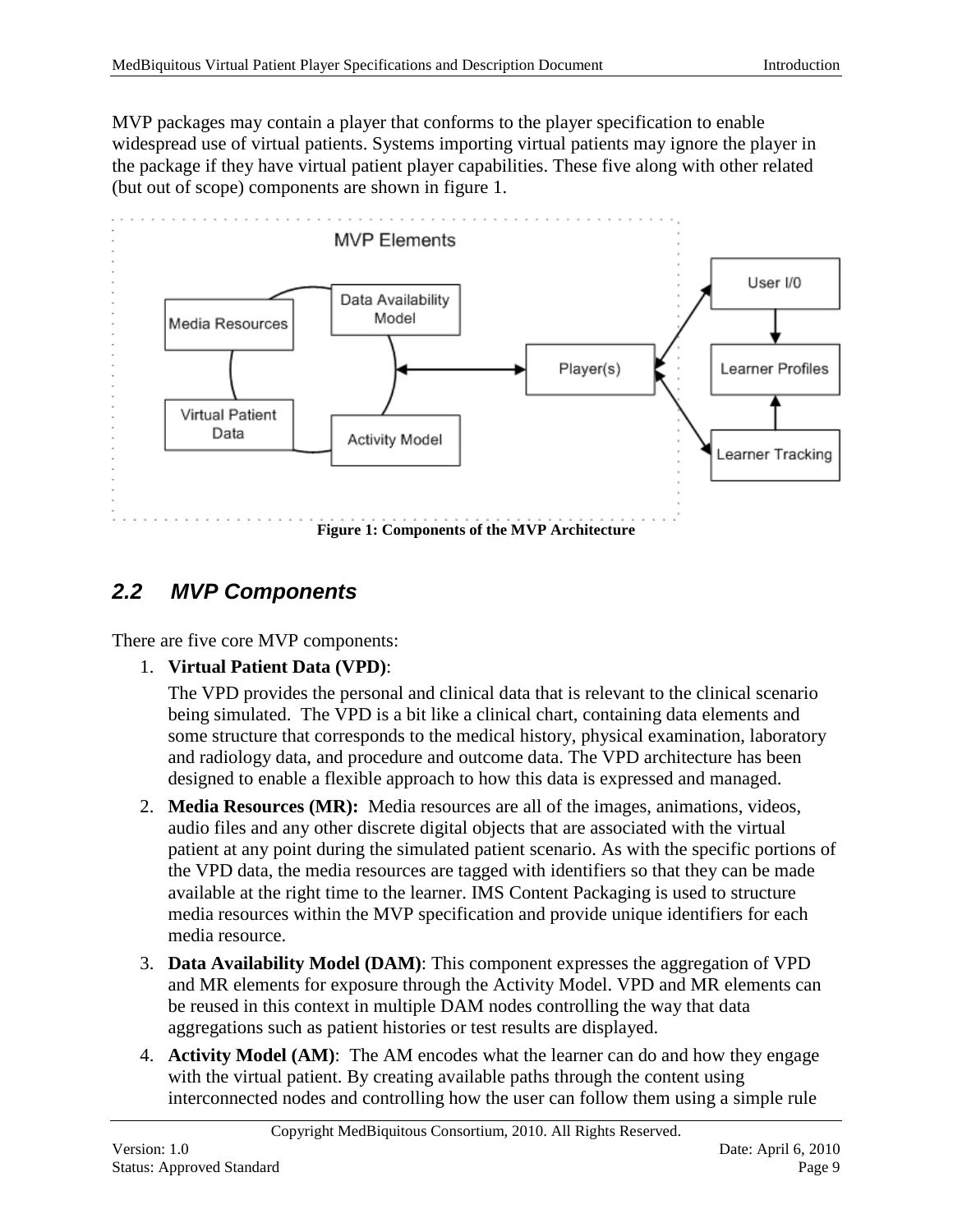system, a very great variety of virtual patient activities are possible. Note that all content exists either in the VPD or as MR elements; the AM provides the contexts in which they are exposed to the learner.

5. **Virtual Patient Player (VPP) Functional Specification**: The Virtual Patient Player presents the virtual patient to the learner and gathers and parses learner input. . The VPP describes the functionality necessary in a conformant player. The player must track which activity model nodes have been visited in the current user session and which VPD elements have been triggered.

In addition to the five MVP components, there are several applications and data sets that are related but external to the MVP standard:

- **Authoring systems:** in addition to players the MVP specification also relates to the systems and tools used to create or edit virtual patients. These tools have a very similar range of required affordances from the specification to those required by players and as such a number of structures (in particular VPD structure) have been incorporated into the specification. In developing the MVP equal attention was given to player and authoring system requirements.
- **User Tools:** there are various tools found in a number of VP systems such as making a differential diagnosis (DDX) or note taking. These are external to the MVP specification.
- **External LMS/VLE services**: The virtual patient activity is designed to run within a learning management system (LMS) or virtual learning environment (VLE). This may be an LMS or VLE specifically designed to deliver virtual patient activities, The LMS or VLE may track the following types of data:
	- o General user information: user identity data (such as their name), as well as their current courses (or program of study), personal user preferences such as choice of language, required disability support features or choice of stylesheets, and academic data such as assessment data.
	- o Virtual patient usage information: tracking data, records of which virtual patients have previously been accessed (including progress markers) and their relation to study markers such as learning objectives and outcomes. SCORM tracking, assessment metrics etc.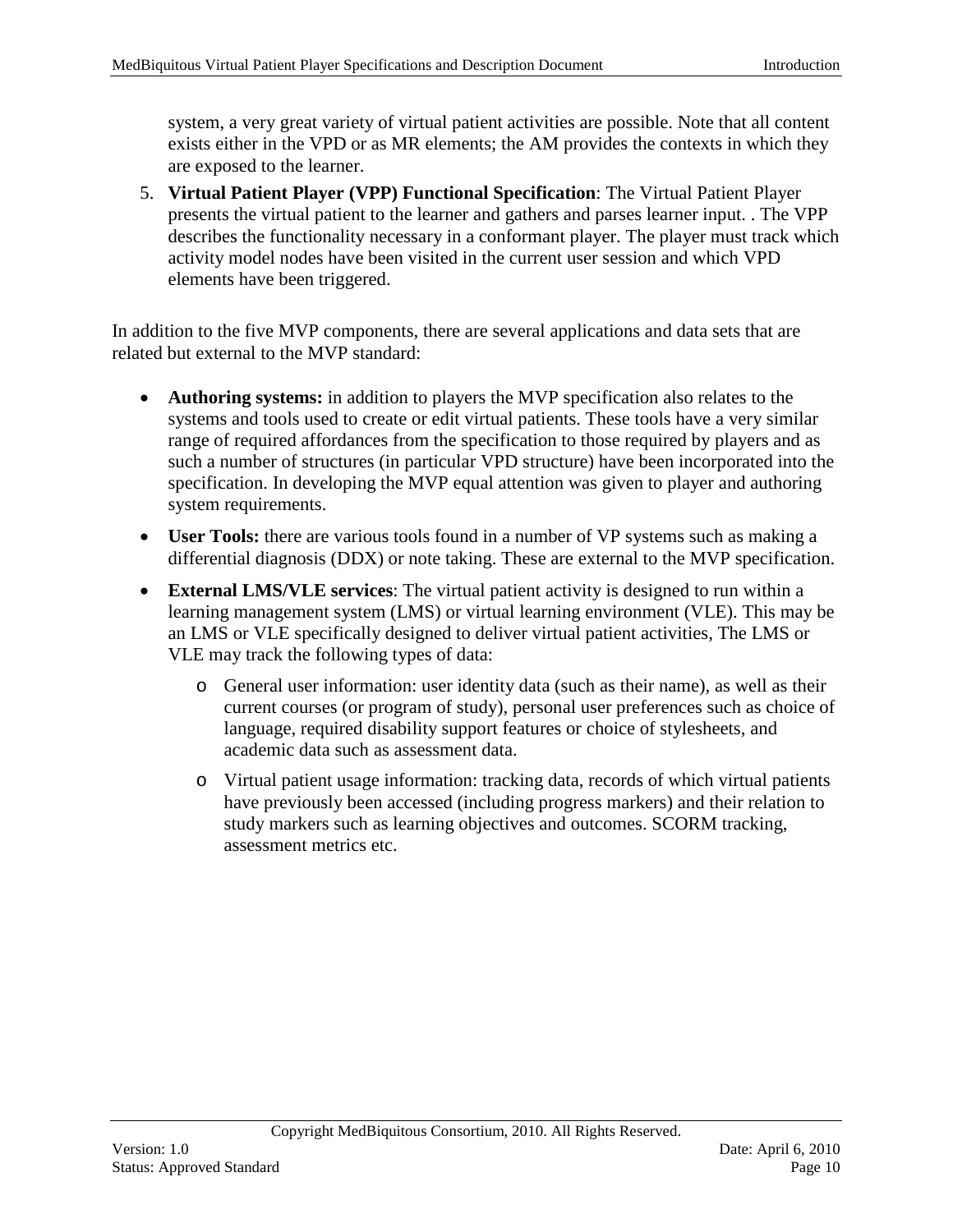# <span id="page-10-0"></span>**3 Documentation Conventions**

This document uses the following conventions.

| <b>Documentation Conventions</b> |                                                                                     |
|----------------------------------|-------------------------------------------------------------------------------------|
| Convention                       | Description                                                                         |
| monospaced type                  | Sample XML tags, code, schema, or portion<br>thereof                                |
| <b>BoldText</b>                  | When used with an XML tag name, indicates<br>that the element contains sub-elements |
| <i><b>Italicized Text</b></i>    | When used in an XML tag description, an<br>attribute of the XML tag.                |
| Tag description                  | Shading indicated that the tag is further<br>described elsewhere in the document    |

The following graphical standards are used for the XML diagrams in this document.



**Figure 2: Graphical Standards from Tibco's Turbo XML, Copyright Tibco Software**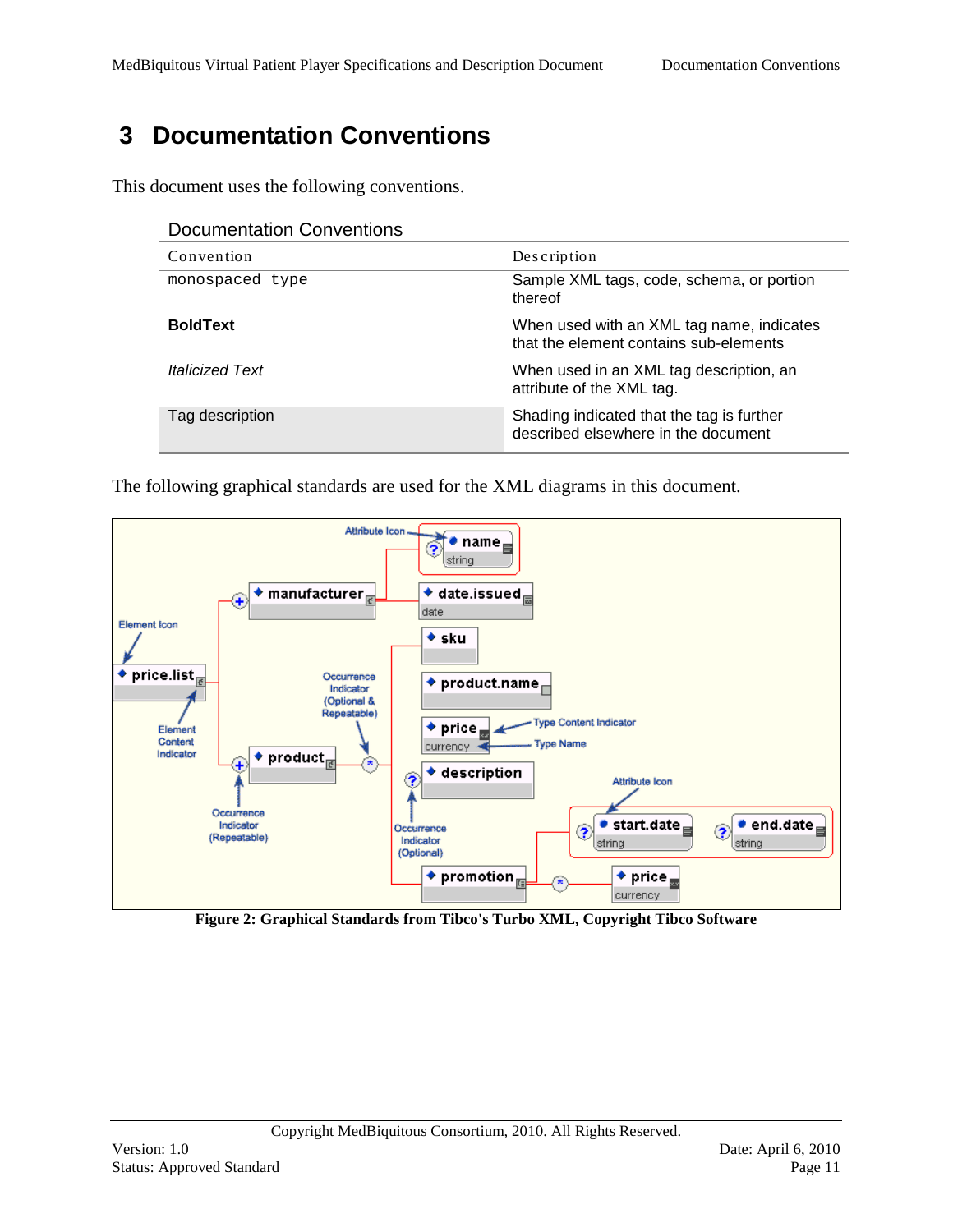# <span id="page-11-0"></span>**4 General Player Comments**

For more detailed information about the XML schemas for the MVP, please see the *MedBiquitous Virtual Patient Specification and Description Document.*

## <span id="page-11-1"></span>*4.1 Interoperability and Display*

To assure virtual patient interoperability, VP players must behave similarly when presented with identical VP XML packages. However, issues of presentation style, element location on screen and external services are left entirely to the individual players. This document specifies player behavior.

# <span id="page-11-2"></span>*4.2 Launch the Player*

The player is always launched by an external source. This could be an LMS invoking the player as the launchable resource in a package through an html wrapper page or a user opening the player application in a browser. In either case, the player must be launched in order for any part of the activity to be played. Note that, nevertheless, in cases where the MVP specification is being used as an import/export medium, there is no need for the player to reside in the content package. The import/export mechanism can read the XML from the package directly.

Note also that when the player is included in the content package, by convention, the player must be located at the root of the Virtual Patient Package, and that the activitymodel.xml, dataavailabilitymodel.xml, virtualpatientdata.xml and manifest.xml files must also be located at the root for the player to function properly upon launch.

## <span id="page-11-3"></span>*4.3 The XtensibleInfo element*

The virtual patient XML may contain extensions in the XtensibleInfo element. This element can exist as a child element of the root in the virtualpatientdata.xml, the dataavailabilitymodel.xml and the activitymodel.xml. Players that don't support the namespaces found in the XtensibleInfo should ignore XPath references to those elements. While specific authoring systems may make use of this element to supplement virtual patient functionality, generic players in a package can ignore elements in XtensibleInfo. The virtual patient decision path will not be dependent on data within XtensibleInfo. Thus, the virtual patient can be run without data found in XtensibleInfo. The player may display data in an AlternativePath if one is specified.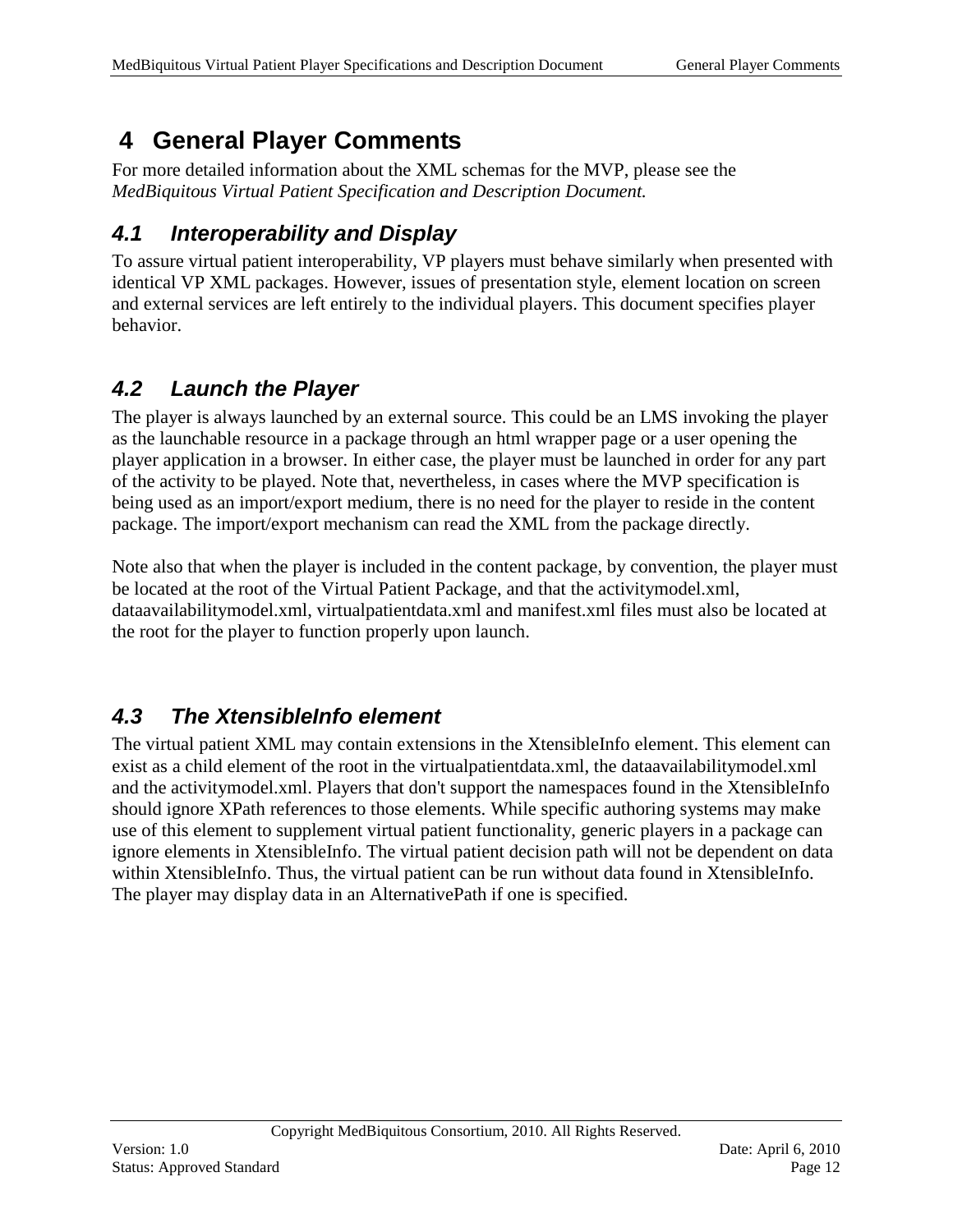# <span id="page-12-0"></span>**5 General Algorithmic Steps of Player Functionality**

# <span id="page-12-1"></span>*5.1 Introduction*

In this section, the algorithmic steps of a conformant player are outlined, as shown in the following diagram.



**Figure 3: Algorithmic Steps of Player Functionality**

There are five main steps. The first is global initialization. In this step, the player is launched. It finds the necessary files, parses them (partially or completely depending on implementation) and creates global variables, timers and counters necessary to run the activity. Once this is done, the player will cycle through each Activity Model node. For each node it goes through phases: prepare, render, process. In prepare, the player checks the node entrance requirements and updates timers, counters, etc. At this stage, the player can either move on to the render stage or redirect the user to a different Activity Node. During the render stage, the player retrieves all the data to be displayed in the Node. This includes content (text, video, picture, audio, etc) as well as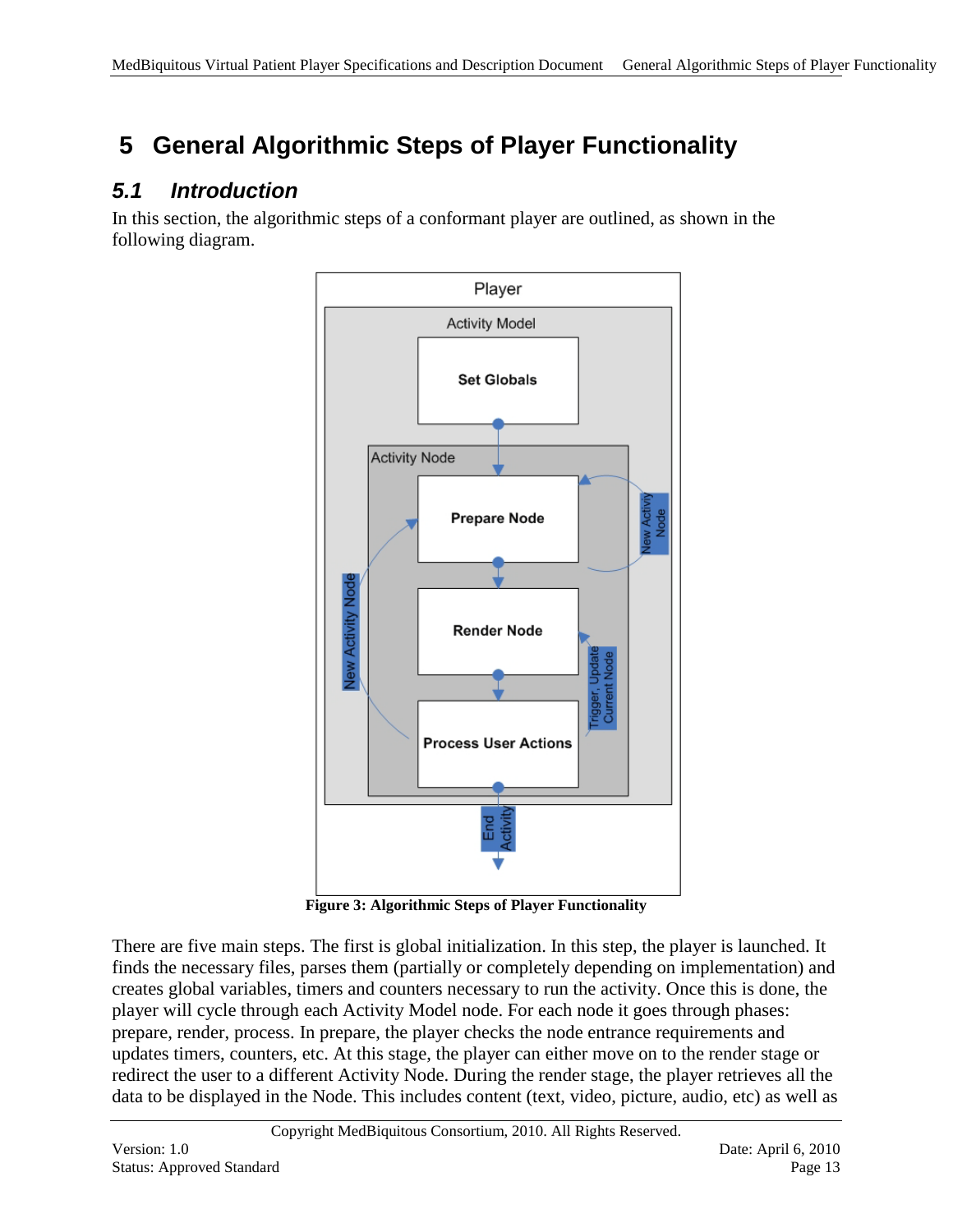navigational elements (links to other nodes). Once the player has gathered all necessary data, it is displayed. This moves the player into the process stage. Here the player waits for user input. This input can be of two types: selection and navigation events. The main purpose of a selection event is to trigger the display of new data. Navigation events indicate that the user wants to move to a new Activity Node. This process continues until a leaf Activity node is reached. A leaf node indicates the fifth and final step, termination. In this case, the player will know that the activity has ended and may display data (collected throughout the activity) about the user's performance.

### <span id="page-13-0"></span>*5.2 Set Globals*

The following diagram illustrates the process for launching the activity and setting global properties.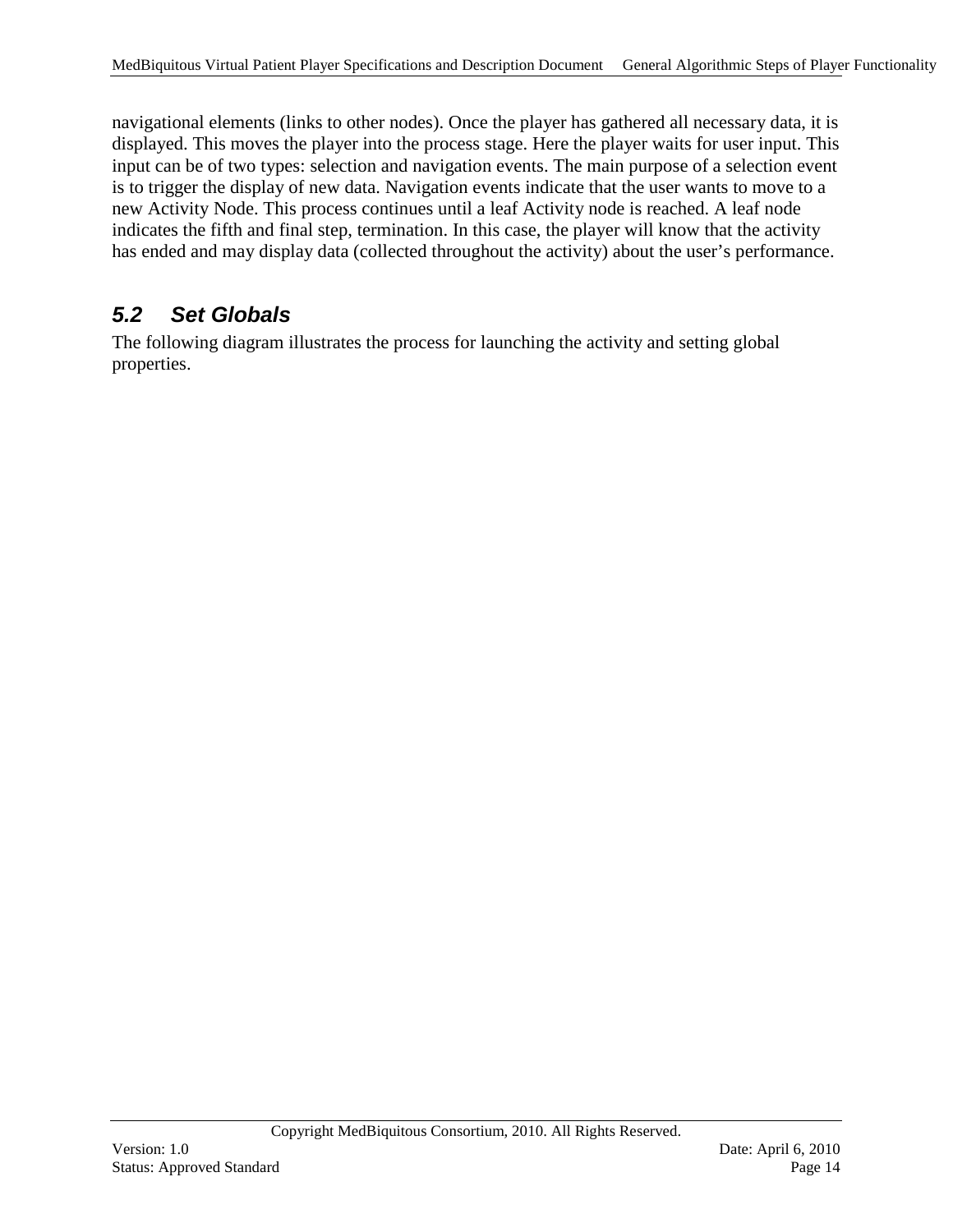

**Figure 4: Launching the activity and setting global properties**

## <span id="page-14-0"></span>**5.2.1 Open Files**

All virtual patient files must be within the virtual patient package. The following table describes the mandatory virtual patient data files, all of which are located in the root of the virtual patient package. Media resources are not required to be in the root directory of the virtual patient package.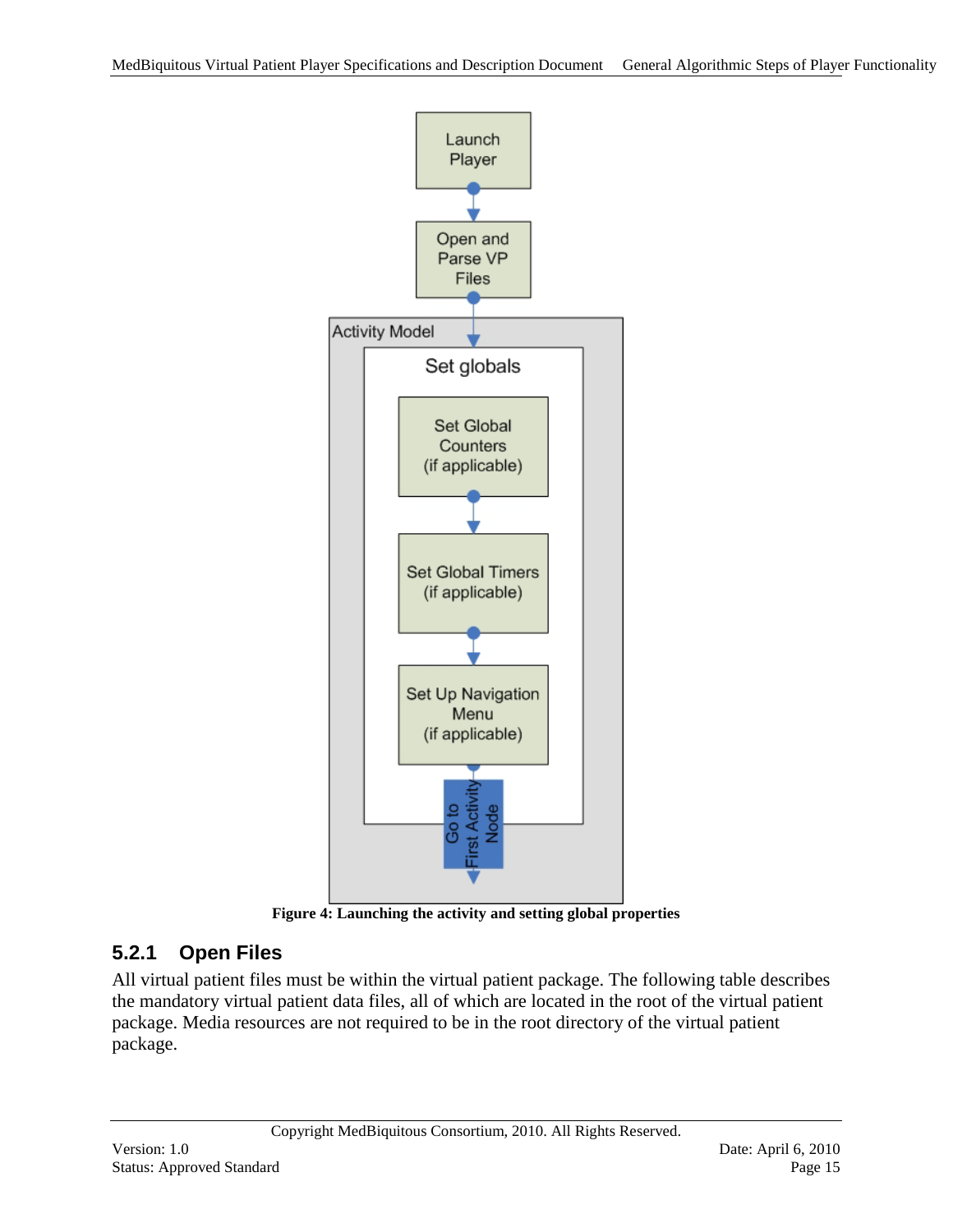| File Name                 | Description                                                                               |  |  |
|---------------------------|-------------------------------------------------------------------------------------------|--|--|
| activitymodel.xml         | Contains the structure and logic of the activity                                          |  |  |
| dataavailabilitymodel.xml | Aggregates data and controls triggering                                                   |  |  |
| virtualpatientdata.xml    | Raw patient data                                                                          |  |  |
| manifest.xml              | References files in package and determines location of media<br>resources in file system. |  |  |

Table of data files located at the root of Virtual Patient package

#### <span id="page-15-0"></span>**5.2.2 Initialize Global Counters and Timers**

Parameters necessary for global initialization are located in the activitymodel.xml file within the ActivityModel →Properties element. Data needed to instantiate global counters and timers are located there.

#### 5.2.2.1 Initialize Global Counters

If the Counters element under Properties exists, then there is at least one global counter in the activity. Each counter must have the ability to be updated as the user moves through the activity. For now it is only important to create and initialize the counter. These counters can either be for display or invisible to the user. This is determined by the attribute isVisible of Counter. Counters are visible by default. CounterLabel is the label that goes does with the counter (eg. Score). Counter UnitsSuffix is text that goes after the value of the counter (eg. %). Counter UnitPrefix is text that goes before the value of the counter (eg \$). CounterInitValue is the value with which the counter initializes.

CounterRules holds a set of rules that are to be checked every time the counter is updated (at the node entrance). Each rule will check the counter against a fixed value. If the relation between the counter value and the rule value is violated, the player should have the ability to display a message to the user and/or redirect the user to a new node. Note, this does not happen here while initializing globals, but, depending on the programming languages used, it may be convenient to establish a rule evaluator at this point that can be called upon later during execution.

See section Counters in *MedBiquitous Virtual Patient Specification and Description Document* for more information on the role of counters.

#### 5.2.2.2 Initialize Global Timers

If the Timer element under Properties exists, then there is at least one global timer in the activity. Each global timer keeps track of the time spent in the activity as a whole. For now it is only important to create and initialize timers (there will usually only be one). These counters can either be for display or invisible to the user. This is determined by the attribute isVisible of timer. Timers are visible by default. Note that even if there is no Timer element under properties, the player must still keep track of how long the activity has taken.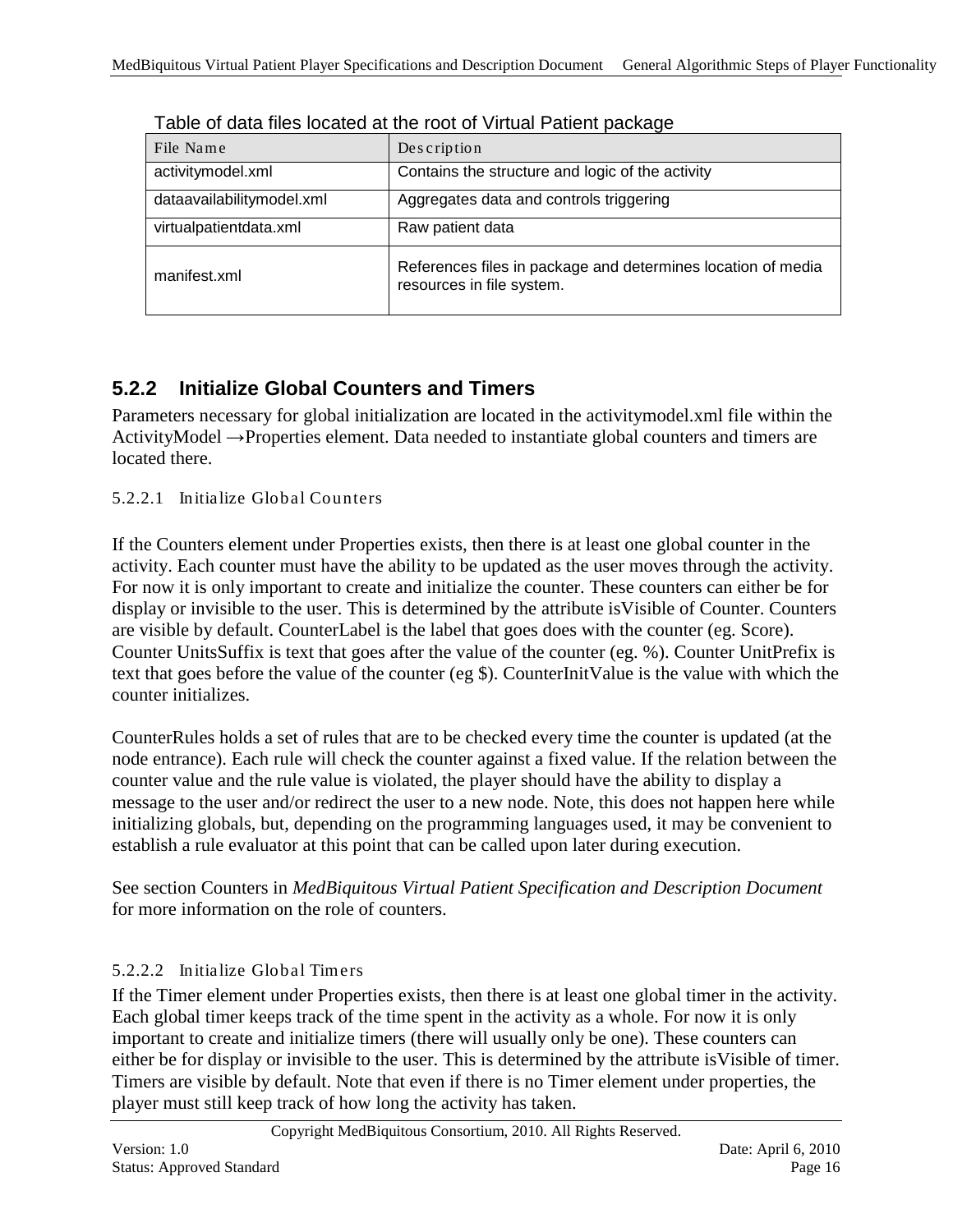TimerRules holds a set of rules that are to be checked every time the timer is updated (this can be once a second or at the entrance to each node, depending on the programming environment and individual player). Each rule will check the timer against a fixed value. If the relation between the timer value and the rule value is violated, the player should have the ability to display a message to the user and/or redirect the activity to a new node. Note this does not happen here in while initializing globals but, depending on the programming languages used, it may be convenient to establish a timers checker at this point that can be called upon later during execution.

See section Timers in MedBiquitous Virtual Patient Specification and Description Document for more information on the role of Global Timers.

#### <span id="page-16-0"></span>**5.2.3 Set up the Navigation Menu**

Before starting to navigate through each Activity Node one at a time, it may be necessary to parse and run through all node sections and activity nodes in order to create an internal representation of the NodeSections and ActivityNodes. This is necessary in the event that global navigation is enabled. Although the rendering of this global navigation menu does not necessarily happen at this point in execution, it is discussed here because it does not pertain to specific nodes and will not change in structure when moving through various activity nodes.

Each node has a Navigate Global element, under Rules. If that property is on, then this node should be accessible from anywhere in the activity. This is done by displaying a link to the node in a navigation panel. Further, the NodeSection in which the node is located should also be displayed. A NodeSection may be nested within another NodeSection, in which case all parent NodeSections must be displayed. Displayed ActivityNodes within NodeSections in the navigation panel can be clicked, and these events are treated as navigation events. Note: because the there may be many visible activity nodes in a NodeSection, it may be good practice, for example, to display NodeSection and AcitvityNodes navigation as collapsible inset menus. The NodeSection label attribute is used as a title for the section to display in the menu. The ActivityNode label attribute is used as a title for the node to display in the menu. Whether the NodeSection label in the navigation menu is clickable, thus allowing users to jump between node sections, is left up to individual players.

NodeSections are displayed in the navigation menu in the same sequence and hierarchy as they appear in the activity model file. Similarly, Activity Nodes are displayed in the navigation menu in the same order in which they appear within each NodeSection in the activity model file. The first Activity Node for the entire activity is the first activity node in the activity model file (going from top to bottom). The first activity node of each section is the first activity node its respective NodeSection in the activity model file. Similarly, the first NodeSection is the first node section in the activity model file (going from top to bottom).

Even if NavigateGlobal is set to false, some players may decide to display the NodeSections and ActivityNodes without making them clickable. If NodeSections and ActivityNodes are visible,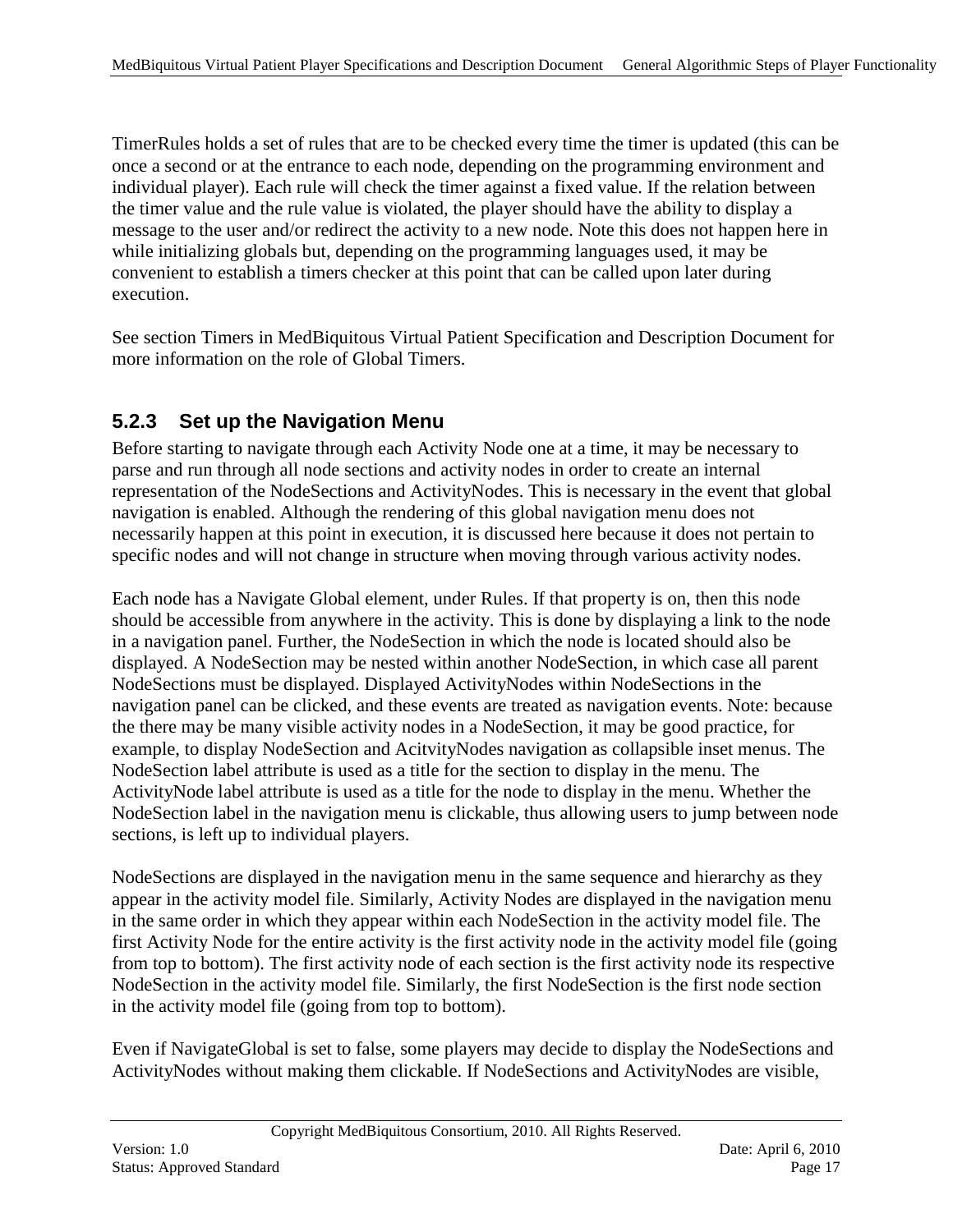players can decide, for example, to highlight the NodeSection and ActivityNode in which the user is currently located.

## <span id="page-17-0"></span>*5.3 Prepare Node*

In the prepare stage, the player checks to see if the user has satisfied all the requirements for entering the node. This includes checking global timers (if they are not already being checked in real time), conditional rules and counters. If some condition in not satisfied, the player should have the ability to display a message to the user and/or redirect the user to a different activity node. If all conditions are satisfied, then the user is allowed entry into the activity node. Once entry is guaranteed, the player has the possibility to create timers local to the activity node. The player then goes to the Render stage. The following diagram illustrates this process.



**Figure 5: Preparing the Activity Node**

#### <span id="page-17-1"></span>**5.3.1 Check Global Timer**

Two paradigms are possible for timers. One in which the timer is checked at all times. This means that timer expiration within a node will create an asynchronous event (occurring independent of the main program flow) and cause the player to execute a Timer Rule. The other is to check the timer only on entry to nodes. If the later is in use, then the player must check the state of times on entry, during the Prepare phase. This is done by going to the global timer and checking its timer rules. If any have been violated, then the player either shows a message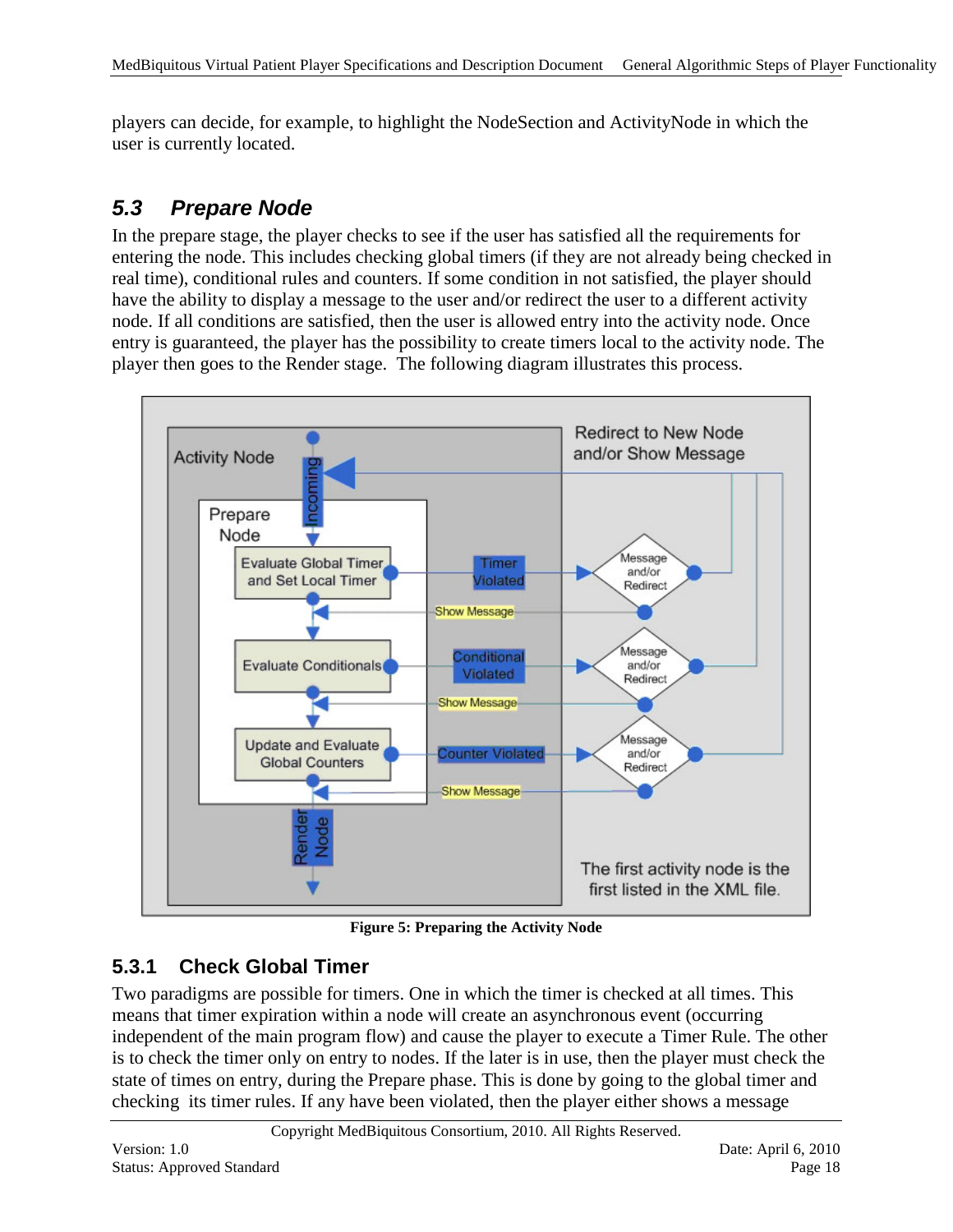and/or redirects the user to the specified node. Which action is taken is determined by which elements are present in the XML. If RuleRedirect is present, then the violation of the rule should redirect a user to another activity node. If RuleMessage is present, then a violation of the rule should give the user the message. If both are present, the player should do both, give the message and redirect. Note: the player must execute these two actions in a specific order. It must show the message and then redirect.

The state of a global timer should at minimum be checked on entry to each node.

#### <span id="page-18-0"></span>**5.3.2 Check Conditionals**

Conditionals define a Boolean expression used to determine if entrance to the node is possible based on the nodes previously visited and virtual patient data previously triggered. After checking global timers, the player must verify that all conditionals have been met. These conditionals can block or allow entry based on the nodes previously visited as well as the VP data previously triggered (InterviewItem, PhysicalExam, DiagnosticTest, Intervention, DifferentialDiagnosis etc.). If the conditionals are met, the player moves on to checking the counters. If conditionals are not met, the player can show a message and/or redirects the user to a new activity node. Conditional expressions always evaluate to true or false.

The conditional expression is found in ActivityNode  $\rightarrow$  Rules  $\rightarrow$  ConditionalRule  $\rightarrow$  Operator. It consists of a logical expression with operators such as And, Or, Nand and Nor, as well as operands elements which hold XPath expressions to Activity Node or to VPD data elements. An operator containing an Activity Node XPath evaluates to true if the activity node which it denotes has been previously visited, otherwise it evaluates to false. An operator containing only a VPD XPath evaluates to true if the VP data it denotes has been previously triggered, otherwise it evaluates to false. Conditionals are met if the entire logical expression evaluates to true. They are **not** met if the entire logical expression evaluates to false.

If the expression evaluates to false, the player must take action. If RuleRedirect is present then the player should redirect the user. If RuleMessage is present then player should give the user the message. If both are present, the player should do both, give the message and redirect the user. Note: the player must execute these two actions in a specific order. It must show message and then redirect.

See ConditionalRule section in MedBiquitous Virtual Patient Specification and Description Document for more information on the role of conditionals.

#### <span id="page-18-1"></span>**5.3.3 Check Counters**

The player then updates all the counters which are specified in the CounterActionRule element within ActivityNode  $\rightarrow$  Rules. For each such element, the player updates the referenced global counter. CounterPath gives an XPath pointing to the counter that needs to be updated. CounterOperator  $(+,-,0)$  is applied to the counter with the value CounterRuleValue. The counter is increased, decreased, or set to a predetermined value accordingly.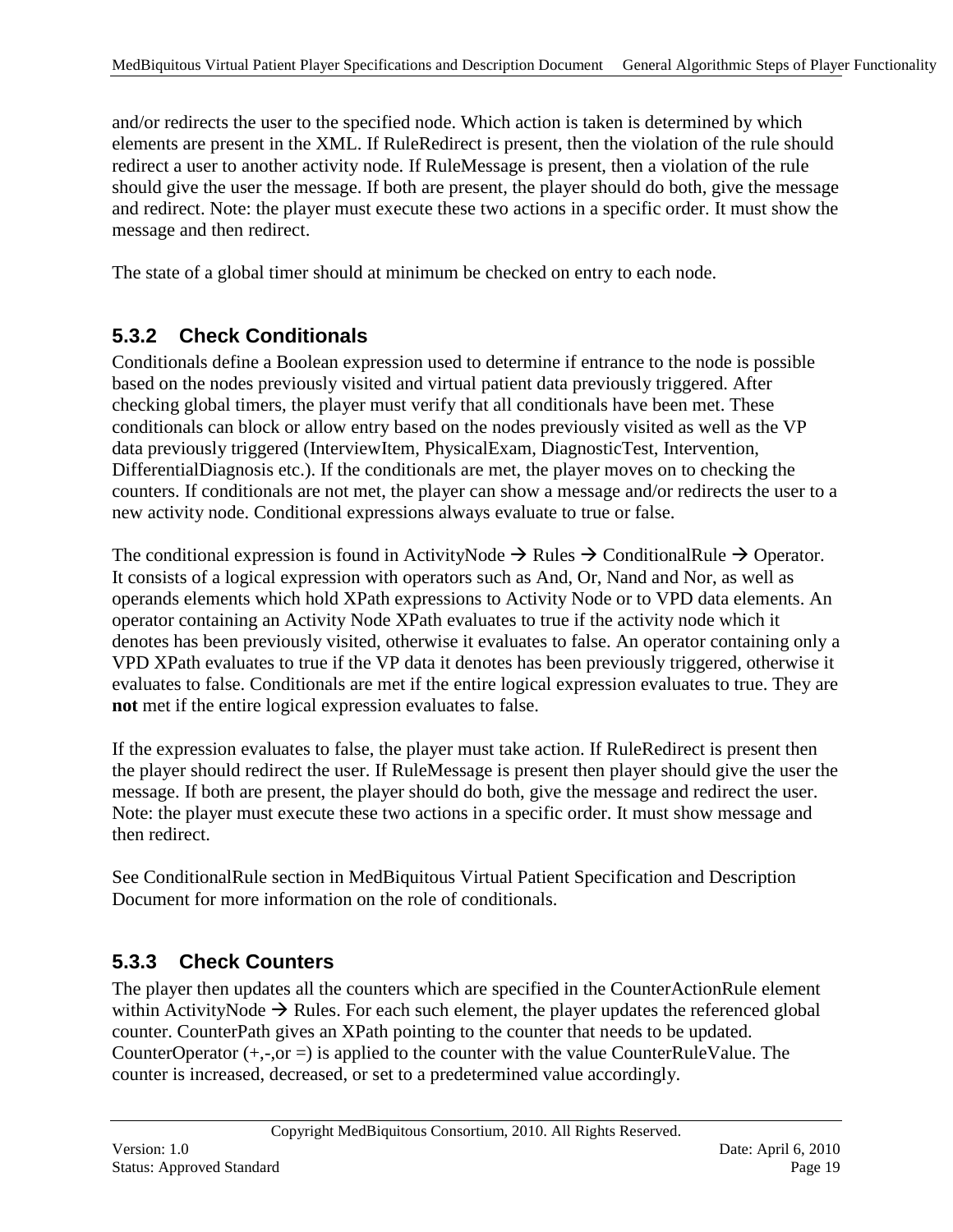Counter Rules may be enabled at activity nodes on a selective basis. If CounterRuleEnabled is set to On, or if the CounterRuleEnabled element is empty or missing, the player must check all CounterRules of the updated counters (located in the global properties) after all the counters have been updated.

CounterRules holds a set of rules that are to be checked every time the counter is updated. Each rule will check the counter against a relation and a fixed value, for example, less than 10. If the new counter value violates the rule value and relation and the counter rule is enabled, the player should have the ability to display a message to the user and/or redirect the user to a new activity node.

#### <span id="page-19-0"></span>**5.3.4 Initialize Local Timers**

If after checking the timers, conditionals, and counters there has been no redirections, the user will now enter the current node. At this point, if a Timer element exists under the Services element in the ActivityNode, then the player must instantiate a local timer. These timers work much like global timers except that they only exist and have effect within one ActivityNode. If the user leaves an ActivityNode before the local timer expires, then the timer has no effect and does not carry over to subsequent ActivityNodes.

#### <span id="page-19-1"></span>**5.3.5 Leave the Prepare Stage**

The player must record the ActivityNode ID (for use in conditional rules) before leaving the prepare stage. Once this is done the player moves into the render stage.

## <span id="page-19-2"></span>*5.4 Render Node*

The render process involves finding and displaying the information in a given node. Further, the player needs to be able to determine which elements in a node support user interaction (eg. navigation events as well as possible User selection events in InterviewItem, PhysicalExam, DiagnosticTest, Intervention, DifferentialDiagnosis, etc.). The following diagram illustrates the rendering process.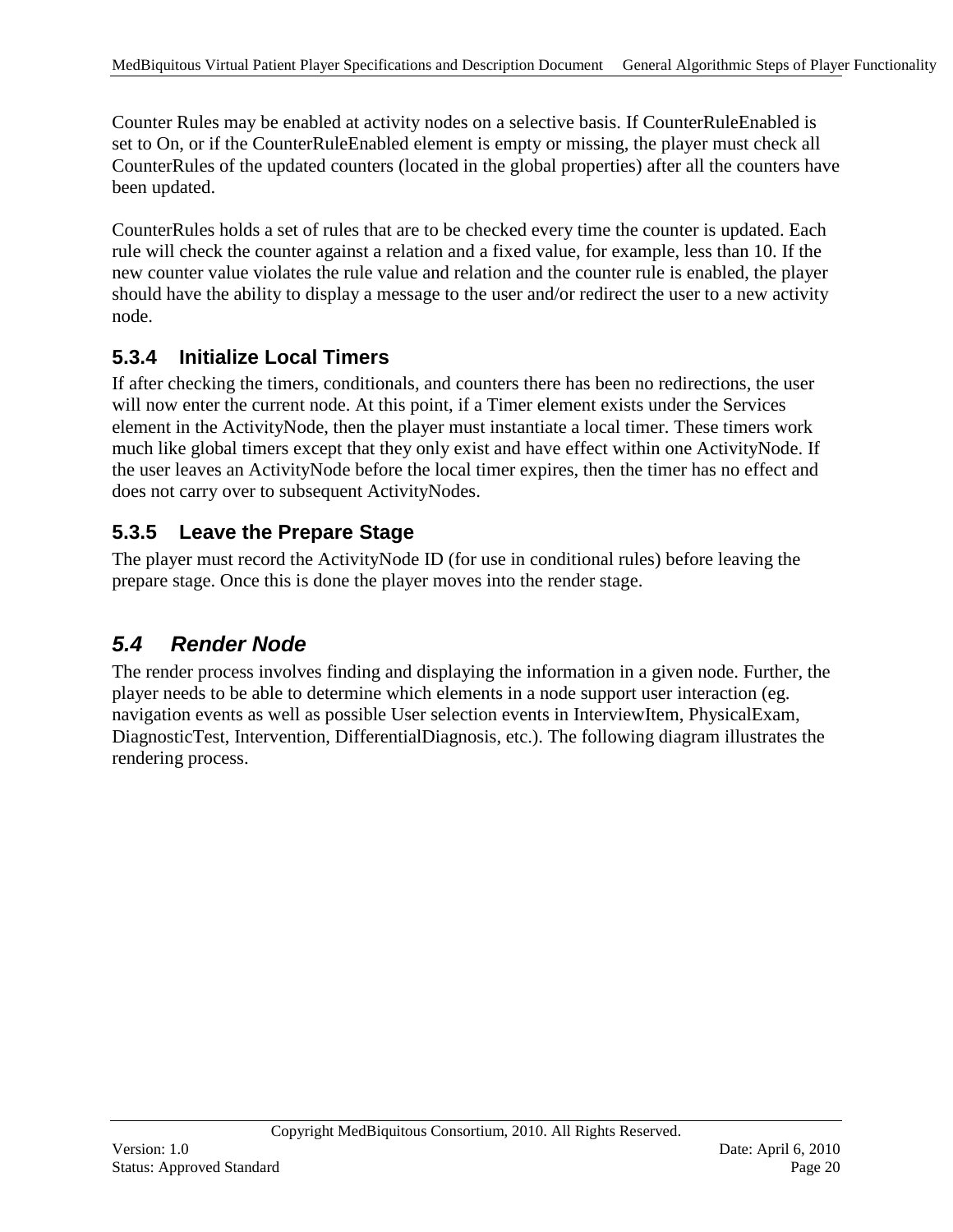

**Figure 6: Rendering the Activity Node**

#### <span id="page-20-0"></span>**5.4.1 Activity Model**

Note: If this is the first activity node, the navigation menu needs to be rendered in this stage. This needs to be done if certain ActivityNodes have NavigateGlobal set to on or if a player decides to show and/or let learners navigate NodeSections. Also, the player might want to show user progress by highlighting the current NodeSection and/or ActivityNode (if they are shown).

The player then displays the ActivityNode label attribute. This is the title of the node. The player must then to go to ActivityNode  $\rightarrow$  Content. In this element is an XPath for the DAM node that aggregates all the data found in this activity node. The player must find the correct DAM node and display its content.

#### <span id="page-20-1"></span>**5.4.2 Data Availability Model and Virtual Patient Data**

Once the player has found the correct DAMNode, it must scan through all the DAMNodeItems in the DAMNode and display their content. In each DAMNodeItem, there is an ItemPath which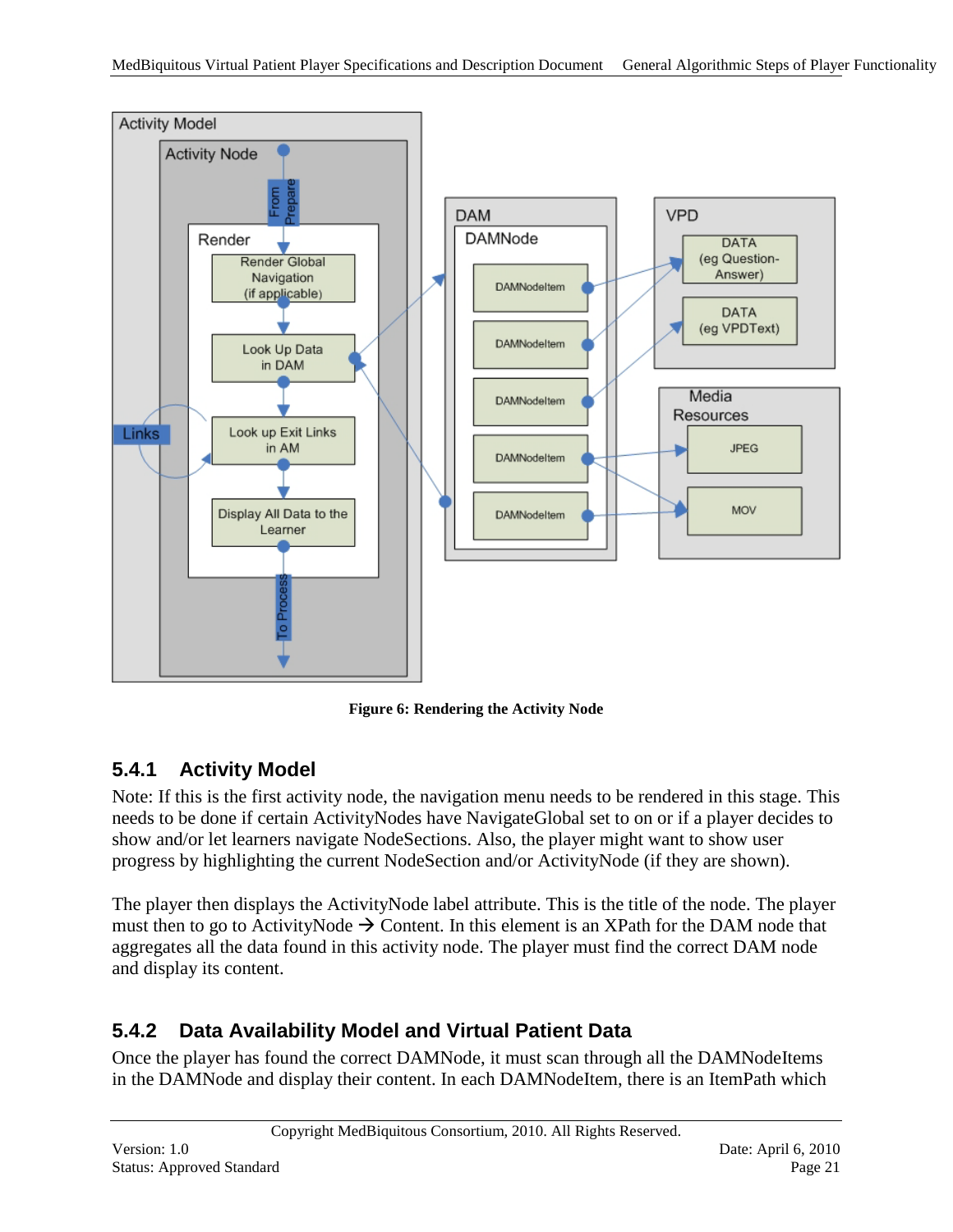specifies the XPath referencing virtual patient data or a media resource. This is the data that is being encapsulated in DAMNodeItem.

The player cycles through DAMNodeItems in the DAMNode referenced and checks their display attributes. This attribute will dictate whether user interaction is required to display certain data referenced in ItemPath, ItemComments and DAMNodePath and, if so, whether the triggered data should be displayed directly after user interaction or in a later ActivityNode. The possible values of the display attribute are: immediately, ontrigger, delayed, and ifrequested. The default value is immediately.

Note: the display attribute does not have an effect on ItemPath if the path points to a media resource. Media resources referenced from a DAMNodeItem are always shown in full no matter the value of the display attribute.

- **immediately:** In this case all the data referenced in this DAMNodeItem is displayed immediately. No data is held back. Further, if the DAMNodeItem in question contains an ItemComment, the data referenced in this element should also be displayed along with the data from DAMNodeItem. Similarly, all DAM nodes in DAMNodePath elements are displayed, but according to their own display rules dictated by their own display attributes. Immediately is the default value.
- **ontrigger:** In this case, only certain elements from the referenced virtual patient data are displayed at first. The player enables the user to interact with the data (eg, clicking, checkbox, submit button etc.) Upon interaction, the player will display the remaining data elements. An example is the Interview Item scenario. The user is presented with a set of questions. The user may click on the question and the answer is displayed. Note that the identifiers of all items triggered in this way are recorded by the player for use in conditional rules as well as end of activity reports. Further, if the DAMNodeItem in question contains an ItemComment or DAMNodePath element, a triggering of the rest of the data will also trigger the display of data referenced by ItemComment and DAMNodePath. Elements within the DAM nodes referenced from ItemComment or DAMNodePath are displayed according to their own display attributes. See section Handling DAM Nodes for more information.
- **delayed:** In this case, only certain elements from the referenced virtual patient data are displayed. The player enables the user to interact with the data (eg, clicking, checkbox, submit button etc.). Upon interaction, the player simply records that this VPD Identifier has been triggered. It does not display the remaining data to the user in that node. However, the player could inform the learner that his action has been recorded and that he will receive the results in a subsequent node. The triggered data as well as other displayable data in the DAMNode will be displayed if, in a subsequent ActivityNode, this same DAM Node in which the virtual patient data was triggered is referenced once again. Data triggered on delay will also be displayed if it is included in separate DAMNode after being triggered. The player will know (by comparing the ids of previously triggered elements and VPD Identifier of data in a given node) that this is triggered data, and should display it in its entirety (and could optionally give some indication that results are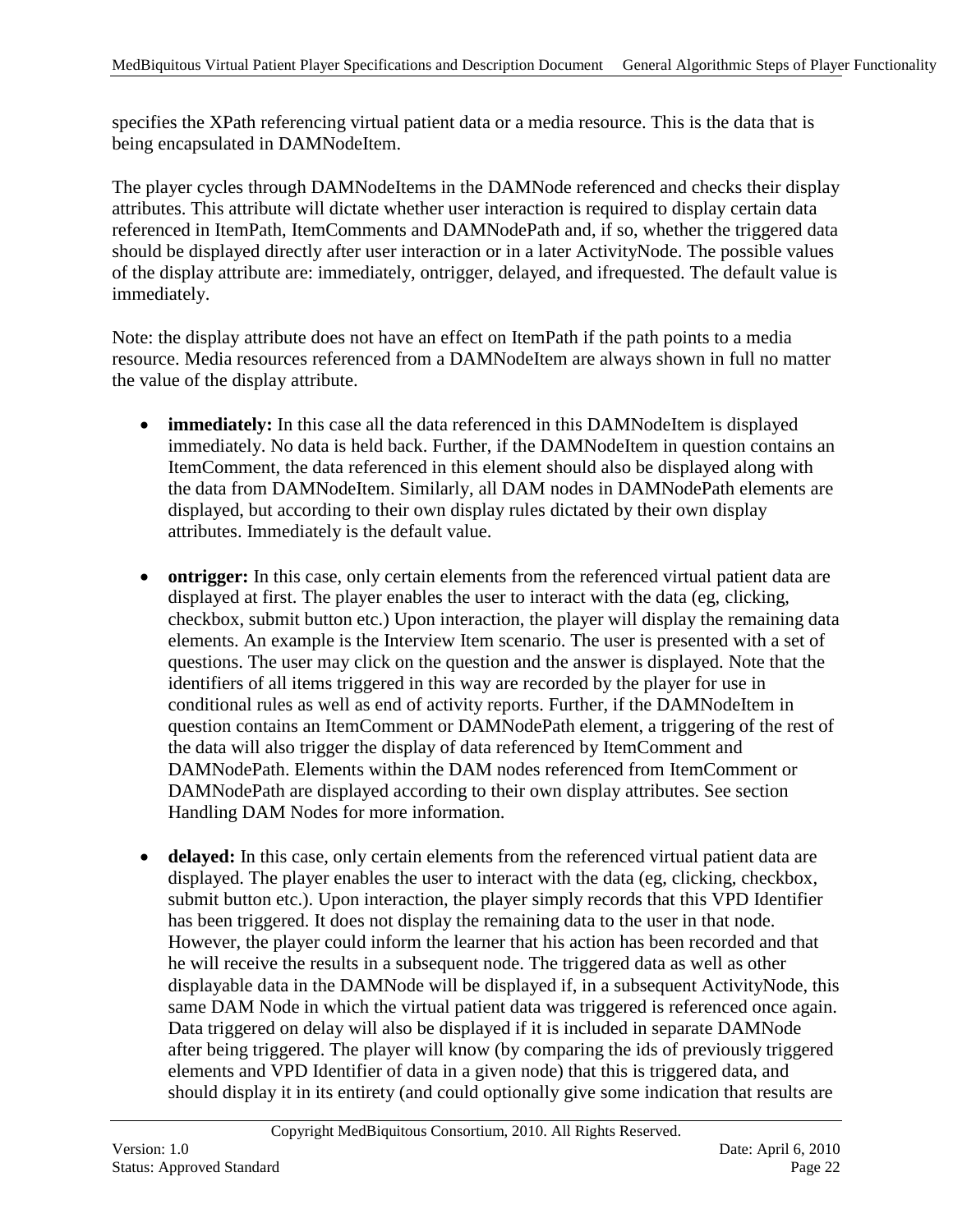from a previous node). Further, if a DAMNode has data elements that have been triggered on delay and is referenced a second time, then DAM nodes pointed to by ItemComment and DAMNodePath elements will be displayed at the time of this second calling, according to their own display rules. See section Handling DAM Nodes for more information.

• **ifrequested:** This display element enables case designers to return data only if it has been previously triggered. If a VPD element in ItemPath of a DAMNodeItem element has been previously triggered and the display attribute is ifrequested, then the player has the same behavior as when the display attribute is immediately. All the data referenced in this DAMNodeItem is displayed immediately, and DAMNodes in ItemComment and DAMNodePath are also displayed. If a VPD element in ItemPath of a DAMNodeItem element has not been previously triggered and the display attribute is ifrequested, then the player should completely ignore the DAMNodeItem and display nothing for this DAMNodeItem.

VPD elements that are affected by the ontrigger, delayed, and if requested flags are InterviewItem, PhysicalExam, DiagnosticTest, Diagnosis and Intervention. Only part of the data is displayed before user interaction for these elements. The remaining data is either displayed directly OnTrigger or Delayed in some later node.

The other VPD elements can have ontrigger, delayed, or if requested display attributes associated with them. In the case of ontrigger, while all the data for these elements is displayed in the first pass, the data and media referenced through ItemComment and DAMNodePath elements will only be displayed after user interaction. In the case of delayed, the data referenced through ItemComment and DAMNodePath elements will only be displayed if the data in the DAMNodeItem is triggered and, in a subsequent node, the DAMNode from which the data was triggered is called again. In otherwords, if data is triggered with the display flag set to delayed, calling the DAMNode from which it was first triggered for a second time should display the results of any triggered elements. Calling an individual piece of data previously triggered as delayed will also cause the player to return this data in full as well as to display the ItemComment and DAMNodePath elements of the DAMNodeItem from which this data is referenced. See section Handling Virtual Patient Data for more information.

Once the player has taken note of the display attribute, it retrieves the data referenced in ItemPath and readies it for display. ItemPath holds an XPath. Here the XPath can reference the VPD or a media resource. In the case the XPath is referencing a media resource, the identifier of the resource is looked up in the manifest. The manifest holds a bijection of media resource IDs to media resource file locations. In this way, the player will be able to locate the file for the media resource that is to be displayed. In the case the XPath is referencing VPD, the player simply looks up the corresponding element in virtualpatientdata.xml.

Each time a VPD element is referenced from a DAM node, its id must be checked against the ids of VPD items that have been triggered but not yet returned to determine whether that virtual patient data item has been previously triggered with the display attribute set to delayed or if requested. If a match is found, this indicates that either the DAMNode from which this data was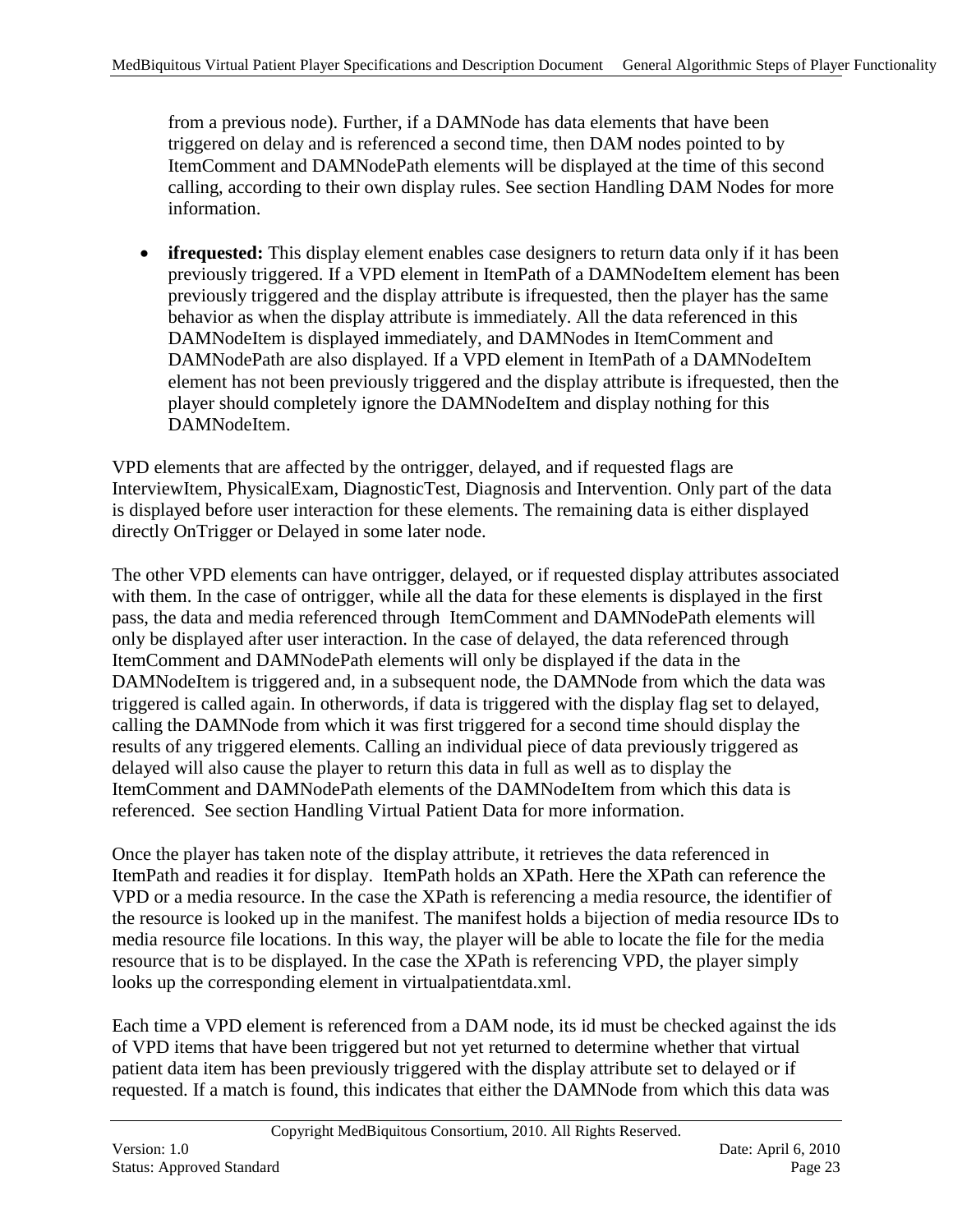triggered is included for a second time or that the triggered piece of data itself is included again but in a different DAMNode. In this case, the previously triggered VPD data should now be displayed in its entirety. If desired the data can be marked as a 'returned' piece of data.

If the ItemPath points to data within the XtensibleInfo section of VPD and the player does not support the functionality indicated, the player may make use data within an AlternativePath if one is indicated.

The player then handles all DAMNodePath elements found inside this DAMNodeItem. These are handled differently based on the value of the display attribute in DAMNodeItem. See section DAMNodePath for more information on the effects of the display attribute. DAMNodePath references should be handled like any other DAMNode, with the exception that the data inside them is displayed as a sub-element of the data referenced in DAMNodeItem. It is left up to the individual player to determine how this hierarchy is represented (indentation, html link, etc.). Elements within the DAM nodes referenced from DAMNodePath are displayed according to the display attributes within the referenced DAMNode.

Finally the player takes note of ItemOrder for each DAMNodeItem and displays the data in each item in the order dictated by ItemOrder ('1' first, '2' second, etc.).

### <span id="page-23-0"></span>**5.4.3 Links**

Once the player has gathered all the patient data that needs to be rendered in the node, it must gather the navigation links (or buttons). This is done by cross-referencing the current node ID with the list of links in ActivityModel  $\rightarrow$  Links. The player finds all the links that leave the current node. Links are directed. Looking at the XML they go from ActivityNodeA to ActivityNodeB. It then checks the current activity node's Probability element.

If Probability is set to on, the player will only display one of the outgoing links (not all of them). The player will chose which to display based on the "Weighting" element of the individual links. The weighting is the percent chance that a link will be chosen for display. Since only one link is displayed the user does not have a choice of which link to follow to continue the activity, but still needs to click on the link to be taken to the next node.

If Probability is set to off or does not exist, the player will display all the links away from the current node. It will be up to the user to choose which link to follow.

The label attribute is used as the link (or button) text. If this label is missing the player can also use the ActivityNode label of the node to which the link leads. Labels are displayed to the learner by default.

Links may have CounterActionRules associated with them, but these rules have no impact on counter scores unless the learner selects the link.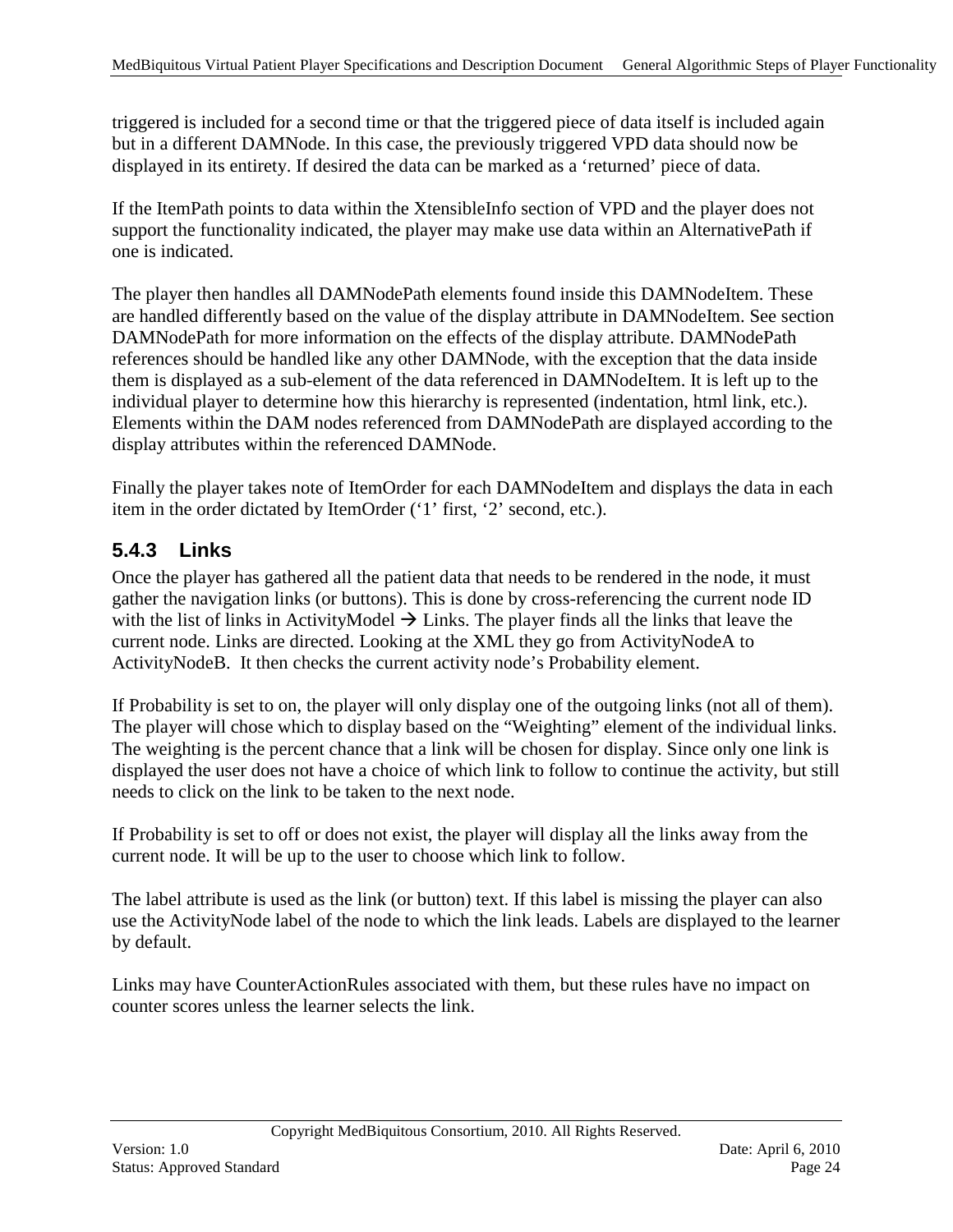## <span id="page-24-0"></span>*5.5 Process User Actions*

In the process stage the player is in a wait state. It is ready to receive and process user events such as navigation and selection events. The following diagram illustrates the process stage.



**Figure 7: Processing User Selection and Navigation Events**

#### <span id="page-24-1"></span>**5.5.1 Selection events**

Selection events happen when the user interacts with a piece of data (eg. clicks, checkbox, submit button). Depending on the display attribute in the DAMNodeItem referencing the data, this can have different effects:

- **immediately:** No effect, it should not be possible for the user to interact with the data.
- **ontrigger:** Upon interaction with a piece of data, the player will display the remaining data elements from this data that have not yet been displayed. An example is InterviewItemdata. The user is presented with a set of interview questions. They click on the question they wish to ask and the patient's answer is displayed. Note that the identifiers of all items triggered in this way are recorded by the player for use in conditional rules as well as end of activity reports. Further, if the triggered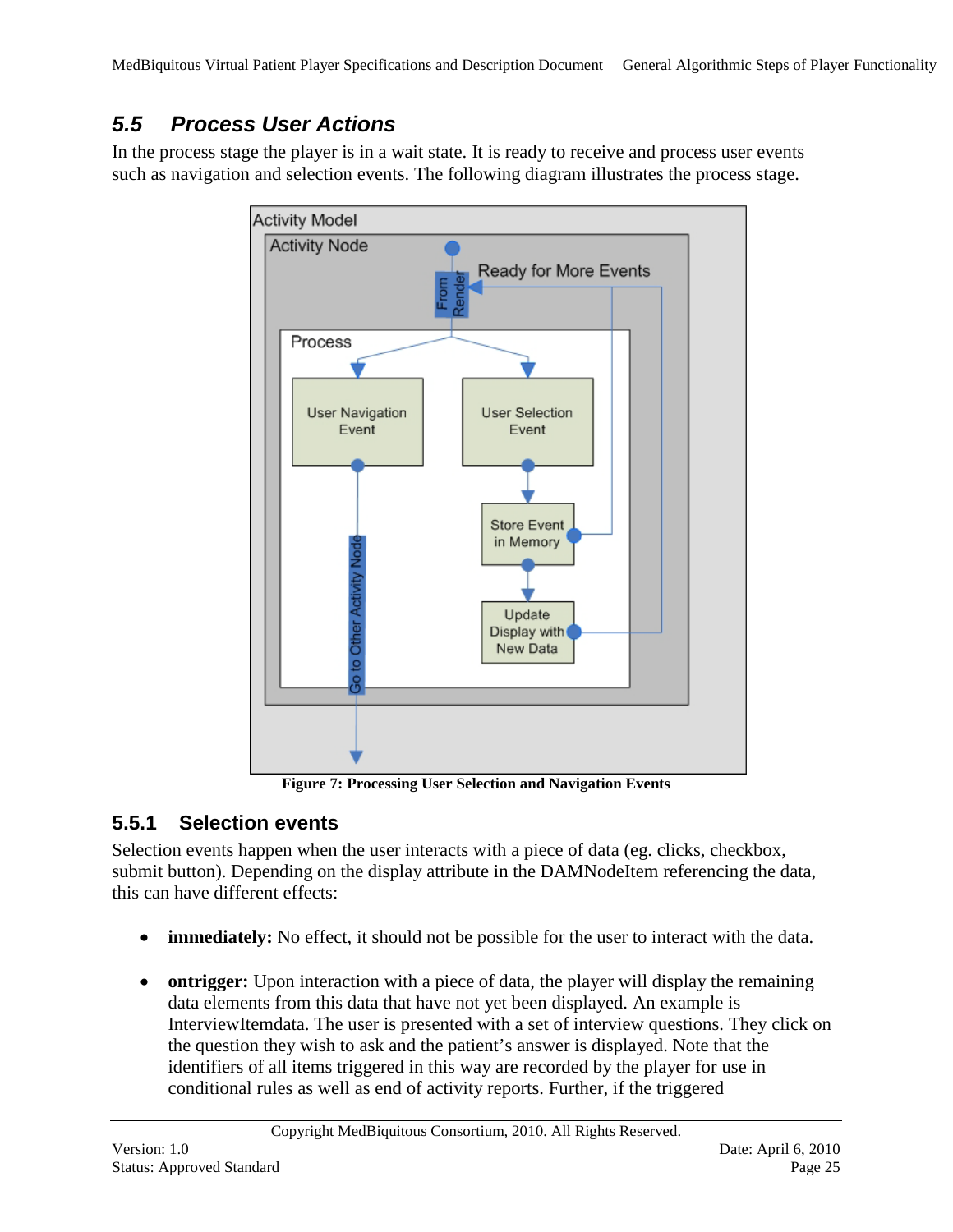DAMNodeItem contains an ItemComment or DAMNodePath, then data referenced through ItemComment and DAMNodePath should also be displayed at trigger time.

- **delayed:** Upon interaction, the player simply records that the VPD identifier of the data element that has been triggered. It does not display the remaining data to the user in the current node. Optionally, the player may inform the user that his action has been recorded and that he should receive the results in a subsequent node. The results of the trigger will be displayed if, in a subsequent node, this same VPD identifier is referenced once again.
- **ifrequested:** No effect, it should not be possible for the user to interact with the data (it is either show as in immediately or not displayed at all).

VPD elements that are affected by the ontrigger ,delayed, and if requested flags are InterviewItem, PhysicalExam, DiagnosticTest, Diagnosis and Intervention. Only part of the data is displayed before user interaction for these elements. The remaining data is either displayed directly OnTrigger or Delayed in some later node. Other VPD elements are not affected by ontrigger ,delayed, and if requested flags associated with them. With these other VPD elements, all the data is displayed in the first pass, but data referenced through ItemComment and DAMNodePath elements within the DAMNodeItem are still affected by the display attribute*.*  See section Virtual Patient Data Display Rules for more information.

#### <span id="page-25-0"></span>**5.5.2 Navigation events**

These types of events can be caused by using the global navigation menu or clicking a navigation link. In both cases the action is the same. The player takes the user to a new node and begins this algorithm again, starting from Prepare Node.

In the case a player makes node sections clickable, it is up to the player to decide where to take the learner when this navigation event occurs.

Navigation links may have associated CounterActionRules that impact Counter scores and potentially navigation results. These CounterActionRules should be processed when a learner selects the navigation link. CounterRules, part of the Activity Model's Properties, holds a set of rules that are to be checked every time the counter is updated. CounterPath gives an XPath pointing to the counter that needs to be updated. CounterOperator  $(+,-,0)$  is applied to the counter with the value CounterRuleValue. The counter is increased, decreased, or set to a predetermined value accordingly.

Each rule will check the counter against a relation and a fixed value, for example, less than 10. If the new counter value violates the rule value and relation and the counter rule is enabled, the player should have the ability to display a message to the user and/or redirect the activity to a new node.

## <span id="page-25-1"></span>*5.6 Terminate the activity*

A terminal node (or leaf node) is one which has no links away from it or only has a single link to the first activity node listed in the Activity Model file. This signifies an end of the activity. In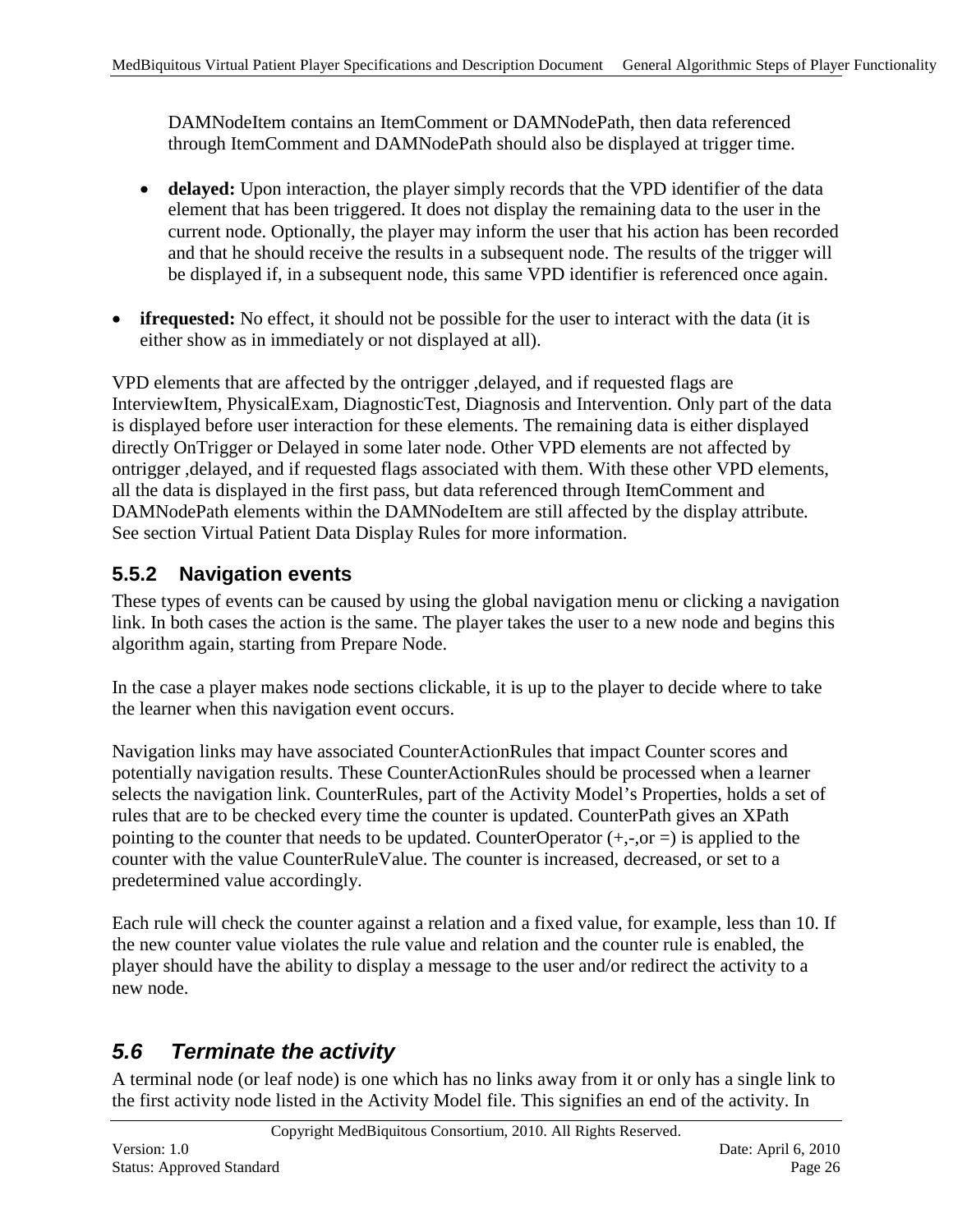this node, feedback on the learner's performance in the activity may be shown. This could include time taken to complete the activity, current counter values, path taken through the nodes and triggers triggered (ie, list of all questions asked, diagnostic test ordered, physical exams, etc.) and more. The amount of feedback given to the user is left up to the individual player. If a link to the first activity node is present, the user is given the option to restart the activity. Restart sets the virtual patient back to its initial state and starts the activity from scratch. At this point, the user should also have the ability to quit and/or return to the LMS if one is being used. Quit closes the player.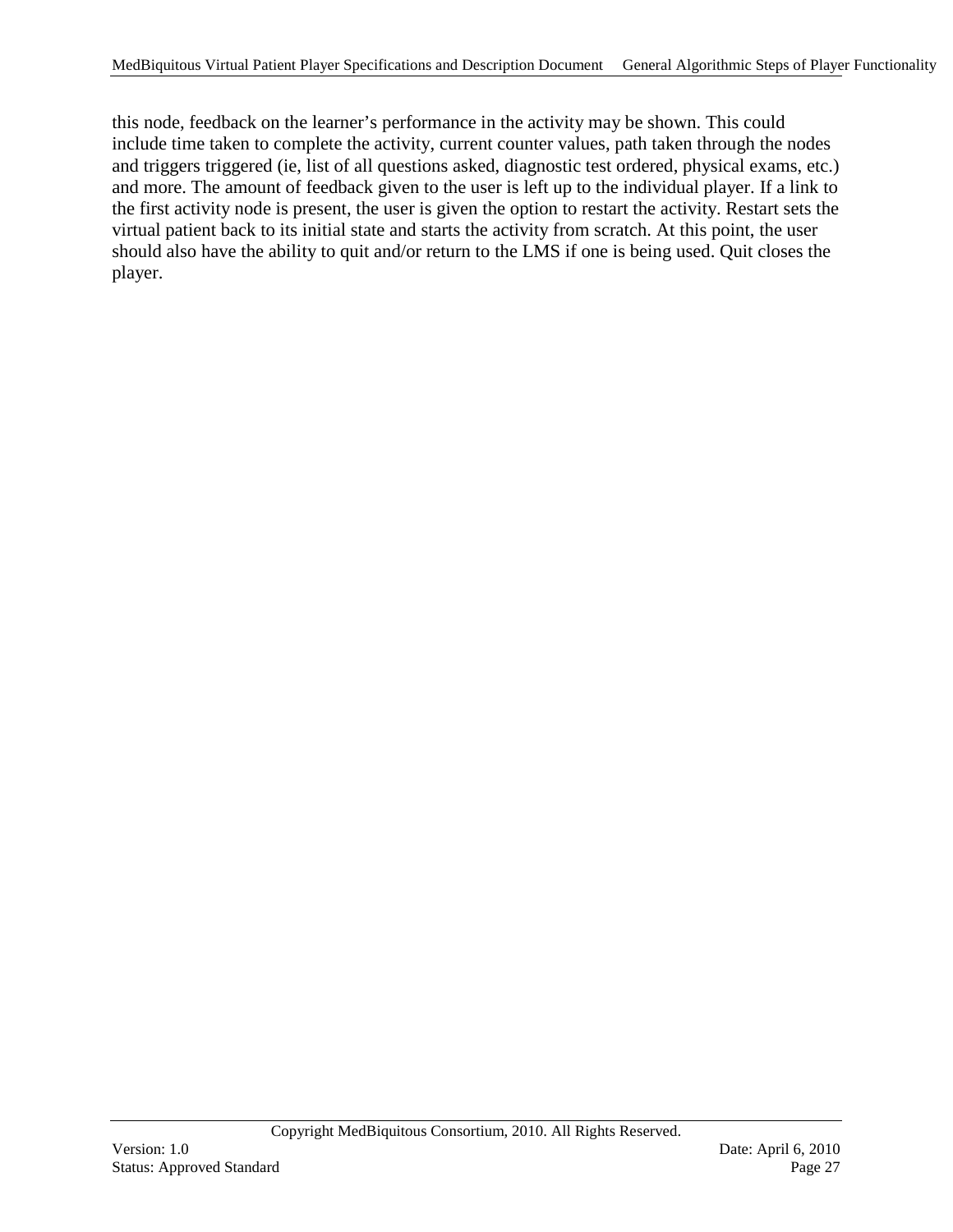# <span id="page-27-0"></span>**6 Handling Activity Nodes**

## <span id="page-27-1"></span>*6.1 Ordering*

The first Activity Node for the entire activity is the first activity node in the activity model file (going from top to bottom). The first activity node of each section is the first activity node its respective NodeSection in the activity model file. Similarly, the first NodeSection is the first node section in the activity model file (going from top to bottom). NodeSections may be nested, and their display order follows the display order in the activity model file.

# <span id="page-27-2"></span>*6.2 Evaluating Conditionals*

Conditionals are located in ConditionalRule under Rules in an Activity Node. They serve to determine the conditions that must be met in order to have access to a Node.

When an ActivityNode Identifier (in the form of an XPath) is found in the operand element of a conditional rule, it evaluates to true if the node has already been visited. If the node that has not been visited, it will evaluate to false. In order to determine if a node has been visited, the player needs to compare ActivityNode identifier in the operand with the ids of nodes previously visited. The player is thus required to record the identifiers of the nodes that have been visited.

The same applies if a VPD identifier (again as an XPath) is found in the operand element of a conditional rule. It evaluates to true if the data has already been triggered. If the data has never been triggered, it will evaluate to false. In order to determine if data has been triggered, the player needs to compare VPD identifiers in the operand with the list of data items previously triggered. The player is thus required to record the identifiers of the VP elements that have been trigged. This includes triggers in which the display attribute in the DAMNodeItem was set toontrigger, or delayed, .

In the schema, Conditional Rules are set up as Boolean expressions. The outer element is the operator. All items within an element are evaluated according to the evaluation rule for the outer operator.

#### Example#1:

```
<ConditionalRule>
    <Operator>
       <And> 
          <Operand>
         /ActivityModel/ActivityNodes/NodeSection/ActivityNode[@id = '1']
      </Operand>
          <Operand>
         /VirtualPatientData/InterviewItem[@id = '6']
          </Operand>
       </And>
    </Operator>
</ConditionalRule>
```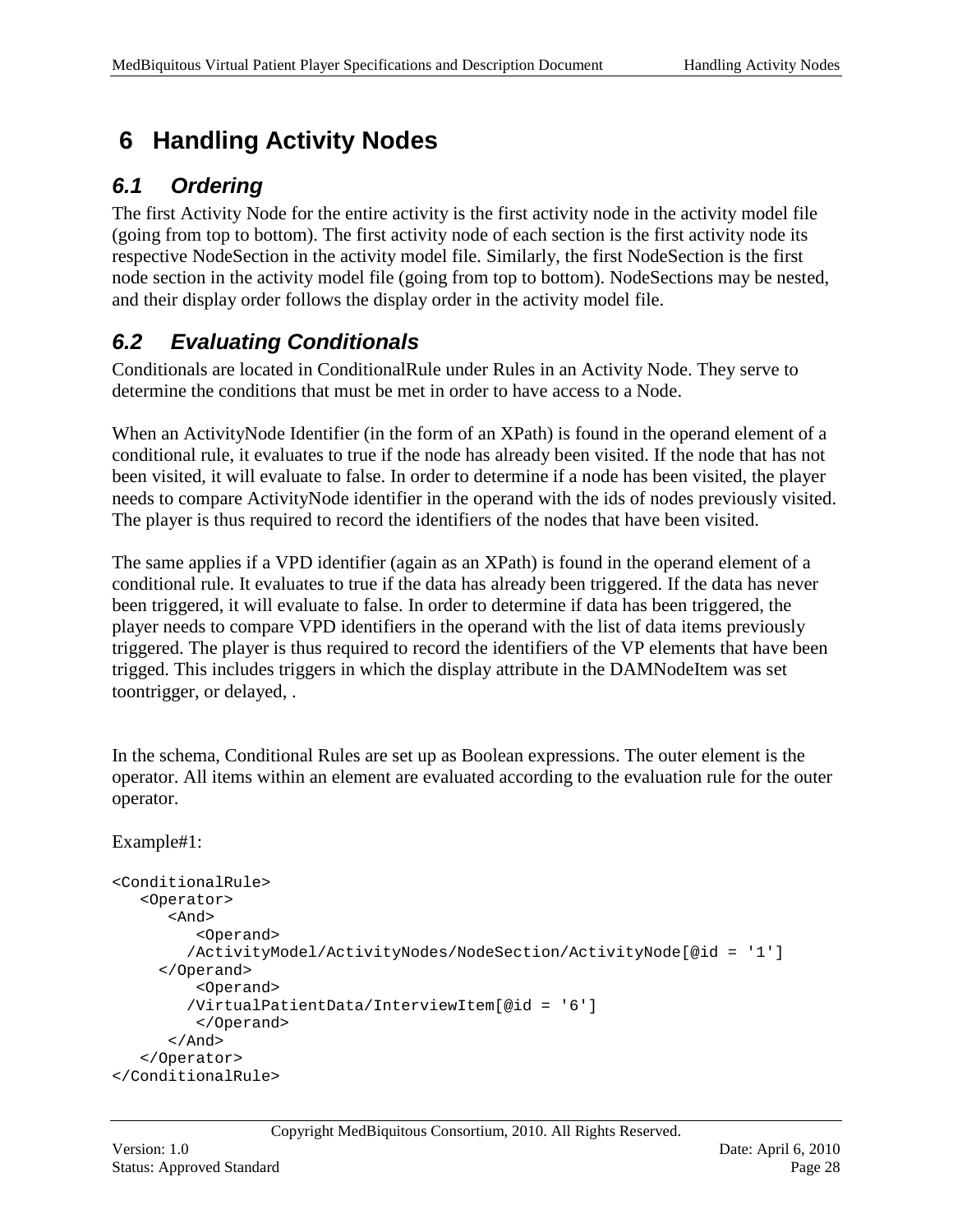The learner must have visited ActivityNode with id 1 and have triggered vpd data with id 2 in order for this statement to evaluate to true (and thus enable to user to enter the node).

#### Example#2:

```
<ConditionalRule>
   <Operator>
     <Or>
        <Operand>
       /ActivityModel/ActivityNodes/NodeSection/ActivityNode[@id = '5'] 
        </Operand>
        <And>
           <Operand>
         /ActivityModel/ActivityNodes/NodeSection/ActivityNode[@id = '1'] 
     </Operand>
           <Operand>
         /ActivityModel/ActivityNodes/NodeSection/ActivityNode[@id = '2'] 
            </Operand>
         </And>
     </Or>
   </Operator>
</ConditionalRule>
```
Here learner must have either visited ActivityNode with id 5 or have visited both ActivityNode with id 1 and Activity Node with id 2 for this statement to evaluate to true.

Because of the pattern of conditional rule, a good approach to conditional evaluation may be through recursion. An algorithm for such an evaluation is provided here for convenience. However, any algorithm which follows Boolean rules and correctly parses the XML structure of the expression is satisfactory.

```
evaluateConditional(ConditionalRule){
```

```
 if(top level element is an ActivityNodeID || top level element is a VPDID){
     if(ActivityNode is previously visited || VPDID is previously triggered){
      return true
 }
    else{
      return false
     }
  }
    if (top level element is an And){
     while(And has subelements, for each subelement){
         if evalutateConditional(subelement)==false return false
  }
     return true
 }
 if (top level element is an Or){
     while(Or has subelements, for each subelement){
         if evalutateConditional(subelement)==true return true
      }
     return false
 }
```
Copyright MedBiquitous Consortium, 2010. All Rights Reserved.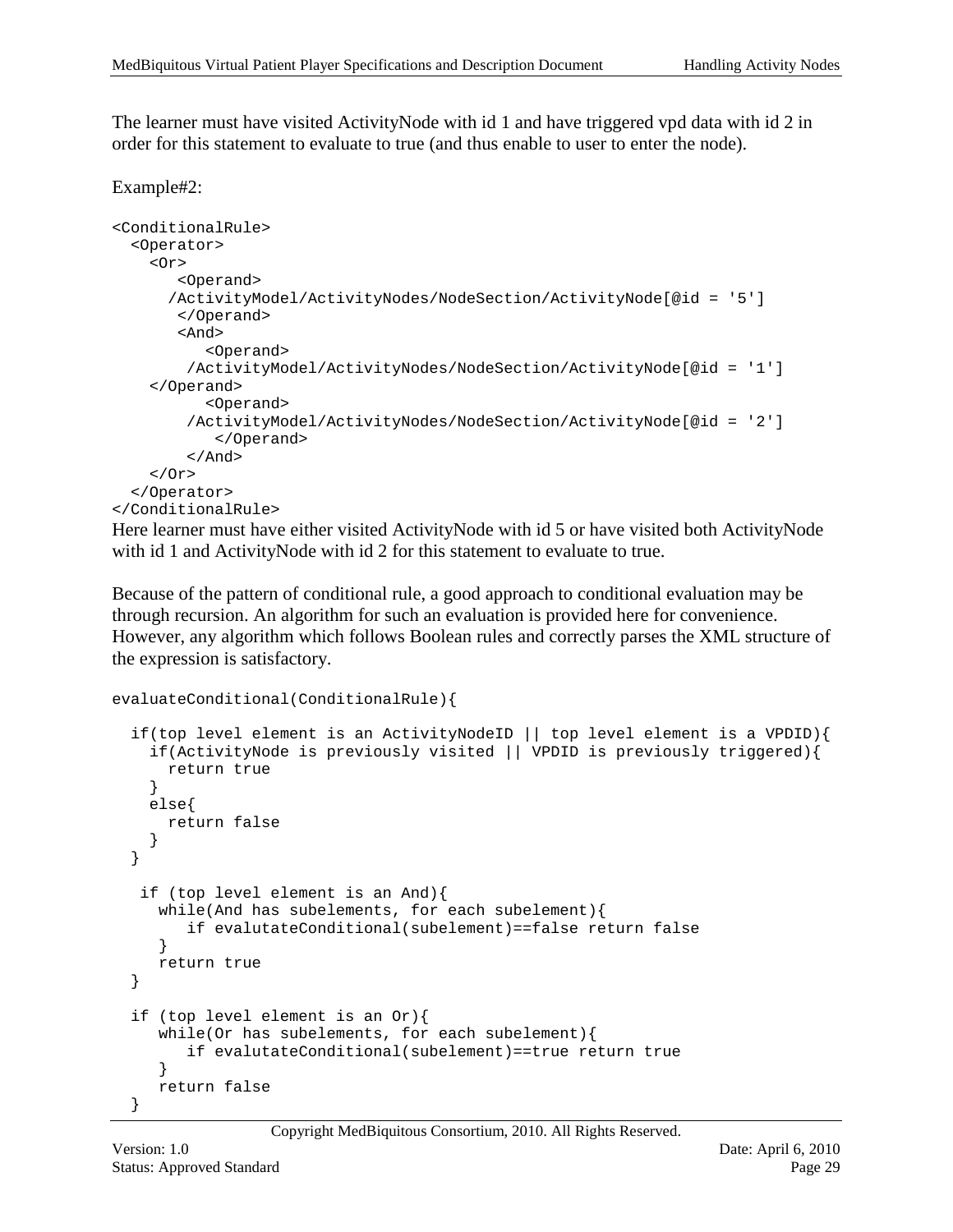```
if (top level element is an Nor){
      while(Nor has subelements, for each subelement){
         if evalutateConditional(subelement)==true return false
      }
     return true
  }
  if (top level element is an Nand){
     while(Nand has subelements, for each subelement){
         if evalutateConditional(subelement)==false return true
      }
     return false
  }
}
```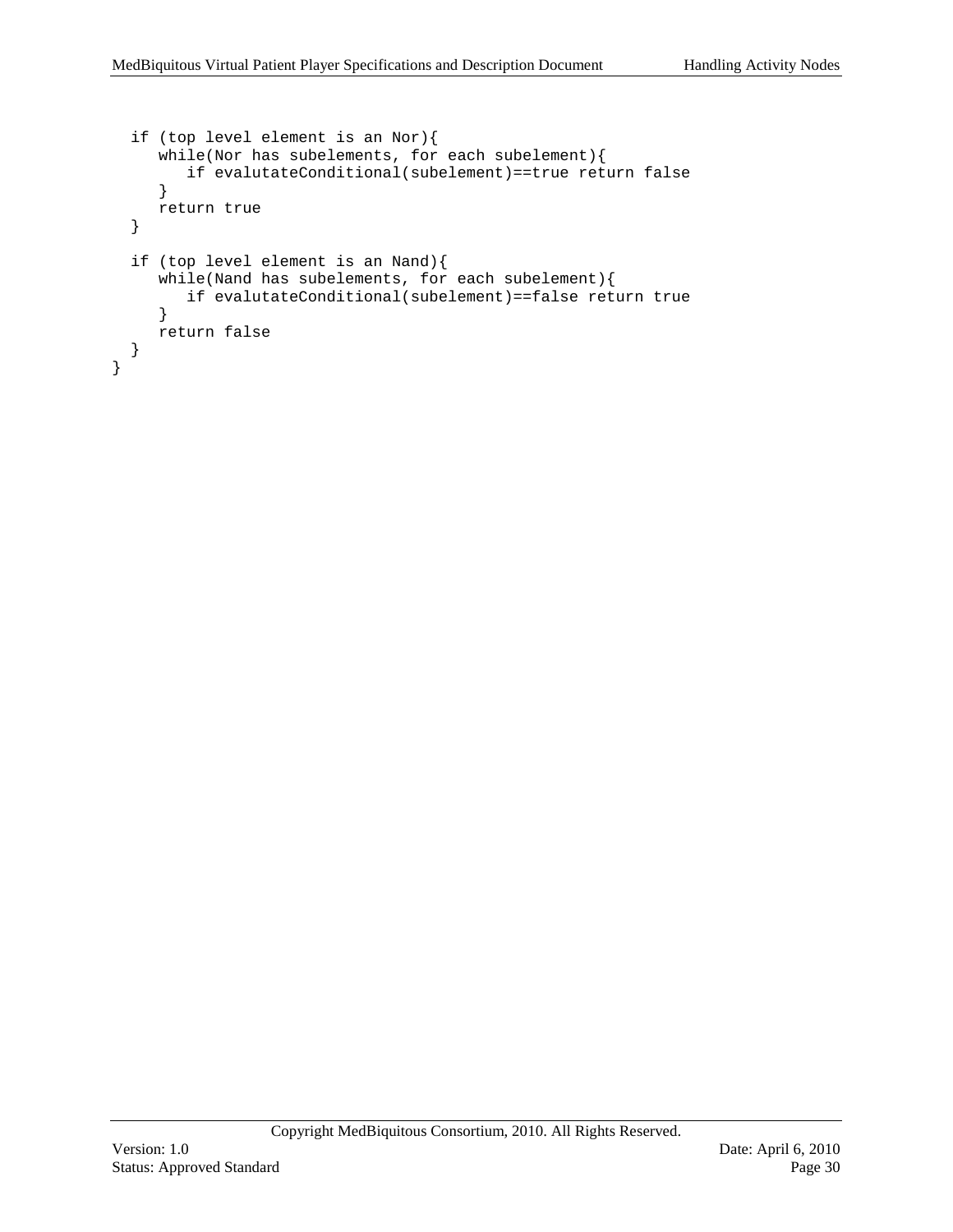## <span id="page-30-0"></span>*6.3 Resolving XPath Element Identifiers*

XPath is a language for finding information in an XML document. XPath is used to navigate through elements and attributes in an XML document. It is a W3C Standard.

Most major programming languages have built in libraries that offer support for XPath. Given an XPath, these libraries will return either the referenced XML container or the reference text. Here are some examples.

Example #1:

```
/DataAvailabilityModel/DAMNode[@id = '321']
```
This will return the DAMNode with id 321.

Example #2:

```
/VirtualPatientData/InterviewItem[@id = '6']
```
This will return the InterviewItem with id 6.

Example #3:

```
/VirtualPatientData/PatientDemographics/CoreDemographics/Name/text()
```
This will return the Name of the patient.

Example #4:

```
/manifest/resources/resource[@identifier = '3424']/@href
```
This will return the href attribute (holds the file path to the media file) of the media resource with identifier 3424.

Note, because XPath needs to be run on the proper XML object, the player will first need to determine whether the XPath is referring to the Activity Model, the DAM or the VPD. A VPD query run on a DAM document will give back an empty results set. Determining the correct document can be easily done by checking the first token of the XPath.

- Activity Model XPaths always start with: /ActivityModel
- DAM XPaths always start with: /DataAvailabilityModel
- VPD XPaths always start with: /VirtualPatientData
- Media Resources XPaths always start with: /manifest/resources/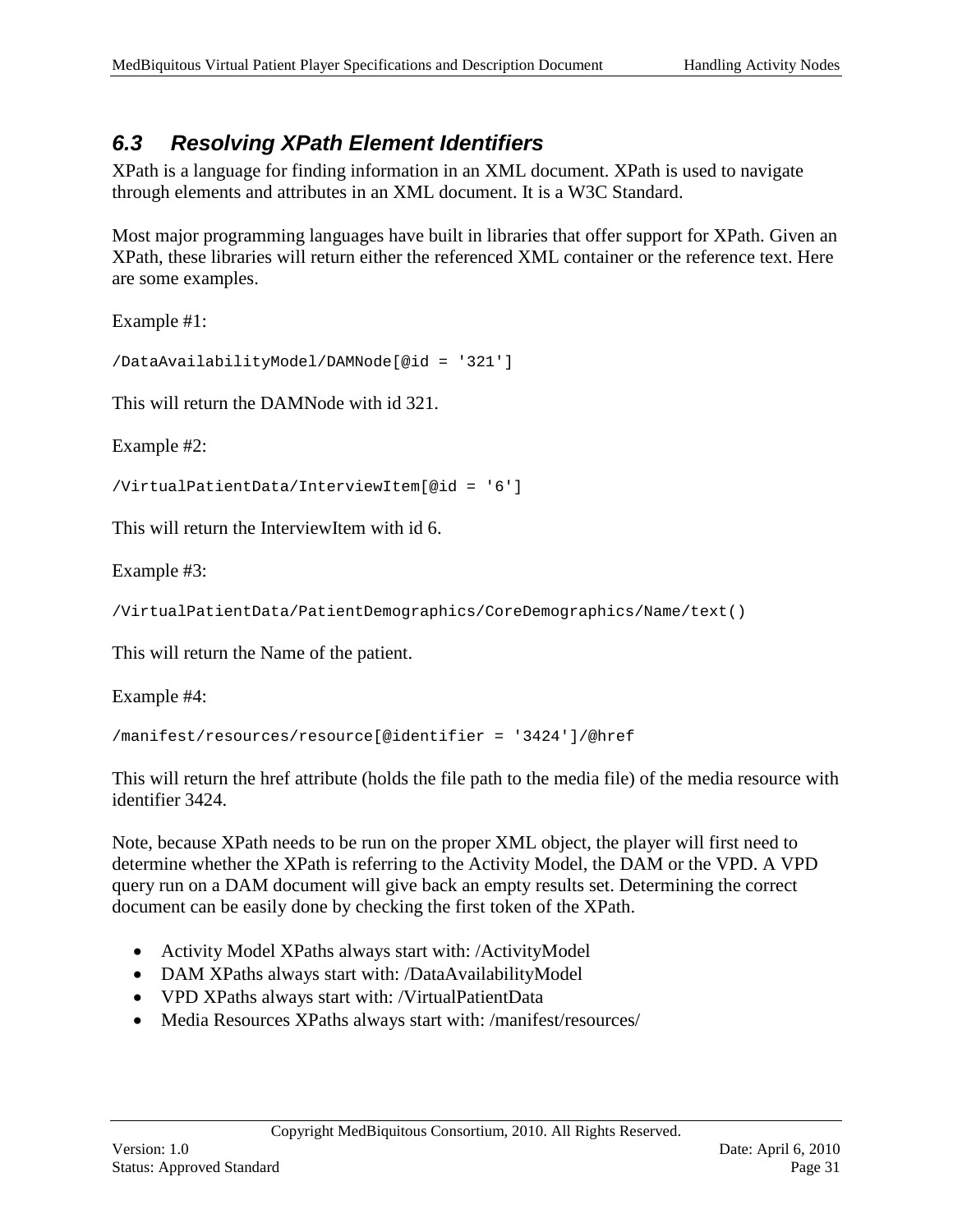### <span id="page-31-0"></span>*6.4 Handling User Interaction*

#### <span id="page-31-1"></span>**6.4.1 Recording user actions**

The player must track a set of core events as the user progresses through the activity. Players are free to record more information but must at minimum record the following:

- Nodes Visited Each time a node is entered (once the prepare phase is done), the player must record that this node has been visited. This is used to evaluate entrance rules in subsequent nodes. To record that a node has been visited, the player should use the node's id as this is a unique identifier for each node.
- Action taken by the user All PatientDemographics, CoreDemographics, DemographicCharacteristic, VPDText, InterviewItem, PhysicalExam, DiagnosticTest, Diagnosis and Intervention data which were presented through a DAMNode with the display attribute in DAMNodeItem set to ontrigger, or delayed, and with which the user interacted should be recorded. This amounts to the user having ordered one of these items. These items should be recorded with their VPD id as this is a unique identifier for the given VPD element.
- Timing Whether timers are on or off, the player should record the time spent in each node and the activity as a whole. This can be used for activity analysis.

#### **Notes:**

- The player tracks only what is triggered. Child DAM nodes in a DAM hierarchy are not tracked by the player even if they are triggered by the parent. If data within a DAMNodeItem element is triggered, only the data in this DAMNodeItem element is tracked, not the child elements, such as DAMNodes in ItemComment or DAMNodePath. However, if VPD data in these triggered DAM nodes is itself triggered, the player will track this triggering.
- Media resources referenced in the DAM are not tracked. Media resources may be paired with an associated VPD element, which is tracked.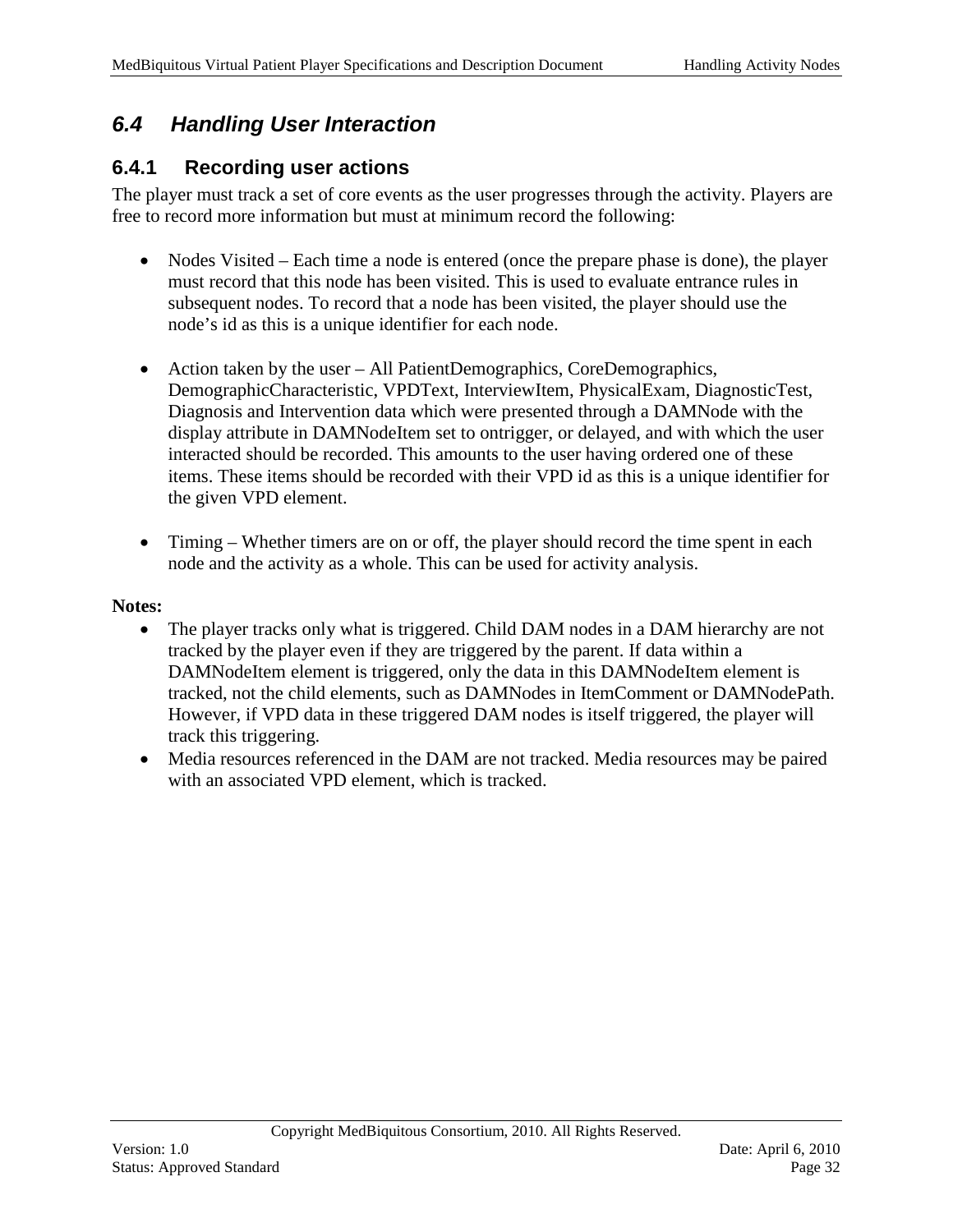| Data Pers is tent Through the Activity<br>(ie stored)           | Purpose                                                               |
|-----------------------------------------------------------------|-----------------------------------------------------------------------|
| <b>Identifier of Activity Nodes Visited</b>                     | Conditional Rule / Final reports / Data<br>Collection / Evaluation    |
| Identifier of Data Triggered in User<br><b>Selection Events</b> | Conditional Rule / Final reports / Data<br>Collection / Evaluation    |
| Counters Values (ie scores)                                     | Counter Action Rule / Final reports /<br>Data Collection / Evaluation |
| <b>Total Time Spent in Activity</b>                             | Timer Rule / Final reports / Data<br>Collection / Evaluation          |
| Time Spent in Each Node                                         | Timer Rule / Final reports / Data<br>Collection / Evaluation          |
| User Navigation Events (path through<br>nodes)                  | Final reports / Data Collection /<br>Evaluation                       |

#### Data Stored by Player

Players can choose to track any additional data necessary for individualized functionality.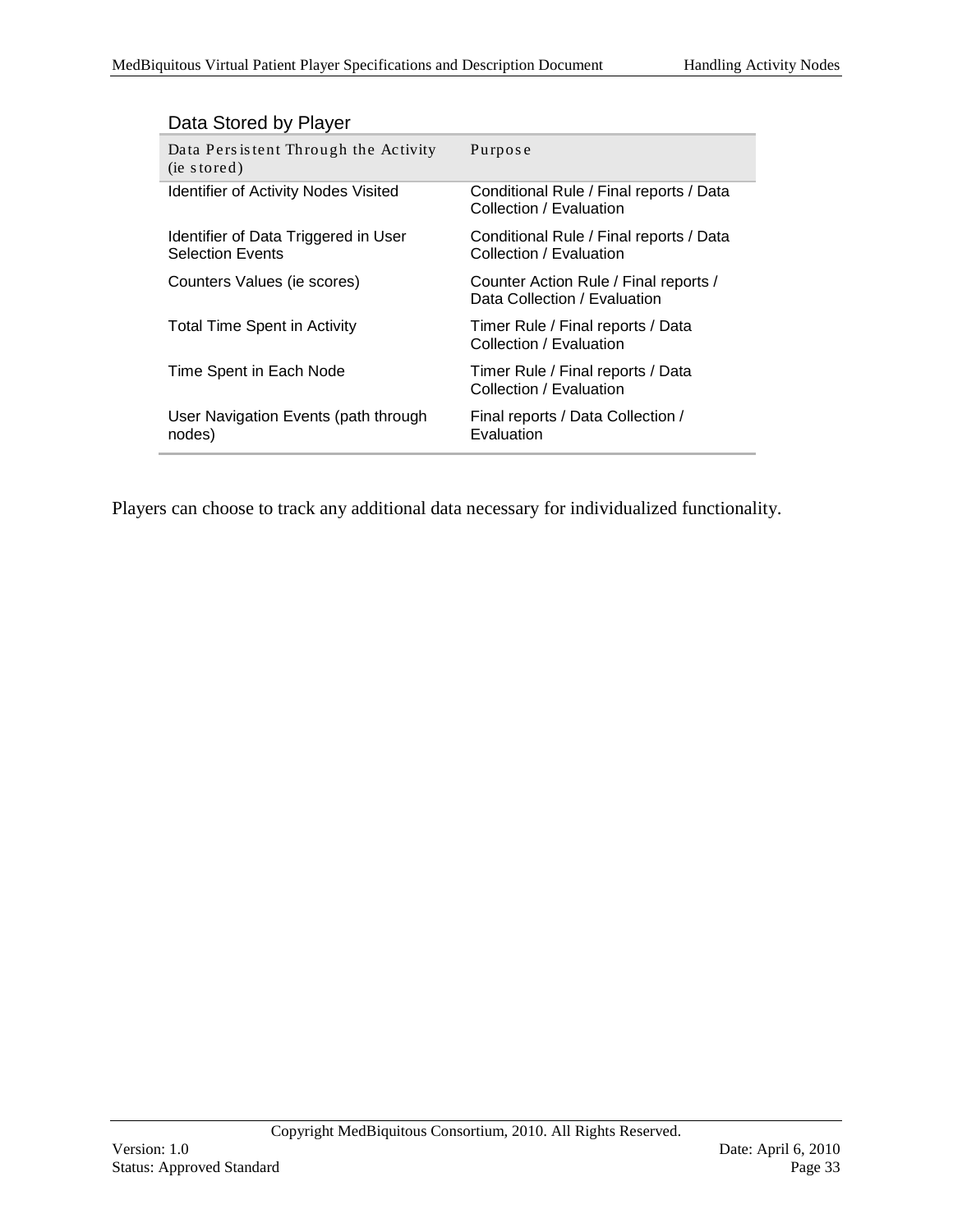# <span id="page-33-0"></span>**7 Handling DAM Nodes**

DAM nodes can be called from Activity Nodes or other DAM nodes. They aggregate data to be displayed to the user.

When a DAM node is called, the player should look through the set of DAM nodes and find the node with the id corresponding to the DAMNode id called. Once the correct DAMNode has been located the player should follow the procedure outlined below.

DAMNodelabel is used for authoring purposes only and should be ignored by the player.

## <span id="page-33-1"></span>*7.1 DAMNodeItem*

A DAMNode can have one or more DAMNodeItems. For each DAMNodeItem in a DAMNode the player does the following (order may vary as long as final outcome is the same):

- Checks ItemOrder to make sure items are displayed in the order specified. Higher numbers come after lower numbers. (1-first, 2-second, 3-third, etc.)
- Checks attribute display in DAMNodeItem (see section Display Behavior Summary Table for a high-level summary):
	- o If no display attribute is included, the player sets the display attribute to immediately.
	- $\circ$  If it display attribute is set to immediately, the player displays all data in the given DAMNodeItem at the same time. No user interaction is required or allowed.
	- o If display attribute is set to ontrigger, the player may display only a subset of the data encapsulated in the VPD element referenced in DAMNodeItem. Whether or not the player displays a subset depends on the type of element (see section Virtual Patient Data Display Rules). User interaction on those elements that display a subset of data should be allowed. The remaining data should be displayed only after user interaction. This functionality can be used to order a diagnostic test, for example. A subset of data is shown for the following VPD elements: : InterviewItem, PhysicalExam, DiagnosticTest, Diagnosis and Intervention. The specifics of which fields are to be displayed before and after user interactions are specified in the section Data Display Rules.
	- o If display attribute is set to delayed, the player may display only a subset of the data encapsulated int eh VPD element referenced. Whether or not the player displays a subset depends on the type of element (see section The Display Attribute and Player Display Behavior Summary Table). User interaction on those elements that display a subset of data should be allowed. Upon interaction the player stores the VPD Identifier of the element that has been triggered. The remaining data is not displayed immediately but will be displayed in a subsequent node. Only the following elements are affected by delayed: InterviewItem, PhysicalExam, DiagnosticTest, Diagnosis, and Intervention. The player can, if it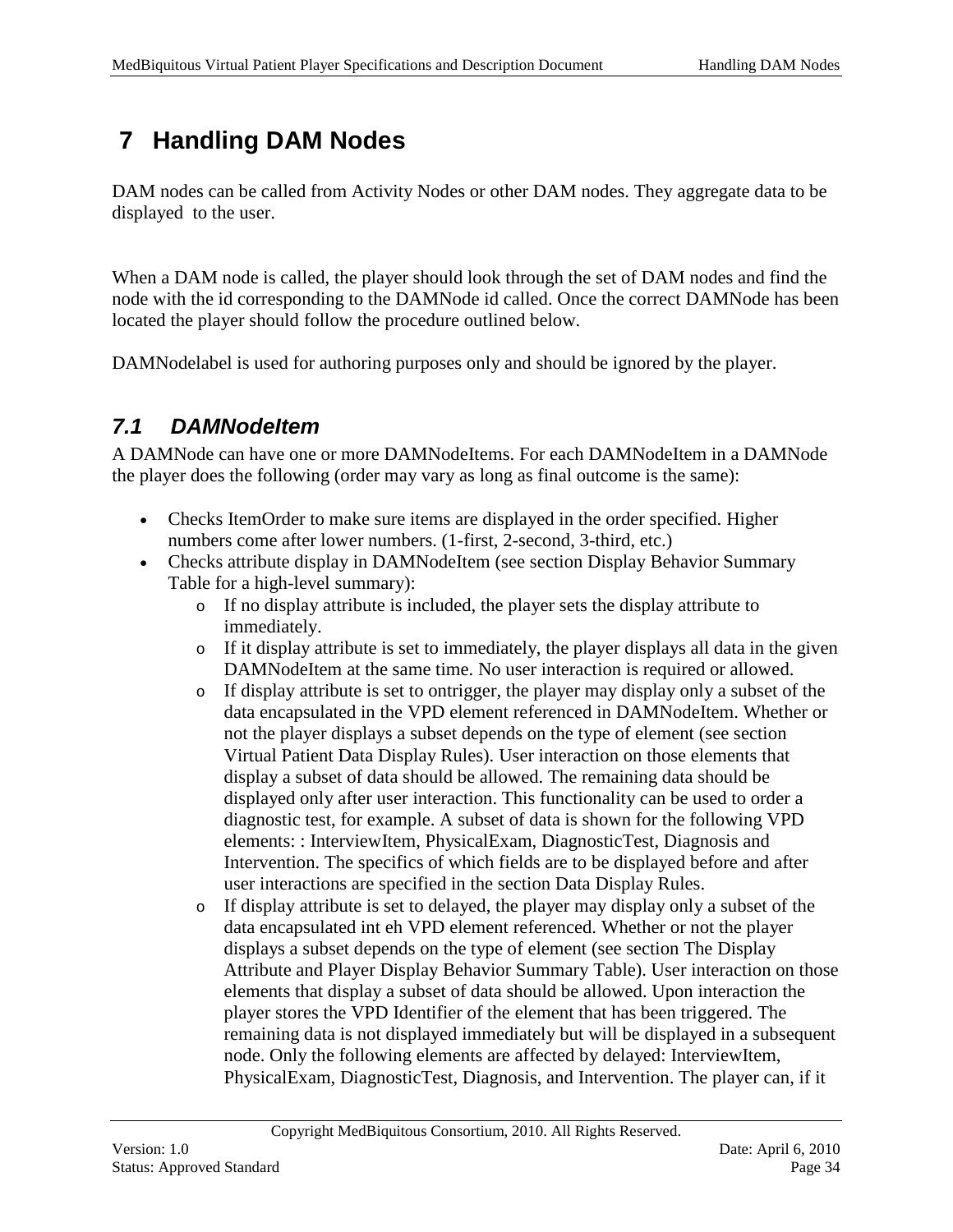chooses to do so, give the user feedback, so they know that their interaction has been recorded.

- o If it is set to ifrequested the player displays all data in the given DAMNodeItem at the same time if the VPD data contained in ItemPath has been previously triggered. No user interaction is required or allowed. If the data has not been previously triggered the player ignores the element and nothing is displayed for the DAMNodeItem in question.
- Finds the VPD or MR. In correct file, the player does an XPath query using the XPath identifier string found in ItemPath. Data found through ItemPath of a DAMNodeItem is of the same hierarchical level as data from other DAMNodeItems. The different data types are handled as follows:
	- o If MR Go to content packaging. Find Media Resource. Display media. (it is recommended that video have play/pause Fast forward/Rewind capabilities)
	- o If VPD Go to VPD file. Find element referenced in the XPath. Display data according to rules for displaying Virtual Patient Data (See section Virtual Patient Data Display Rules).
- Checks the id of any VPD elements referenced against the ids of VPD items that have been triggered . If a match is found, the VPD data should be displayed in its entirety. Optionally, this data can be marked as a returned piece of data.
- If the item is being displayed as part of a returned piece of data caused by a display attribute in a previous Activity Node being set to delayed or in a current Activity Node being set to ontrigger, then ItemComment data and any data referenced through DAMNodePath should be displayed along with the returned data (ie, after user interaction). This means that the player should allow the user to interact with the data if the display attribute is set to ontrigger or delayed. If ItemComment is present in a DAMNode in which the display attribute is set to immediately, then ItemComment is displayed with the rest of the data in the Node. Note that ItemComment holds an XPath reference to another DAM node. This DAM node should be displayed according to its own display rules. See section Display Behavior Summary Table for a summary of this behavior.

# <span id="page-34-0"></span>*7.2 Triggering Data Display*

The DAMNodeItem display attribute modifies how referenced and embedded data are displayed. The display attribute also effects whether data referenced in embedded ItemComment and DAMNodePath elements are displayed. The effect on specific Virtual Patient Data elements is described in section Handling Virtual Patient Data. No matter which Virtual Patient Data is referenced from a DAMNodeItem, the display attribute will always have an effect on ItemComment and DAMNodePath, if they exist.

#### **Effect on VPD Data:**

If the display attribute is set to immediately, all referenced data are displayed immediately, i.e. when the learner reaches an activity model node that references the DAMNode containing the item.

If the display attribute is set to ontrigger, only certain sub-elements of InterviewItem, PhysicalExam, DiagnosticTest, DifferentialDiagnosis and Intervention are displayed initially.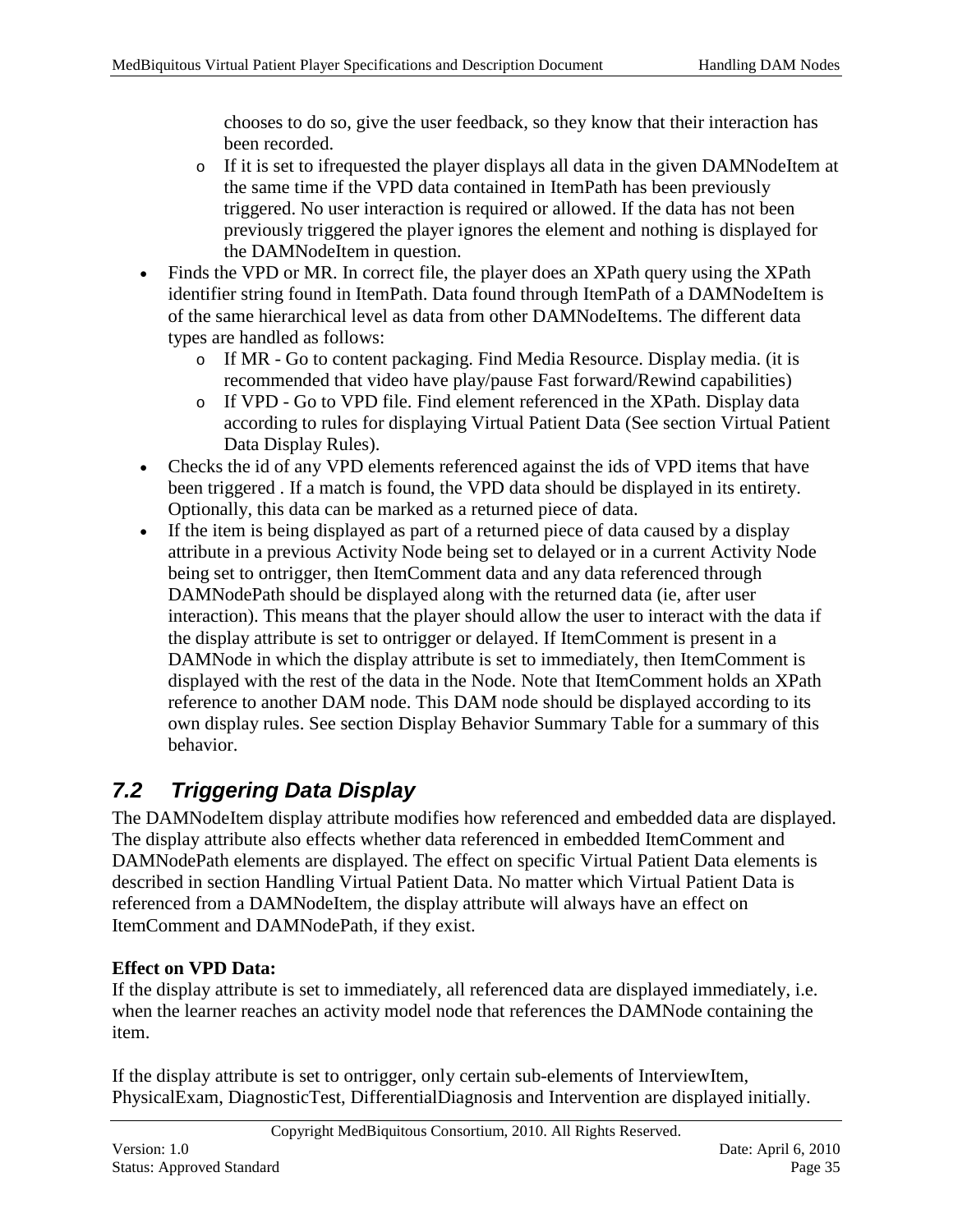The rest of the data in the element is displayed immediately after the user interacts with the displayed data. For example, in InterviewItem, only the question is displayed at first and the answer is only displayed when the learner clicks on the question (ie, asks the question).

If the display attribute is set to delayed, only certain sub-elements are displayed when the learner reaches an activity model node referencing the DAMNode that contains the DAMNodeItem. The learner must interact with the data to trigger it, but the data will only be displayed when the learner reaches a subsequent activity model node in which the VPD data in questions is referenced once again. For example, a learner may order a diagnostic test in Activity Model Node 1, but the results of the diagnostic test will not be visible until the learner reaches Activity Model Node 3. This feature can also enable the development of a patient chart feature that shows the learner up-to-date patient data based on the diagnostic tests and therapies ordered. The delayed data may be displayed because the same DAMNode is referenced for a second time or because the VPD data element is referenced a second time from a different DAMNode.

#### **Effect on ItemComment and embedded DAMNodes:**

If the display attribute is set to immediately, the data referenced by the ItemComment and by any DAMNodePath embedded within this DAMNodeItem are displayed in accordance to the display rules set by the DAMNodes referenced by ItemComment and DAMNodePath.

If the display attribute is set to ontrigger, the data referenced by ItemComment and by any DAMNodePath embedded within this DAMNodeItem are not displayed initially. If the user interacts with the data pointed to by DAMNodeItem (ie, triggers the data), then the DAM nodes referenced by ItemComment and DAMNodePath in this DAMNodeItem element are displayed according to their own display rules.

If the display attribute is set to delayed, the data referenced by ItemComment and by any DAMNodePath embedded within this DAMNodeItem are not displayed initially. If the user interacts with the data referenced by DAMNodeItem (ie, triggers the data) the player will record the VPDID of the data that was triggered. The data referenced by the ItemComment and DAMNodePaths embedded within the DAMNodeItem may be displayed only if the following conditions are met:

- The same DAMNode is called again.
- The DAMNodeItem containing the embedded references contains delayed triggered data.

Under these conditions, the referenced data are displayed according to their own display rules.

#### <span id="page-35-0"></span>*7.3 DAMNodePath*

There is a hierarchical relationship between data referenced through DAMNodeItem and data referenced through DAMNodePath, which is considered a subelement in the hierarchy. The player determines whether to display the data referenced by DAMNodePath by looking at the display attribute of the DAMNodeItem in which the DAMNodePath is located.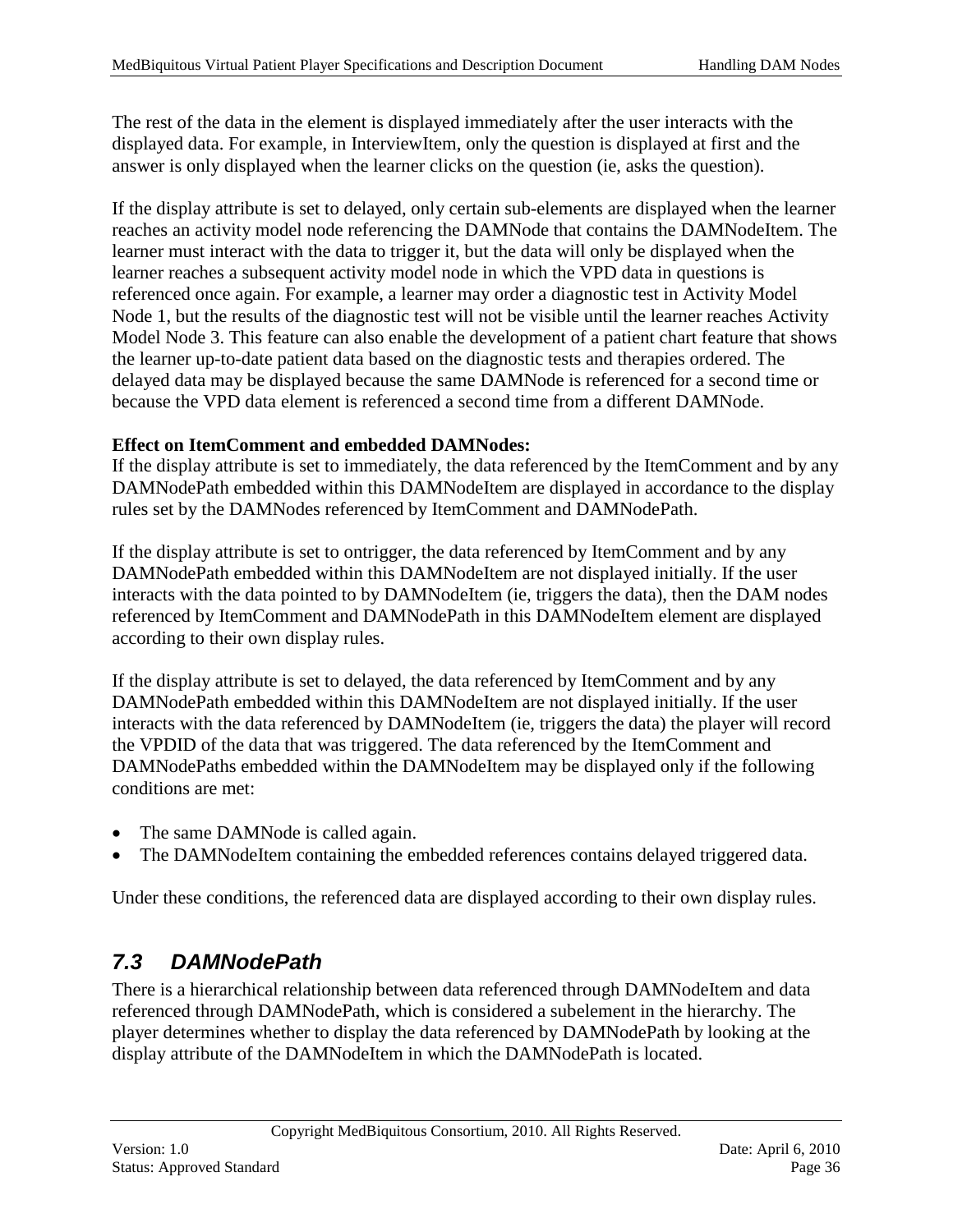The value of the display attribute in DAMNodeItem has the following effect on its DAMNodePath elements:

- **immediately:** The player displays all DAMNodePath nodes in the DAMNodeItem without user interaction.
- **ontrigger:** The player does not display the DAMNodePath nodes in DAMNodeItem at first. After user interaction, the player displays the DAMNodePath nodes in DAMNodeItem according to their own display rules.
- **delayed:** The player does not display the DAMNodePath nodes in DAMNodeItem at first. If data in the DAMNode is triggered then, when this same DAMNode is included again in a later activity node, the player displays the content of the DAMNodePath nodes belonging to the DAMNodeItem containing triggered data. DAMNodePath are always displayed according to their own display rules.
- **ifrequested:** The player displays all DAMNodePath nodes in the DAMNodeItem without user interaction if the data is ItemPath has been triggered in a previous node. The player displays nothing and ignores the entire DAMNodeItem if the data in ItemPath has not been previously triggered.

Important Note: Once the DAM Node referenced in DAMNodePath is displayed, data within it should be displayed according to its own display rules, dictated by the display attribute in its DAMNodeItem elements.

To display the data the player first finds the DAMNode XPath referenced in DAMNodePath. The player then recurses back into the algorithm to handle DAMNodes, but displays this new data as a "sub-element" of the current data. How data is graphically shown to be a sub-element of other data is left up to the player. Some examples could be: Indentation or links that expand upon clicking. The DAMNode label is used for authoring purposes only and should be ignored by the player.

#### <span id="page-36-0"></span>*7.4 Display Behavior Summary Table*

The following table summarizes player display behavior for the various display options at different times or trigger states.

Legend:

**Show all content**: This means show all content referenced from ItemPath in the DAMNodeItemin question.

**Show partial content**: For the content referenced from ItemPath in the DAMNodeItem, show only the data specified by the data display rules described in section 8, Handling Virtual Patient Data. For InterviewItem, for example, this means showing the interview question and not the answer.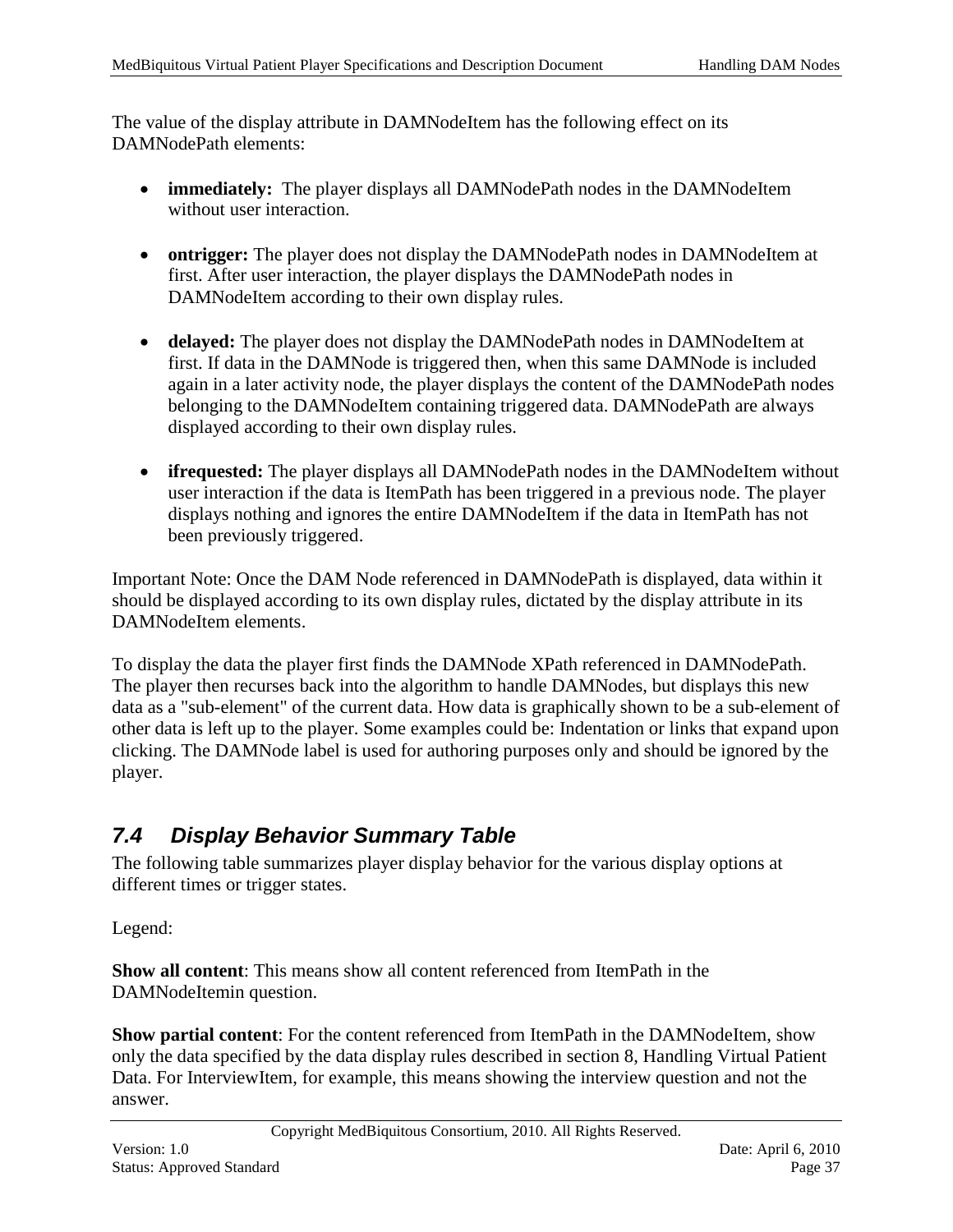**Show previously hidden content:** For the content referenced from ItemPath in the DAMNodeItem, display all content referenced from ItemPath in the DAMNodeItem, including data previously hidden according to display rules in section 8, Handling Virtual Patient Data.

**Show ItemComment and DAMNodePath:** Show any content referenced from a DAMNodePath or contained within an ItemComment associated with the DAMNodeItem.

**Hide ItemComment and DAMNodePath:** Hide any content referenced from a DAMNodePath or contained within an ItemComment associated with the DAMNodeItem.

**No effect on display in current activity node:** There is no change from the content already displayed.

|                                                                             | immediately                                                     | ontrigger                                                                                          | delayed                                                                                                                                                                          | ifrequested                                                                                                                               |
|-----------------------------------------------------------------------------|-----------------------------------------------------------------|----------------------------------------------------------------------------------------------------|----------------------------------------------------------------------------------------------------------------------------------------------------------------------------------|-------------------------------------------------------------------------------------------------------------------------------------------|
| non-triggered<br>data                                                       | show all content<br>show ItemComment<br>and DAMNodePath<br>data | show partial<br>content<br>Hide<br>ItemComment and<br><b>DAMNodePath</b>                           | show partial<br>content<br>Hide<br>ItemComment and<br><b>DAMNodePath</b>                                                                                                         | <b>Display nothing</b><br>Ignore element<br>completely.                                                                                   |
| Data<br>triggered in<br>the current<br>activity node                        | No effect on display in<br>current activity node.               | data<br>Show previously<br>hidden content<br>Show<br>ItemComment and<br><b>DAMNodePath</b><br>data | data<br>Show partial<br>content<br>Hide<br>ItemComment and<br><b>DAMNodePath</b><br>data<br>(system can<br>choose to provide<br>some feedback<br>that the order was<br>recorded) | No effect on display<br>in current activity<br>node.<br>(system can choose<br>to provide some<br>feedback that the<br>order was recorded) |
| Data<br><b>Triggered at</b><br>some<br>previous<br>point in the<br>activity | show all content<br>show ItemComment<br>and DAMNodePath<br>data | show all content<br>show<br>ItemComment and<br><b>DAMNodePath</b><br>data                          | show all content<br>show<br>ItemComment and<br><b>DAMNodePath</b><br>data                                                                                                        | show all content<br>show ItemComment<br>DAMNodePath data                                                                                  |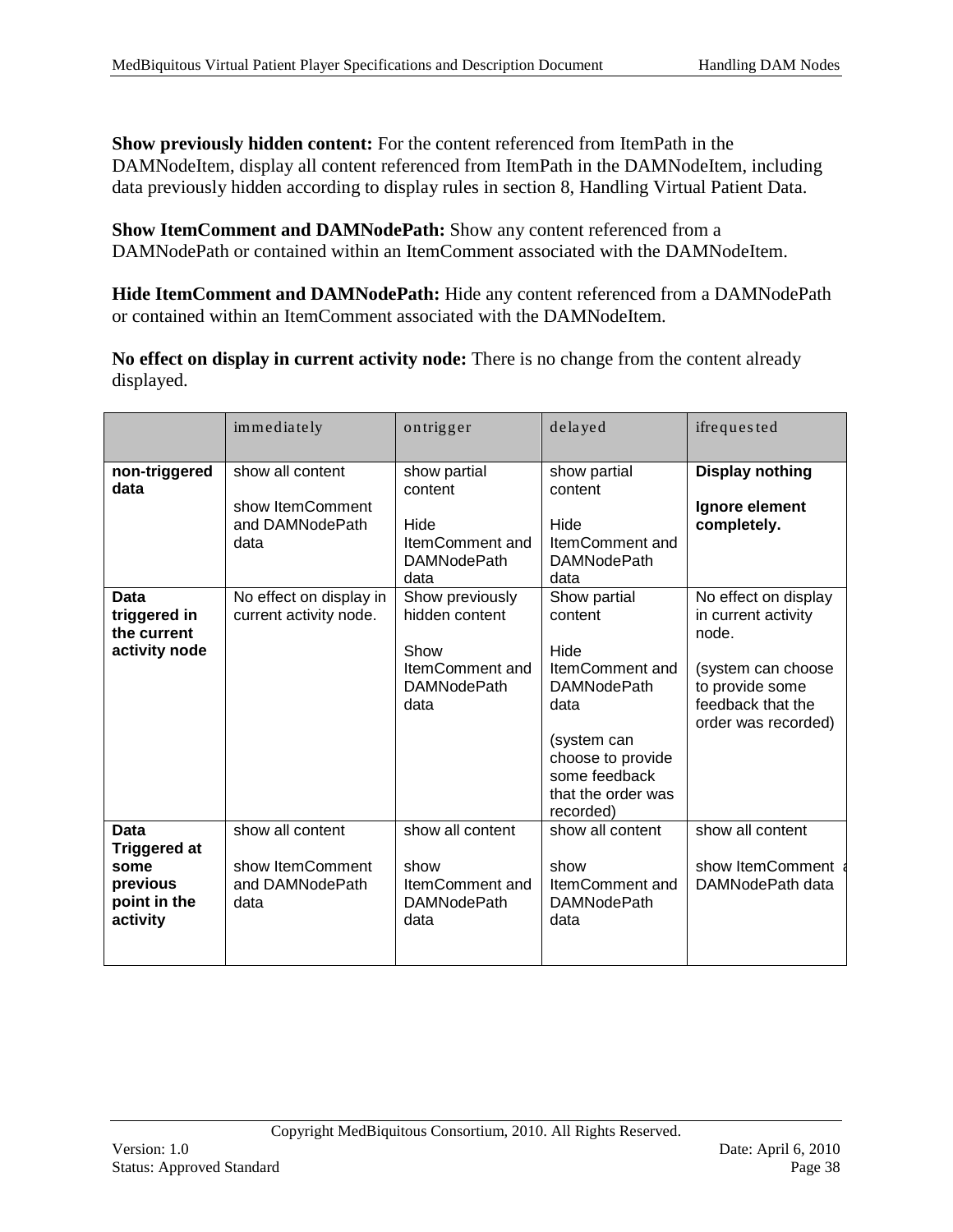# <span id="page-38-3"></span><span id="page-38-0"></span>**8 Handling Virtual Patient Data**

### <span id="page-38-1"></span>*8.1 Modifier: The Display Attribute in the DAMNodeItem*

When a VPD element is called from a DAMNodeItem (in DAMNode), the display attribute in DAMNodeItem will affect both how VPD data elements are presented and whether the user can interact with the data (ie click, checkbox). VPD elements that are affected by the ontrigger and delayed flags are InterviewItem, PhysicalExam, DiagnosticTest, Diagnosis and Intervention. The other VPD elements are not affected by ontrigger or delayed attributes associated with them. With these other VPD elements, all the data, including ItemComment, is displayed in the first pass*.* 

If attribute display is **immediately** – All elements from the called VP data are displayed. This is used for example to present the history of diagnostic tests previously ordered for a patient. In this case it is not possible for the user to interact with the data. It is simply displayed.

If attribute display is **ontrigger** – Only certain elements with the VP data are displayed to the user. Once the user interacts with the data, the player displays the remaining VP data elements. This can be used to order a physical exam, for example. The name of the exam is displayed. The user must click (ei do) the exam to get the results.

If attribute display is **delayed** – Only certain elements with the VP data are displayed to the user. Once the user interacts with the data, the player stores the identifier of the VPD elements that have been triggered. The results will be returned to the user in a later node when the VPD element is referenced again.

If attribute display is **ifrequested** – Only data that the user interacted with in a previous activity node are displayed to the user. Non-triggered data are not displayed at all. Note that ifrequested is used to return previously triggered data only. To allow users to interact with data to order tests or ask interview questions, use the delayed value. Once users have interacted with data in this manner, the ifrequested value may be used to return only triggered data, such as diagnostic tests ordered by the user.

See individual VP data entries below for handling specification based on attribute displayed.

## <span id="page-38-2"></span>*8.2 Virtual Patient Data Display Rules*

For element specific rules, see the table below. The table outlines which pieces of data the player needs to display in the case that the element in question is called viaXPath. Note that if a data element is optional in the VPD and left out of a particular piece of data, then it need not be displayed.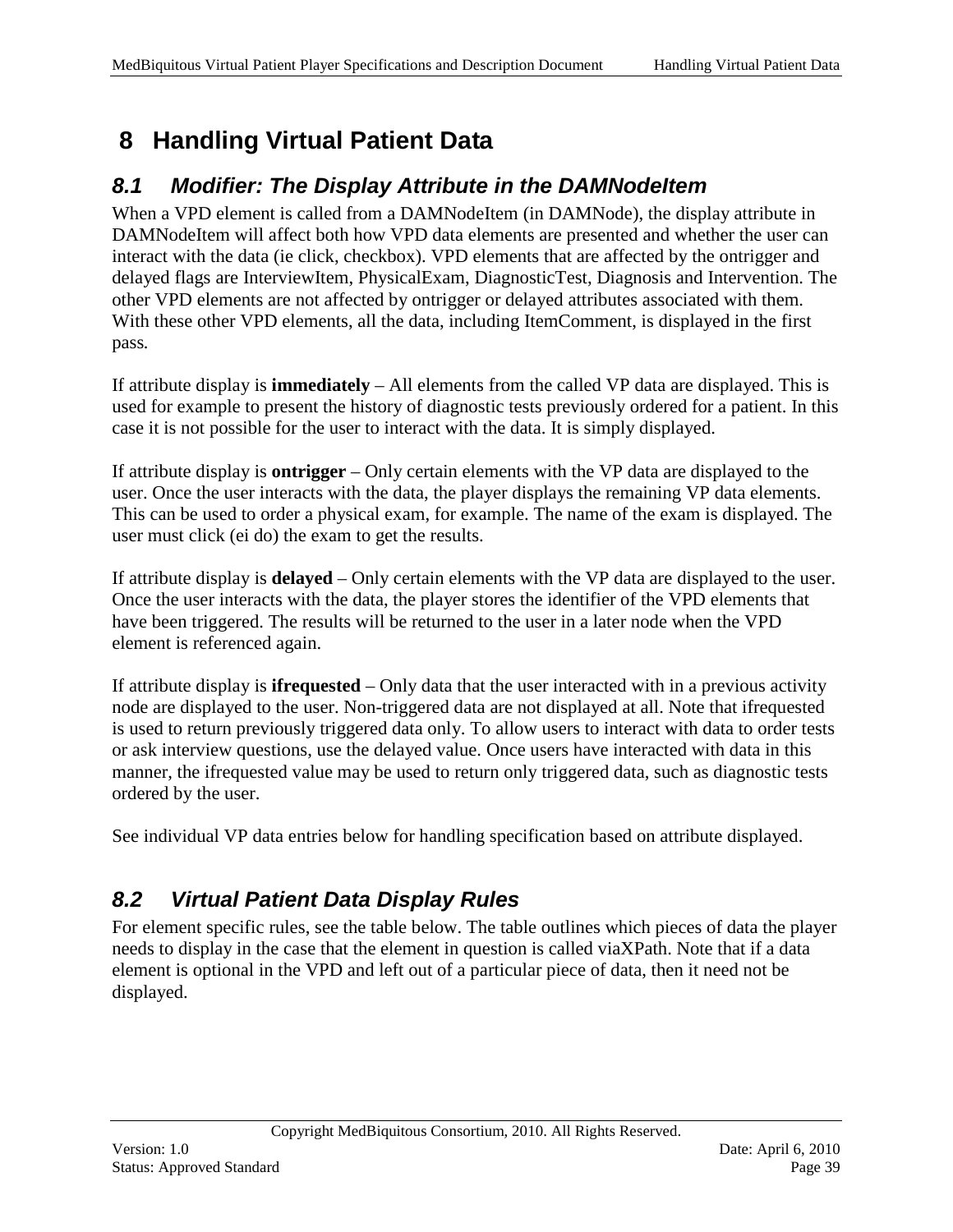|  | Data Display Rules |
|--|--------------------|
|--|--------------------|

| IF element is: | And IF display<br>setting is: | DISPLAY this data immediately.   | IF the learner:                                            | THEN display<br>these elements. |
|----------------|-------------------------------|----------------------------------|------------------------------------------------------------|---------------------------------|
| InterviewItem  | immediately                   | All subelements                  | N/A                                                        | N/A                             |
|                | ontrigger                     | Question                         | Interacts with the<br>data                                 | All subelements                 |
|                | delayed                       | Question                         | Interacted with the<br>data in a previous<br>activity node | All subelements                 |
|                | ifrequested                   | None                             | Interacted with the<br>data in a previous<br>activity node | All subelements                 |
| PhysicalExam   | immediately                   | All subelements                  | N/A                                                        | N/A                             |
|                | ontrigger                     | ExamName, LocationOnBody, Action | Interacts with the<br>data                                 | All subelements                 |
|                | delayed                       | ExamName, LocationOnBody, Action | Interacted with the<br>data in a previous<br>activity node | All subelements                 |
|                | ifrequested                   | None                             | Interacted with the<br>data in a previous<br>activity node | All subelements                 |
| DiagnosticTest | immediately                   | All subelements                  | N/A                                                        | N/A                             |
|                | ontrigger                     | <b>TestName</b>                  | Interacts with the<br>data                                 | All subelements                 |
|                | delayed                       | TestName                         | Interacted with the<br>data in a previous<br>activity node | All subelements                 |
|                | ifrequested                   | None                             | Interacted with the<br>data in a previous<br>activity node | All subelements                 |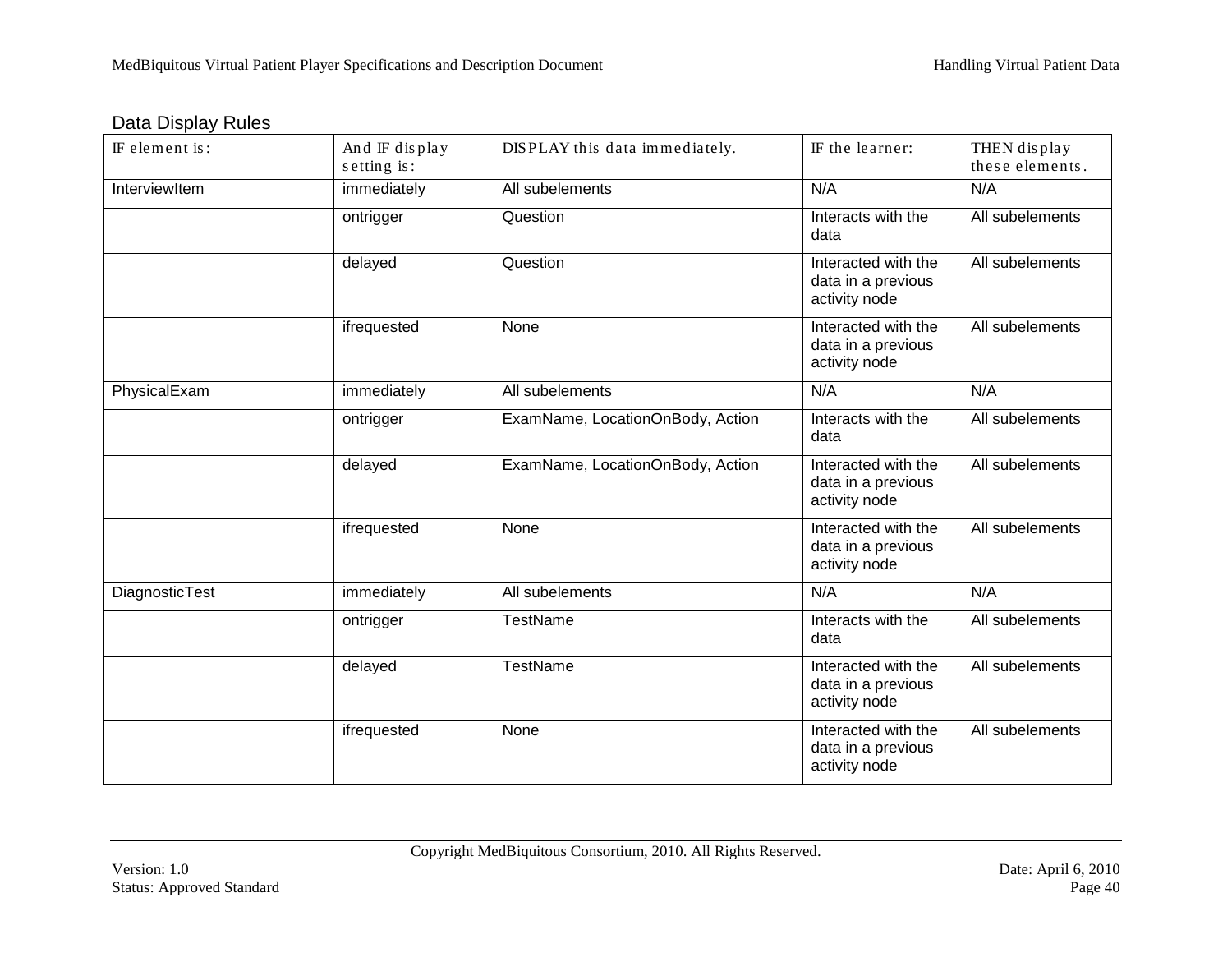| IF element is:                                                                                     | And IF display<br>$s$ etting is:                      | DISPLAY this data immediately. | IF the learner:                                            | THEN display<br>these elements. |
|----------------------------------------------------------------------------------------------------|-------------------------------------------------------|--------------------------------|------------------------------------------------------------|---------------------------------|
| Diagnosis                                                                                          | immediately                                           | All subelements                | N/A                                                        | N/A                             |
|                                                                                                    | ontrigger                                             | DiagnosisName                  | Interacts with the<br>data                                 | All subelements                 |
|                                                                                                    | delayed                                               | DiagnosisName                  | Interacted with the<br>data in a previous<br>activity node | All subelements                 |
|                                                                                                    | ifrequested                                           | None                           | Interacted with the<br>data in a previous<br>activity node | All subelements                 |
| Intervention                                                                                       | immediately                                           | All subelements                | N/A                                                        | N/A                             |
|                                                                                                    | ontrigger                                             | InterventionName, Medication   | Interacts with the<br>data                                 | All subelements                 |
|                                                                                                    | delayed                                               | InterventionName, Medication   | Interacted with the<br>data in a previous<br>activity node | All subelements                 |
|                                                                                                    | ifrequested                                           | None                           | Interacted with the<br>data in a previous<br>activity node | All subelements                 |
| Organization                                                                                       | Not used by the player                                |                                |                                                            |                                 |
| PatientDemographics,<br>CoreDemographics,<br>DemographicCharacteristic,<br>VPDText,<br>Medication, | immediately,<br>ontrigger, delayed,<br>or ifrequested | All subelements                | N/A                                                        | N/A                             |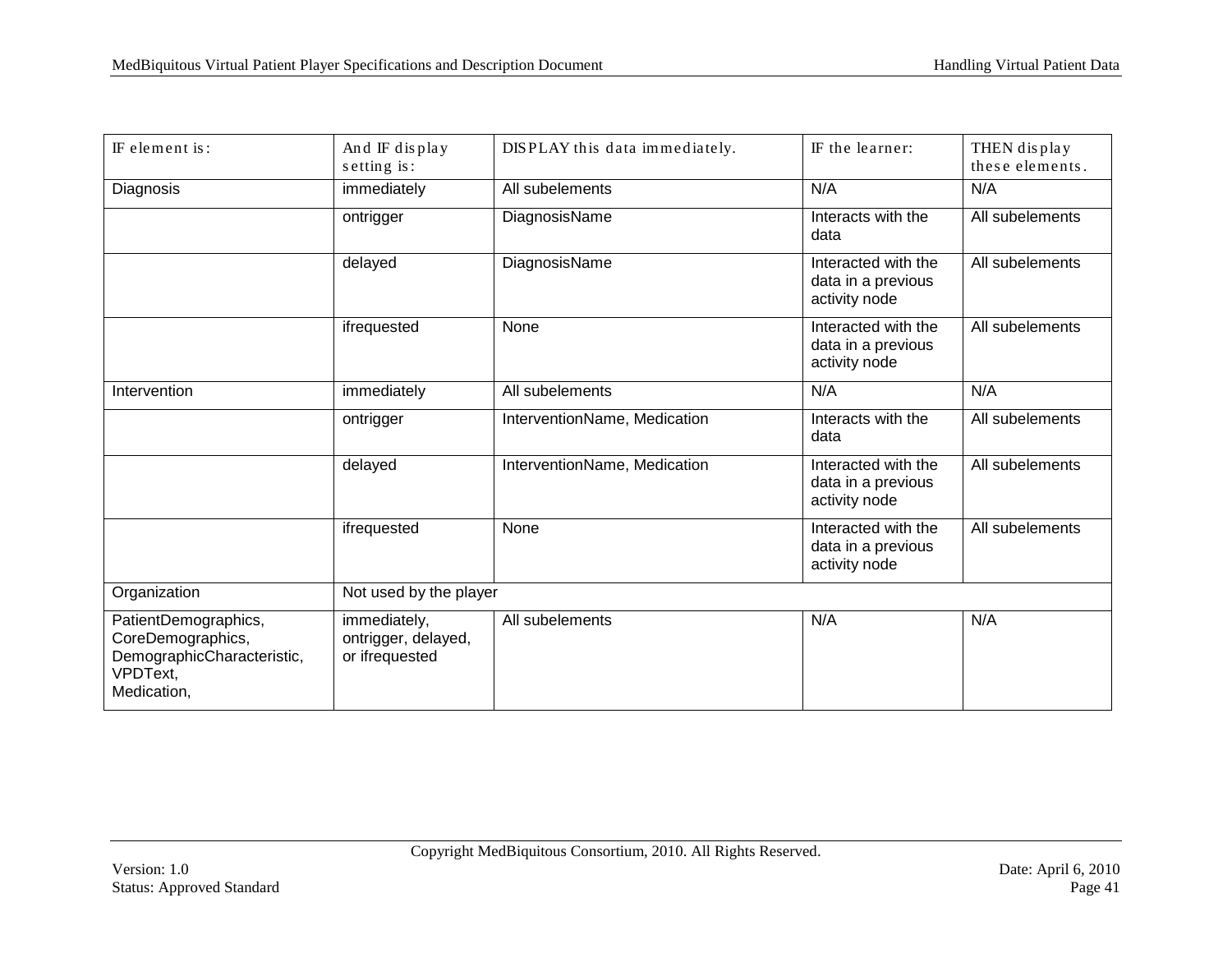# <span id="page-41-0"></span>*8.3 Data Display Notes*

#### <span id="page-41-1"></span>**8.3.1 VPDText**

If VPDText is called, the player simply displays the text in VPDText. The player can chose how to modify text properties based on the textType attribute. Different types of text may be displayed differently depending on the desired effect. Further, because VPDText contains an extended "div" element, which contains extended XHTML, the player needs to know how to interpret specific XHTML elements and attributes as well as the media element extension. As specified in the *MedBiquitous Virtual Patient Specifications and Description Document*, only certain XHTML elements are allowed. The player should know how to render these specified tags. Since players included in the MVP package will be web-based, in many cases, the player may be able to rely on the browser functionality to interpret this XHTML. The XHTML img tag should never in be used to point to images external to the package. Such use would be nonconformant with the specification and thus need not be supported by conformant players.

The following XHTML tags can be found within the div element of VPDText and should be supported by players:

| $\sim$                |                       |                                                                                    |
|-----------------------|-----------------------|------------------------------------------------------------------------------------|
| Tag Use               | Tag                   | Attributes                                                                         |
| <b>Bullet List</b>    | ul, li, ol            | none                                                                               |
| Headers               | h1, h2, h3, h4, h5    | none                                                                               |
| Image                 | img                   | alt, src,                                                                          |
| Line Break            | br                    | none                                                                               |
| Link                  | a                     | href,                                                                              |
| Paragraph             | p                     | none                                                                               |
| Subscript/Superscript | sub, sup              | none                                                                               |
|                       | table, tbody, tr, td, |                                                                                    |
| Table                 | th                    | border                                                                             |
| strong emphasis       | strong                | none                                                                               |
| emphasis              | em                    | none                                                                               |
| Division/section      | div                   | class                                                                              |
| Media                 | media                 | See section media in Virtual Patient<br>Specifications and Description<br>Document |

XHTML Tags Supported

XHTML contained in VPDText may contain a media reference extension. Media provides an attribute that uses an XPath reference to the manifest to reference media resources. The player must resolve the media reference or display the XHTML contained within the media element.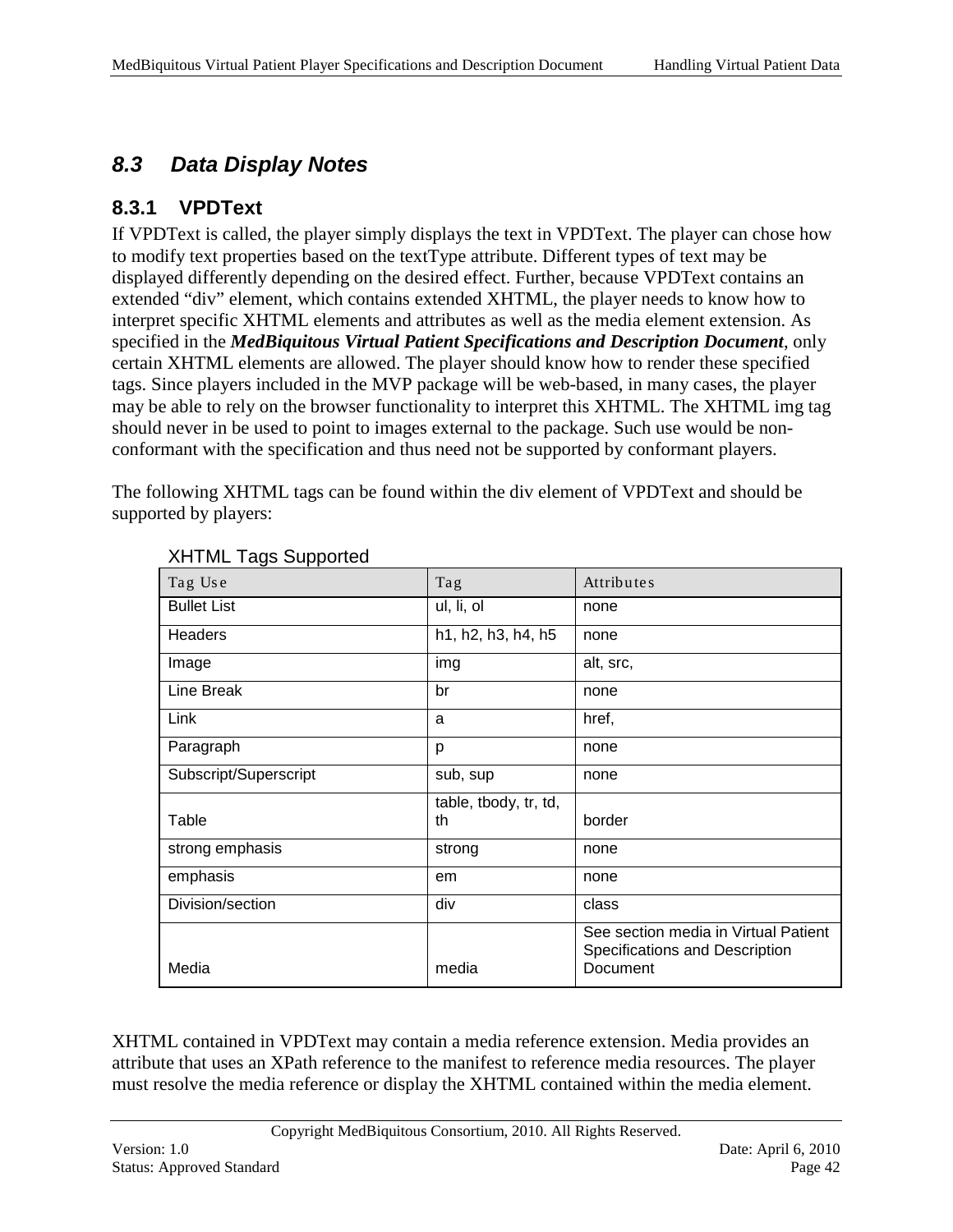If the player is leveraging a Web browser to display XHTML content, the player must resolve the media references and translate them to an appropriate XHTML object reference that leverages any formatting data contained in the media width, height, and align attributes in order for the media to display. In this case, any XHTML elements contained within the media element are ignored.

If the player is unable to support XHTML extensions, the player may display the XHTML content of the media element.

#### <span id="page-42-0"></span>**8.3.2 PhysicalExam**

LocationOnBody is a subelement of PhysicalExam but does not have its own id. It will always be present in the context of PhysicalExam. Displaying LocationOnBody simply involves displaying the data in the subelements of LocationOnBody. The contents of this element could also be displayed using a graphical technique.

Example:

```
<?xml version="1.0" encoding="UTF-8"?>
<DataAvailabilityModel xmlns="http://ns.medbiq.org/dataavailabilitymodel/v1/"
xmlns:xsi="http://www.w3.org/2001/XMLSchema-instance"
xsi:schemaLocation="http://ns.medbiq.org/dataavailabilitymodel/v1/ 
dataavailabilitymodel.xsd">
   <DAMNode id="DAMNode1">
       <DAMNodeItem display="immediately">
         <ItemPath>/VirtualPatientData/VPDText[@id = 'VPD1']</ItemPath>
         <DAMNodePath>/DataAvailabilityModel/DAMNode[@id = 
'DAMNode2']</DAMNodePath>
         <DAMNodePath>/DataAvailabilityModel/DAMNode[@id = 
'DAMNode3']</DAMNodePath>
         <ItemOrder>1</ItemOrder>
      </DAMNodeItem>
   </DAMNode>
   <DAMNode id="DAMNode2">
   <DAMNodeItem display="immediately">
      <ItemPath>/manifest/resources/resource[@identifier = 'MR1a']</ItemPath>
      <ItemOrder>1</ItemOrder>
   </DAMNodeItem>
   <DAMNodeItem display="immediately">
      <ItemPath>/manifest/resources/resource[@identifier = 'MR1b']</ItemPath>
      <ItemOrder>2</ItemOrder>
   </DAMNodeItem>
   <DAMNodeItem display="ontrigger">
      <ItemPath>>/VirtualPatientData/InterviewItem[@id = 'VPD2']</ItemPath>
      <ItemOrder>3</ItemOrder>
   </DAMNodeItem>
   </DAMNode>
   <DAMNode id="DAMNode3">
   <DAMNodeItem display="immediately">
      <ItemPath>/manifest/resources/resource[@identifier = 'MR2']</ItemPath>
      <ItemOrder>1</ItemOrder>
   </DAMNodeItem>
   <DAMNodeItem display="ontrigger">
```
Copyright MedBiquitous Consortium, 2010. All Rights Reserved.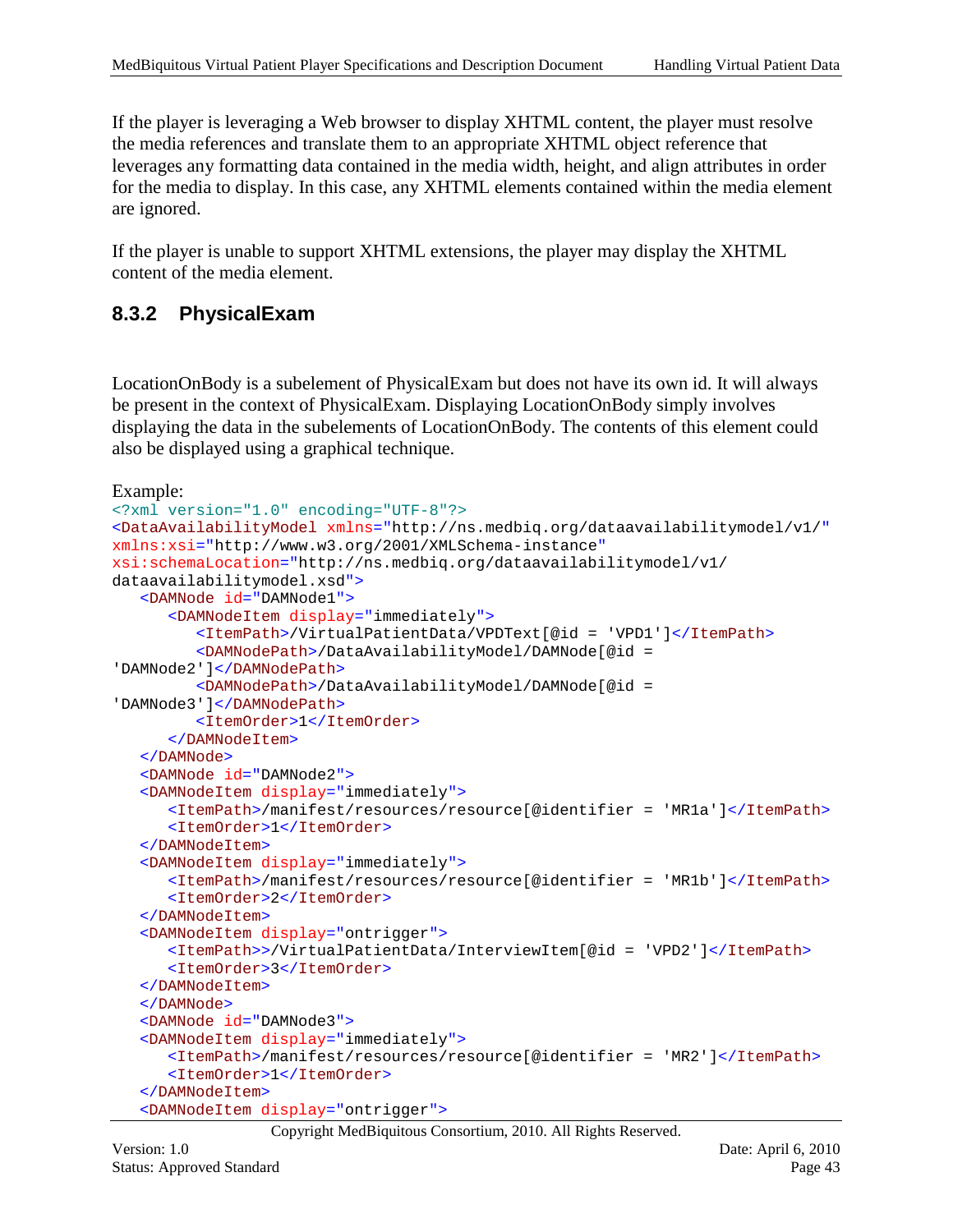```
<ItemPath>/VirtualPatientData/DiagnosticTest[@id = 'VPD3']</ItemPath>
      <ItemOrder>2</ItemOrder>
   </DAMNodeItem>
</DAMNode>
</DataAvailabilityModel>
```
In the example above DAMNode1 has the display attribute in DAMNodeItem set to immediately. This means that all data with id VPD1 will be displayed immediately. It also means that the contents of DAMNode2 and DAMNode3 will be displayed according to their own display rules. In other words, in DAMNode2, both MR1a and MR1b will be displayed immediately, because the display attribute in the DAMNodeItem in which they are located is set to immediately. However, VPD2 will be displayed according to the ontrigger rules, because the display attribute in the DAMNodeItem in which it is located is set to ontrigger. Similarly with DAMNode3, MR2 will be displayed immediately while VPD3 will be displayed according to the ontrigger rules.

Example 2:

```
<DAMNode id="DAMNode4">
      <DAMNodeItem display="ontrigger">
         <ItemPath>/VirtualPatientData/VPDText[@id = 'VPD10']</ItemPath>
         <DAMNodePath>/DataAvailabilityModel/DAMNode[@id = 
'DAMNode5']</DAMNodePath>
        <DAMNodePath>/DataAvailabilityModel/DAMNode[@id = 
'DAMNode6']</DAMNodePath>
        <ItemOrder>1</ItemOrder>
     </DAMNodeItem>
```
In this example, the display attribute of the DAMNodeItem in which VP10 is located is set to ontrigger. The user must interact with VPD10 before DAMNode5 and DAMNode6 could be displayed. Data in DAMNode5 and DAMNode6 would then be displayed according to the display attributes found within their DAMNodeItem elements.

Example 3:

```
<DAMNode id="DAMNode7">
      <DAMNodeItem display="ontrigger">
         <ItemPath>/VirtualPatientData/VPDText[@id = 'VPD15']</ItemPath>
        <DAMNodePath>/DataAvailabilityModel/DAMNode[@id = 
'DAMNode8']</DAMNodePath>
         <DAMNodePath>/DataAvailabilityModel/DAMNode[@id = 
'DAMNode9']</DAMNodePath>
        <ItemOrder>1</ItemOrder>
     </DAMNodeItem>
```
In this example, the DAMNodeItem in which VPD15 is located has been set to delayed. The user must first interact with VPD15. This would cause the player to record the VPDID of VPD15 as a piece of data that has been triggered as delayed. If, a subsequent DAMNode references DAMNode7, the player would recognize that VPD15 has been previously triggered. VPD1 as

Copyright MedBiquitous Consortium, 2010. All Rights Reserved.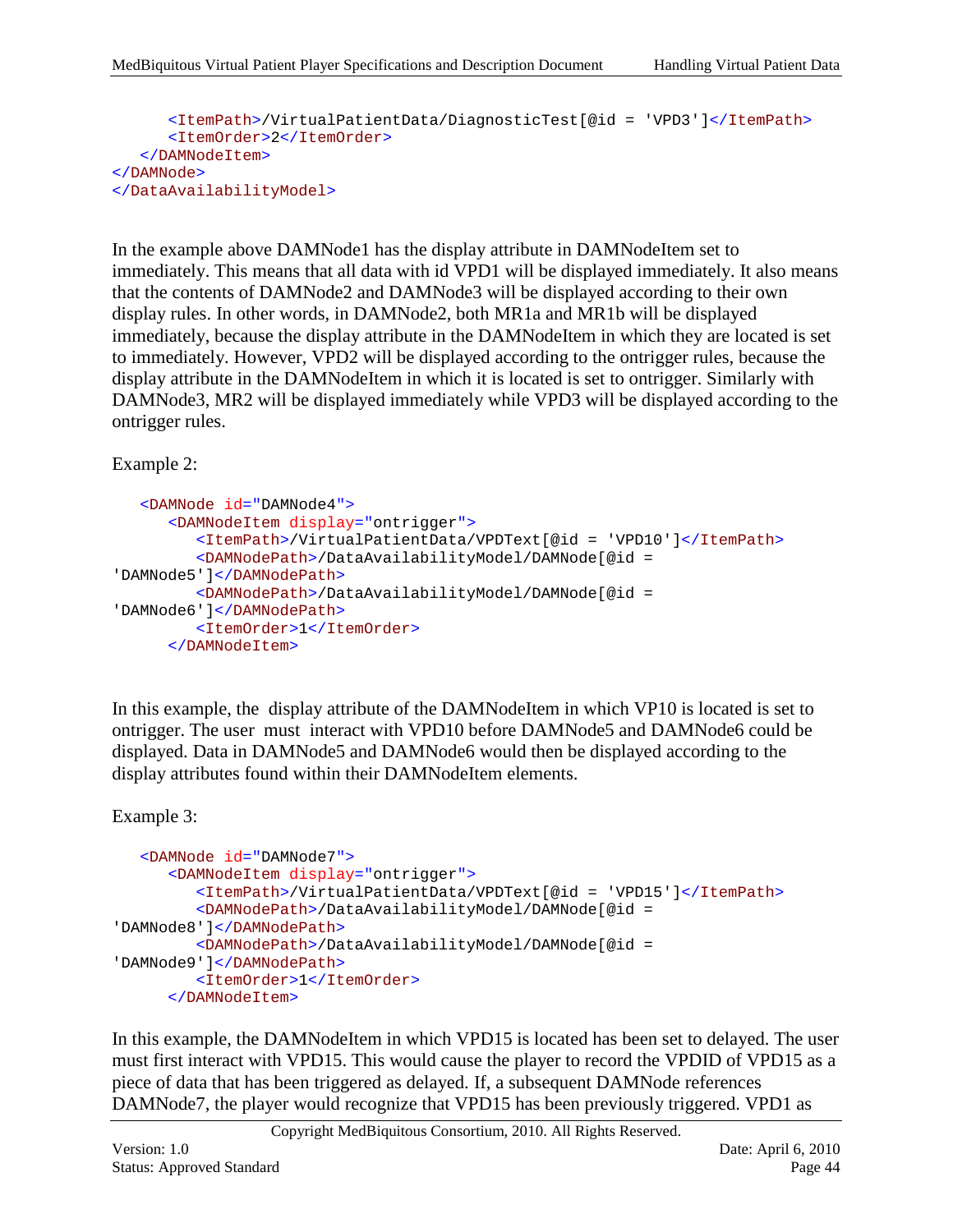well as the data in DAMNode2 and DAMNode3 would be displayed at this time, according to the display attribute setting found within DAMNode2 and DAMNode3. If the VPD1 element is called again from a different DAMNode (and thus a different DAMNodeItem) after being triggered as delayed, then the ItemComment and/or DAMNodePath elements from that DAMNodeItem would be displayed at the time of this second reference.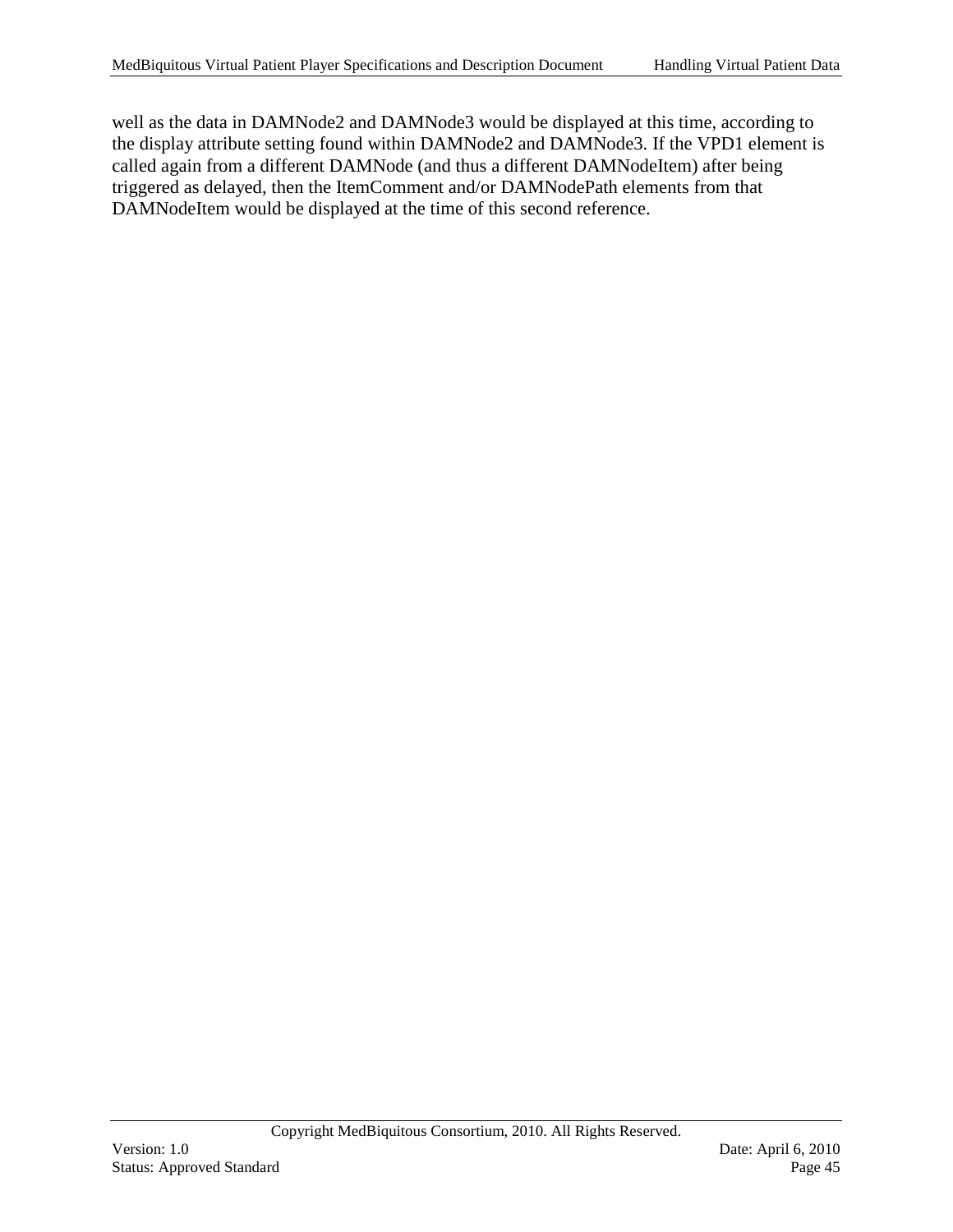# <span id="page-45-0"></span>**9 MVP as a SCORM Content Package**

Each virtual patient package will be a SCORM 2004 4<sup>th</sup> edition package. There are two application profiles of SCORM:

- Resource Package a profile that bundles learning resources with no organization or sequencing instructions for the SCORM LMS. No player is included in the content package. The Resource Package is used to import virtual patient files to a virtual patient authoring or delivery system.
- Content Aggregation Package a profile that bundles learning resources and their structure and sequencing. The player is included in the content package and the package may be used in a SCORM-conformant LMS.

For virtual patient packages using the Content Aggregation package, the virtual patient is a Sharable Content Object (SCO) within the package. In the case a virtual patient is launched within the context of a Learning Management System (LMS), the player in the package must allow for the exchange of information with the LMS. If a virtual patient is launched independent of an LMS, the player should be unaffected and should still be able to run the activity. A discussion of SCORM requirements as they relate to the player follows.

## <span id="page-45-1"></span>*9.1 SCORM Basics*

SCORM stands for Sharable Content Object Reference Model. It is a set of standards and specifications for sharable and reusable e-learning content objects that can be run in any conformant LMS. In order to be a SCO, an object must satisfy a minimum set of requirements. The simplest SCO simply gives the LMS an initialization notice when it starts running and gives a termination notice once it stops running. Additionally, SCOs have access to the SCORM Application Programming Interface (API) in order to report variables like scores, completion status, and success status to the LMS. All communication with the LMS is done with JavaScript (ECMAScript), thus all players included in MVP packages must be capable of making JavaScript calls.

## <span id="page-45-2"></span>*9.2 Wrapping a Virtual Patient to be a SCO*

All virtual patient content aggregation packages will contain an HTML wrapper file. In the running examples in this spec, the HTML wrapper is called launchVP.html. This is an HTML file that is to be called in order to launch the virtual patient in the context of an LMS. The file has the role of telling the LMS that the activity has started and notifying the LMS when the activity has ended. A diagram outlining this functionality is presented below: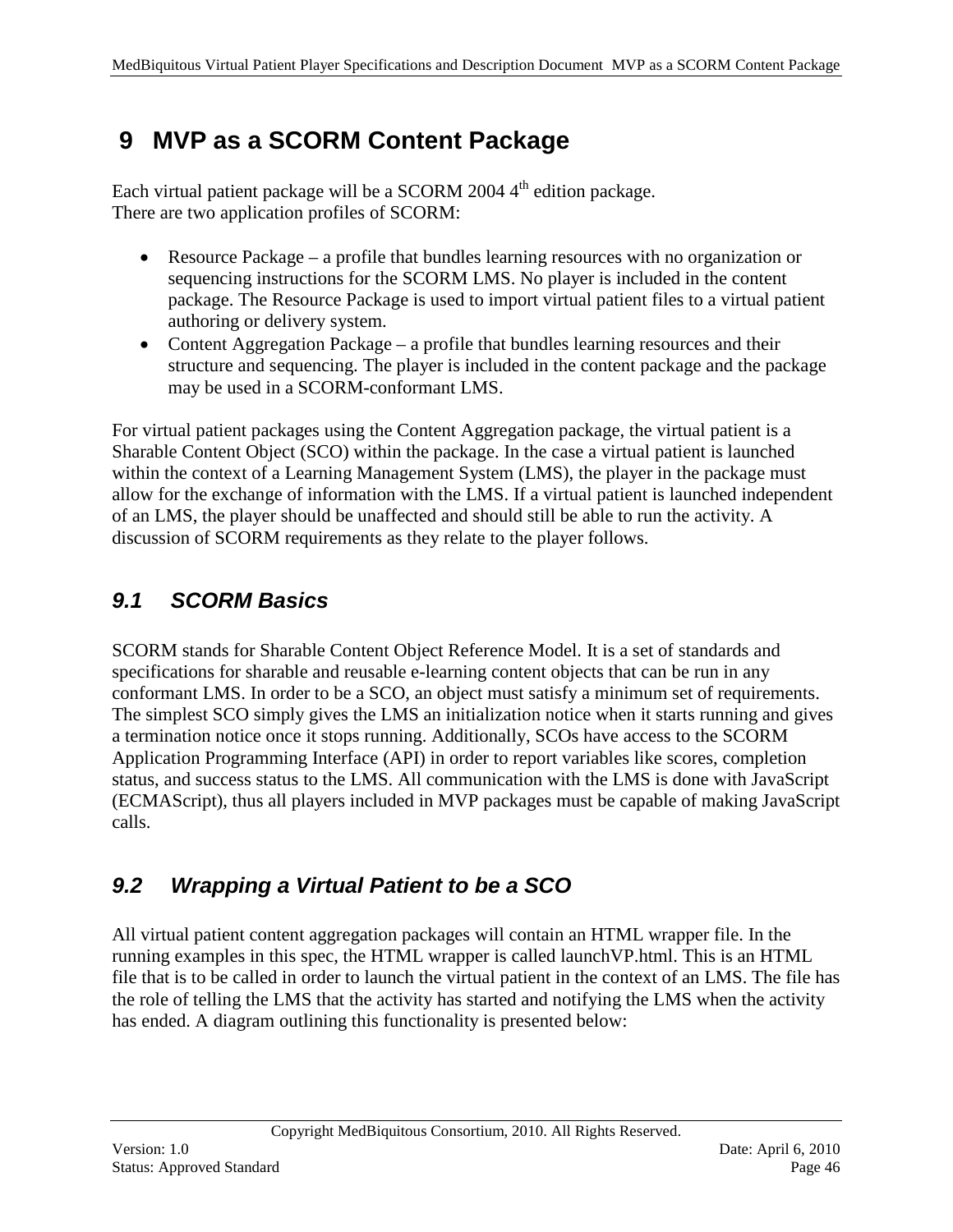

**Figure 8: Virtual Patient Communications with an LMS, Modified from diagram made by Schawn Thropp, Concurrent Technologies Corporation**

The HTML file contains JavaScript code, the use of which is required by the SCORM reference model. Our example file contains a frame, which in turn contains the virtual patient player. Thus, this HTML file is a container, wrapping the virtual patient to make it into a SCO.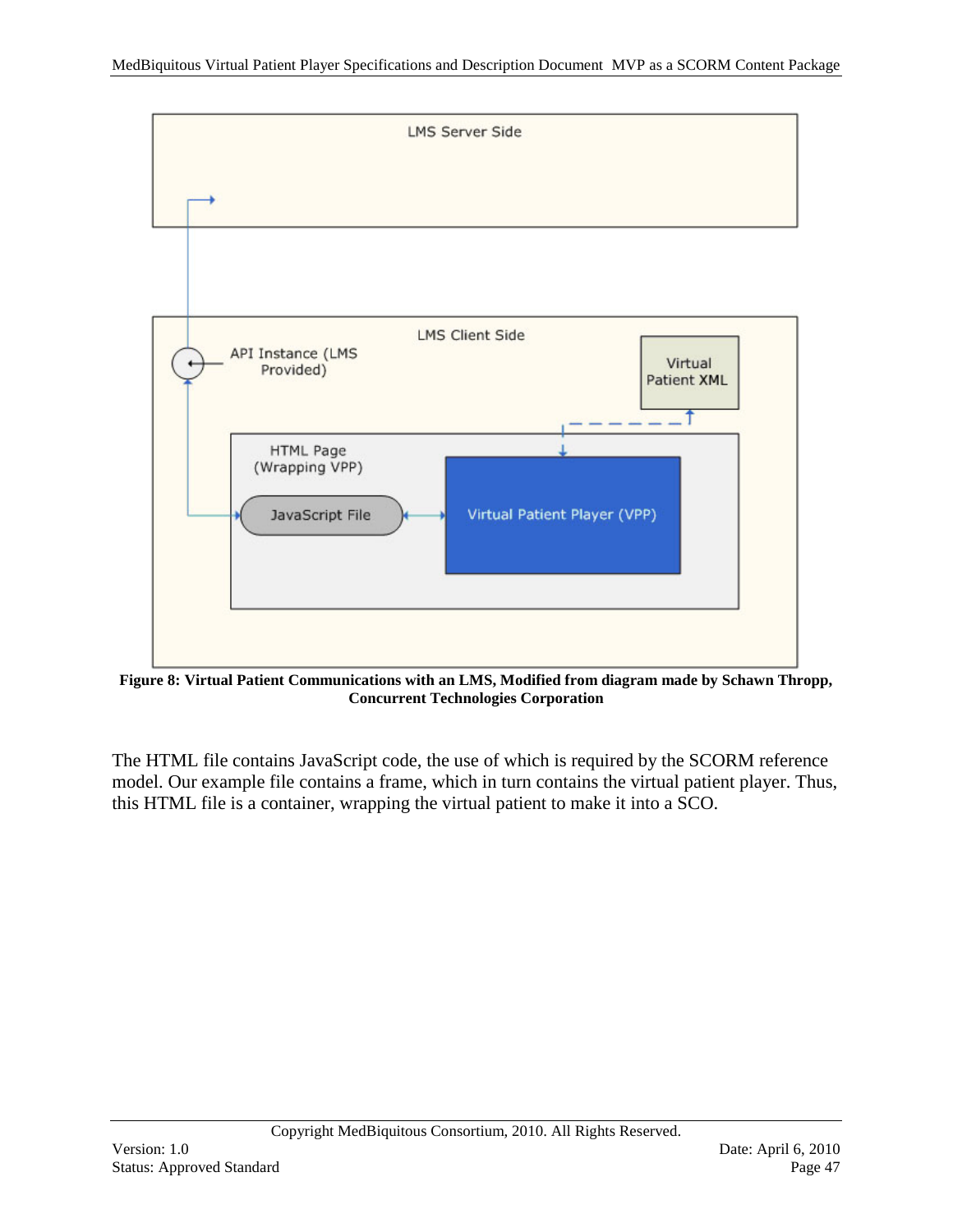An example launchVP.html follows:

```
<!DOCTYPE html PUBLIC "-//W3C//DTD XHTML 1.0 Frameset//EN" 
"http://www.w3.org/TR/xhtml1/DTD/xhtml1-frameset.dtd">
<html xmlns="http://www.w3.org/1999/xhtml">
<head>
    <title>
       A simple SCO wrapping a Virtual Patient Player
   \langletitle>
    <script type="text/javascript" src="SCOFunctions.js"> 
    </script>
</head>
   <frameset rows="100%,*">
    <frame id="StageFrame" src="VirtualPatientPlayer.swf" /> 
     //here replace src value with URL of local Virtual Patient Player
    <frame id="DummyFrame" src="about:blank" />
   </frameset>
</html>
```
#### **Modified from In the Eye of the SCORM An introduction to SCORM 2004 for Content Developers, by Claude Ostyn,** *www.ostyn.com/standards/docs/Eye\_Of\_The\_SCORM\_draft.pdf*

In the example above, SCOFunctions.js is a javascript file that is placed in the same directory as this HTML file (note, could be in a sub-folder if src path is updated accordingly). This file contains the functions necessary to search and find the SCORM API provided that an LMS launched the launchVP.html file. Once found, the JavaScript code will take care of initializing and terminating communication with the LMS. Initialization should happen when launchVP.html is loaded. Termination should happen when launchVP.html is unloaded (ie, the window is closed). Further, the JavaScript code provides functions for the player to communicate with the LMS. These are the functions the player needs to use in order to report back counter values as well as completion status. They can also be used to report back any other type of data that is tracked by SCORM conformant LMSs.

Initialization and termination are the minimum requirements for a SCO.

#### <span id="page-47-0"></span>*9.3 Minimum reporting for Virtual Patient player in VP Package*

During the LMS launched execution of a MedBiquitous Virtual Patient by the player included in a package, the following minimum conditions must be satisfied.

- The activity must be initialized and terminated with the LMS. This is usually taken care of by the JavaScript code included in the HTML wrapper page.
- If the learner reaches a leaf node, the player must set the completion status to completed. Otherwise, if the activity is started but a leaf node is not reached, the completion status must be set to incomplete.
- In the case that the Activity contains only one counter, this score is reported by the player using the main raw score variable of the LMS.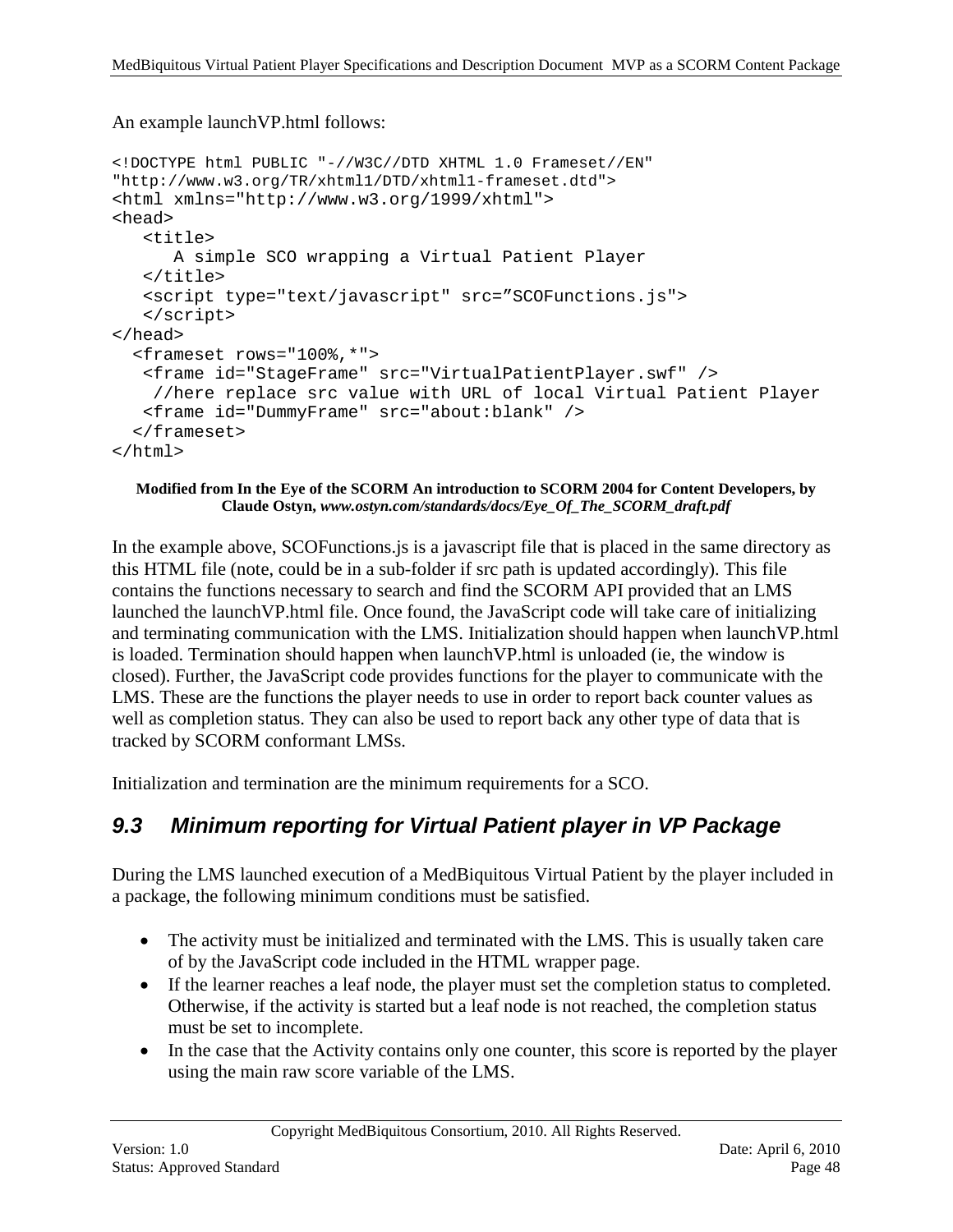Individual players may choose to add additional functionality like reporting back time spent in the activity (in the session\_time element), suspend data (to allow learner to suspend activities between sessions), success status (in the cmi.success status element), objective completions status, and objective scores etc. Success status is not defined because different activities and different institutions may have different benchmarks for success.

| <b>Data that Player Must</b><br><b>Report Back to LMS</b>            | <b>LMS Element</b>    |  |
|----------------------------------------------------------------------|-----------------------|--|
| <b>Completion status</b><br>(complete, incomplete,<br>not attempted) | cmi.completion_status |  |
| Counter, if only one exists                                          | cmi.score.raw         |  |

For more information of the SCORM elements available in SCORM conformant LMSs see the *SCORM® 2004 4th Edition Run-Time Environment (RTE) Version 1.0 Specification*.

### <span id="page-48-0"></span>**9.3.1 Communicating with the LMS**

There will be cases in which a player would like to either retrieve data from the LMS or pass data back to the LMS. In this case, the SCOFunctions.js provides helper functions to undertake this task. Note SCOFunctions.js is provided as a helpful example of how to communicate with the LMS. Player developers can choose to write their own JavaScript to communicate with the LMS. Players using a different JavaScript interface will be conformant as long as they follow the minimum SCORM requirements for players as stated above. These players should also be able to handle running in the absence of an LMS. Thus in the absence of an LMS, players should either recognize the absence of an LMS and refrain from making calls to LMS APIs or the JavaScript interface to the LMS (the JavaScript file included in the lauchVP.html file) must handle errors when calls are made by the player but no LMS is present.

Note: The following examples are applicable when SCOFunctions.js file is used to interface with the LMS. They are provided to illustrate the process of communication with the LMS. If a package developer writes their own JavaScript to interface with the LMS, these calls and function names may differ. The player included in the package should be compatible with the JavaScript file included in the HTML wrapper file (ie the player should know which function to call in order to communicate with the LMS). The SCOFunction.js is taken from Claude Ostyn. The name of the original file is ostyn2004sco.js. It is documented further in *In the Eye of the SCORM An Introduction to SCORM 2004 for Content Developers*, available at <http://www.ostyn.com/standards/scorm/samples/ostyn2004sco.js> and is licensed under the Creative Commons Attribution-NonCommercial-ShareAlike 2.5 License.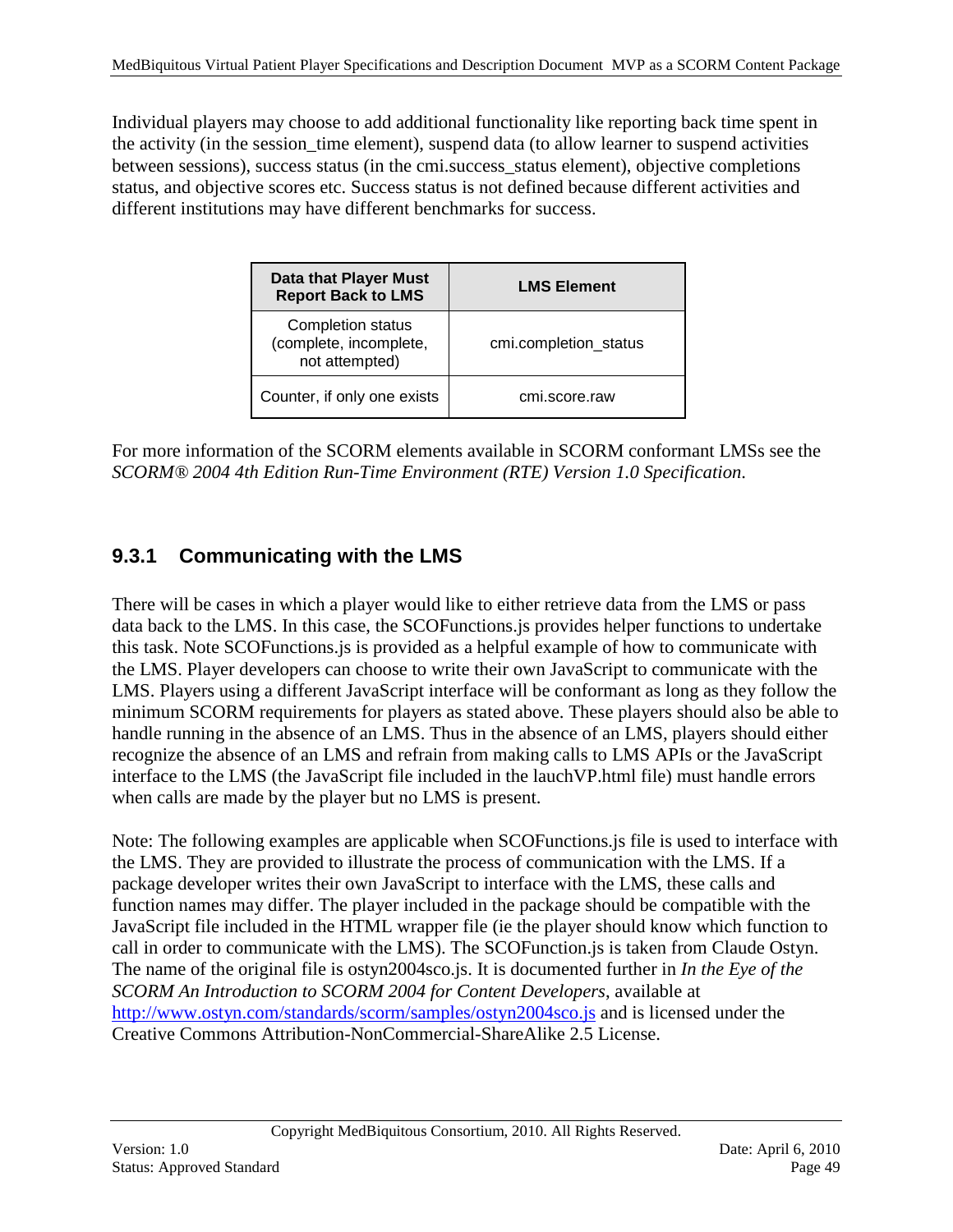### <span id="page-49-0"></span>**9.3.2 Passing Data Back to the LMS**

In order to get data to the LMS the following function should be used, called from within the virtual patient in JavaScript:

window.parent.ScormSetValue(somevalue, settothis)

The virtual patient is running as a frame inside the launchVP.html file. The window.parent prefix will tell the web browser to look at the parent window of the virtual patient frame, which is the launchVP.html file. ScormSetValue is a function in the SCOFunctions.js file. Note that both 'somevalue' and 'settothis' are of type String. 'somevalue' is the name (in string form) of the SCORM variable that is to be updated. 'settothis' is the value (in string form) to which the SCORM variable should be set.

Eample of setting the completions status:

```
window.parent.ScormSetValue("cmi.completion_status", "complete")
```
This will set the variable cmi.completion status in a SCORM conformant LMS to complete.

Example of setting the raw score:

window.parent.ScormSetValue("cmi.score.raw", "234")

This will set the variable cmi.score.raw in a SCORM conformant LMS to 234.

Note there are many other variables that can be accessed in this way. For a full list see *SCORM® 2004 4th Edition Run-Time Environment (RTE) Version 1.0 specification*.

For more information on the functions used in the SCOFunctions.js see *In the Eye of the SCORM An introduction to SCORM 2004 for Content Developers.*

## <span id="page-49-1"></span>*9.4 Non-LMS Launch of Virtual Patient*

MedBiquitous Virtual Patients do not need to be run in the context of an LMS. They can be used as independent learning resources or imported to a virtual patient system. One of the following conditions should be met to allow the virtual patient activity to be run outside of an LMS using the player in the package:

• The player recognizes the absence of an LMS and refrains from making calls to LMS APIs

OR

• The JavaScript interface to the LMS handles errors when calls are made by the player but no LMS is present.

Copyright MedBiquitous Consortium, 2010. All Rights Reserved.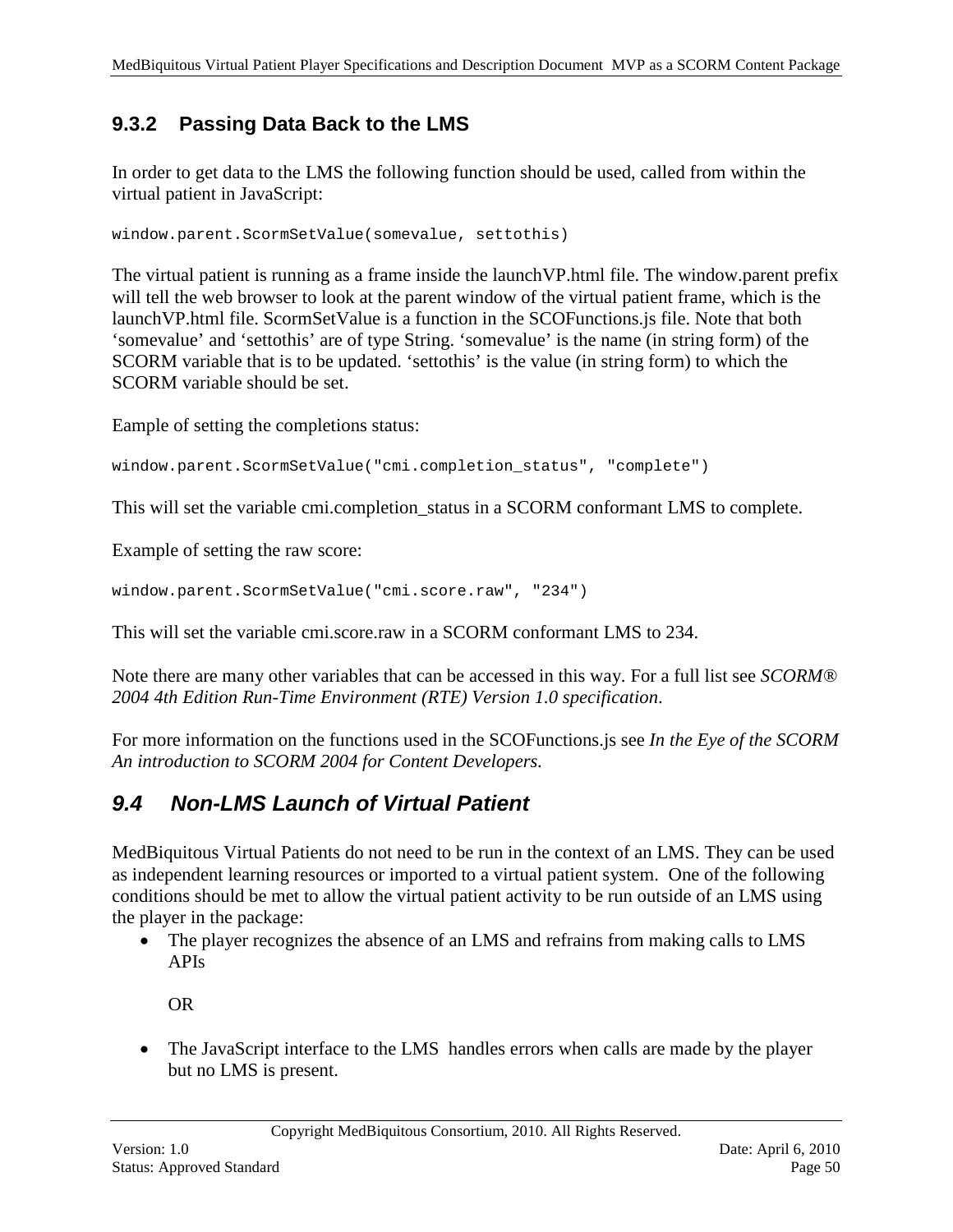In the SCOFunctions.js file the former solution is implemented. If the player included in the package calls functions in SCOFunctions.js when the LMS was not found, these calls will return the string "false." Is it up to the player to recognize this and continue with the activity. In this case, because no LMS is present, it will be impossible for the player to report any information pertaining to the activity.

To launch an activity outside of an LMS, the learner should open the virtual patient package and launch the wrapper HTML file manually in a web-browser. The HTML wrapper file will in turn launch the player within the browser.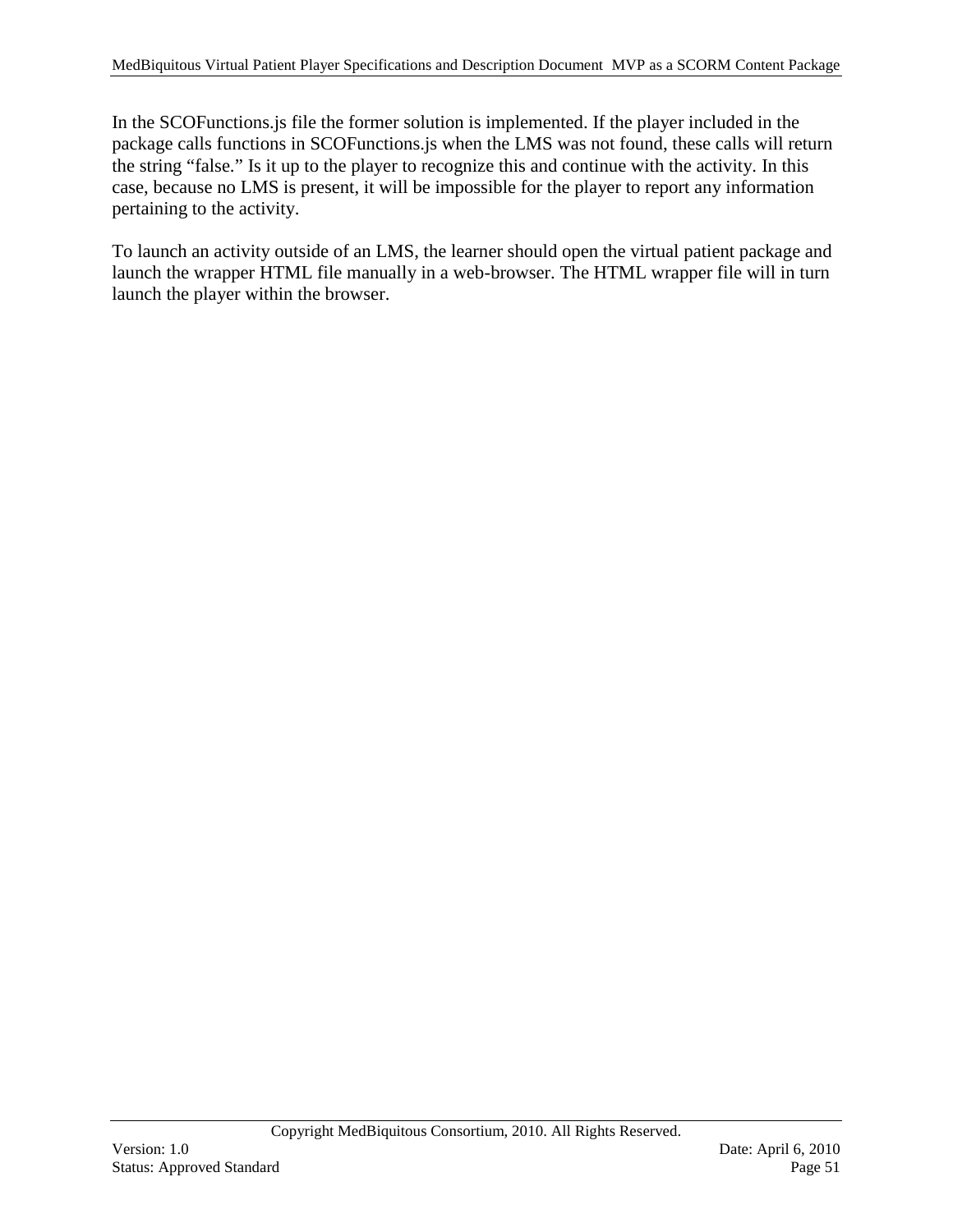# <span id="page-51-0"></span>**10 Handling the Manifest**

MedBiquitous Virtual Patients use the SCORM 2004 4th Edition profile of IMS Content packaging v1.1.4 in order to group together the resources of a virtual patient. Each virtual patient will contain a file named imsmanifest.xml. This file will contain a file path to all files (text and media) included in the virtual patient.

# <span id="page-51-1"></span>*10.1 Virtual Patient Title*

If the player makes use of the virtual patient title, it can be found through the metadata element defined inside the manifest. The metadata element contains an adlcp:location element which points to an external metadata file. This file uses Healthcare Learning Object Metadata to describe the virtual patient activity, including the title. The location of the title is shown in the example below:

```
<1 \capm><general>
       . . .
       <title>
           <string> MVP Title Here </string>
       </title>
       . . .
   <general>
      . . .
\langlelom\rangle
```
# <span id="page-51-2"></span>*10.2 Anatomy of Resources in the Manifest File*

The manifest matches each media resource file used by the Virtual Patient with a unique identifier and the media resource's location in the file system. The location of the media file is expressed using relative referencing and will usually be in a sub-folder of the root of the virtual patient package.

For example:

```
 <resource identifier="R_A2" type="webcontent" adlcp:scormType="asset" 
href="xray.jpg">
          <file href="xray.jpg" />
       </resource>
```
Here R\_A2 is the unique identifier for the media resource. Its location is in the root of the virtual patient folder and its file name is xray.jpg.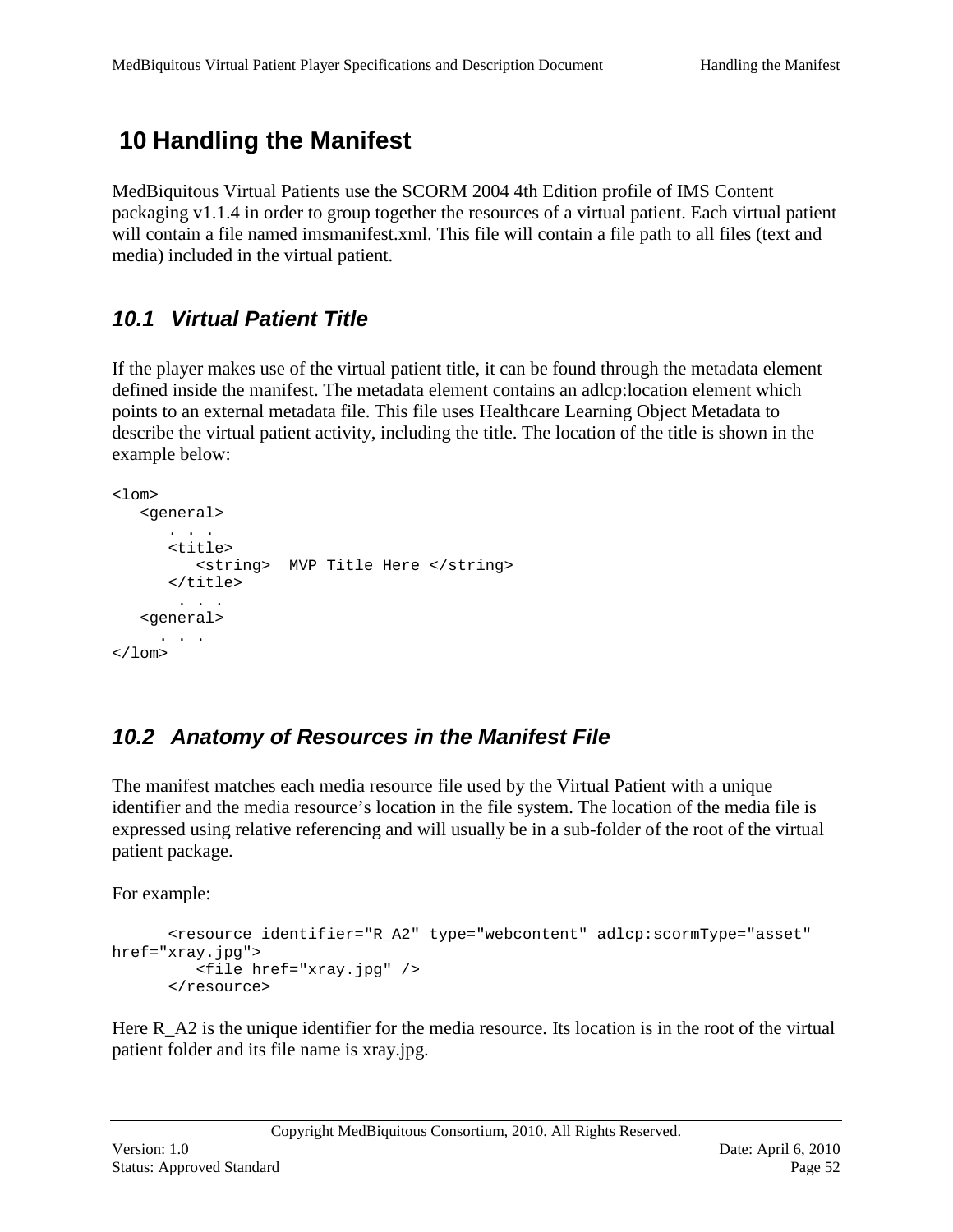See the *MedBiquitous Virtual Patient Specification and Description Document* for more information on the how manifest is used in the context of virtual patients. Also see the *SCORM® 2004 4th Edition Content Aggregation Model (CAM) Version 1.0* specification for more information on how SCORM uses manifest files.

### <span id="page-52-0"></span>*10.3 Looking up Media Resources in the Manifest*

In order to find the file path to media resources referenced from the DAM or VPD, the player must look up these resources in the manifest.

Media references from the DAM will be in the form of an absolute XPath reference which is to be used to construct a query on the manifest file. They will be of the following form:

/manifest/resources/resource[@identifier = '*X*']

*X* will be the identifier attached to the media resource. The file path to the media resource is located in the href attribute of the resource element. In order to retrieve the file path to the media file, the following XPath can be used:

/manifest/resources/resource[@identifier = '*X*']/@href

This will retrieve the href attribute of the resources with identifier *X*.

Once the player holds the file path to a media file, the player can retrieve the resource from the local file system.